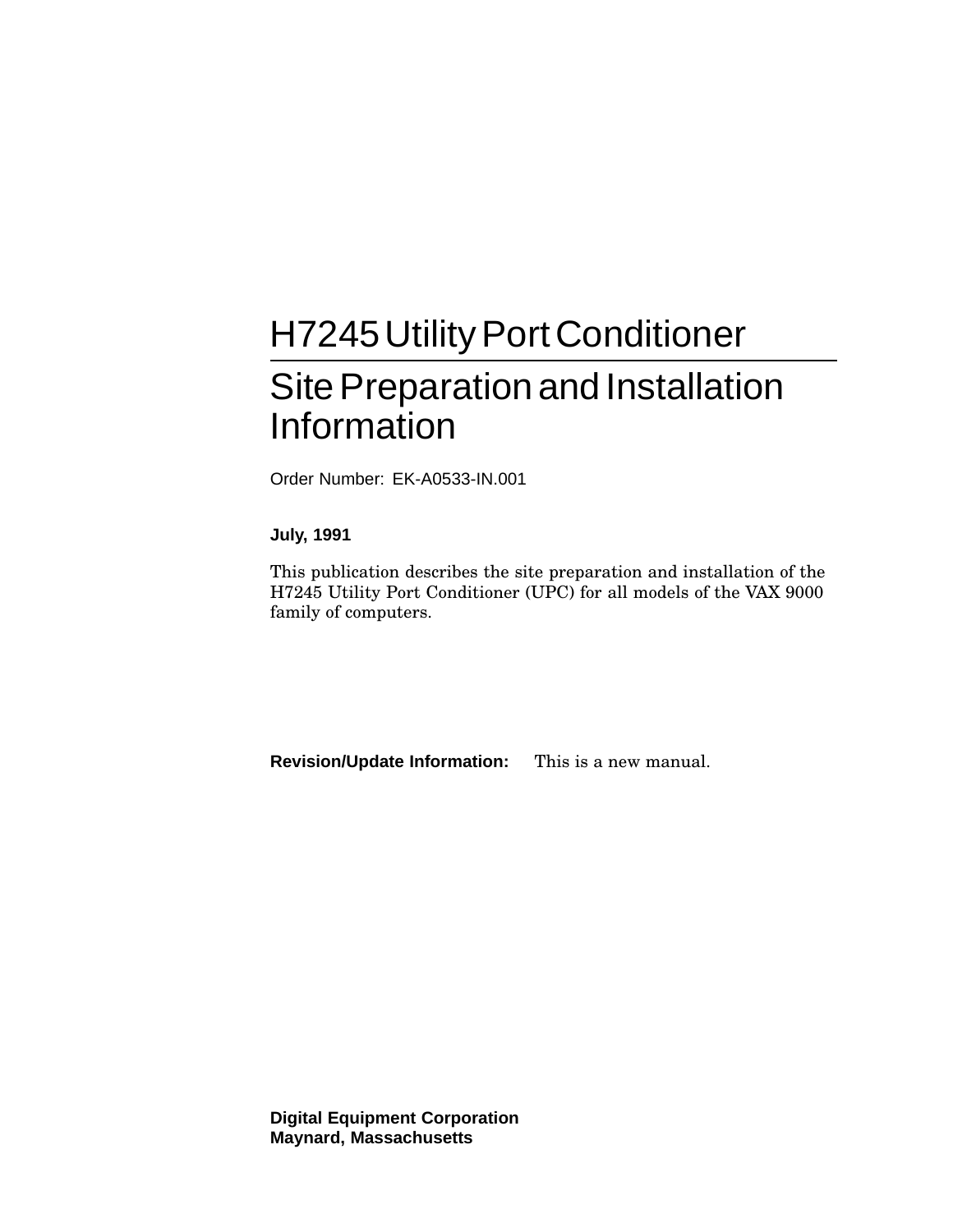#### **July 1991**

The information in this document is subject to change without notice and should not be construed as a commitment by Digital Equipment Corporation. Digital Equipment Corporation assumes no responsibility for any errors that may appear in this document.

No responsibility is assumed for the use or reliability of software on equipment that is not supplied by Digital Equipment Corporation or its affiliated companies.

Restricted Rights: Use, duplication, or disclosure by the U.S. Government is subject to restrictions as set forth in subparagraph  $(c)(1)(ii)$  of the Rights in Technical Data and Computer Software clause at DFARS 252.227-7013.

© Digital Equipment Corporation 1991.

All Rights Reserved.

The following are trademarks of Digital Equipment Corporation: VAX, VAX 9000, IOA and the DIGITAL logo.

This document was prepared using VAX DOCUMENT, Version 2.0.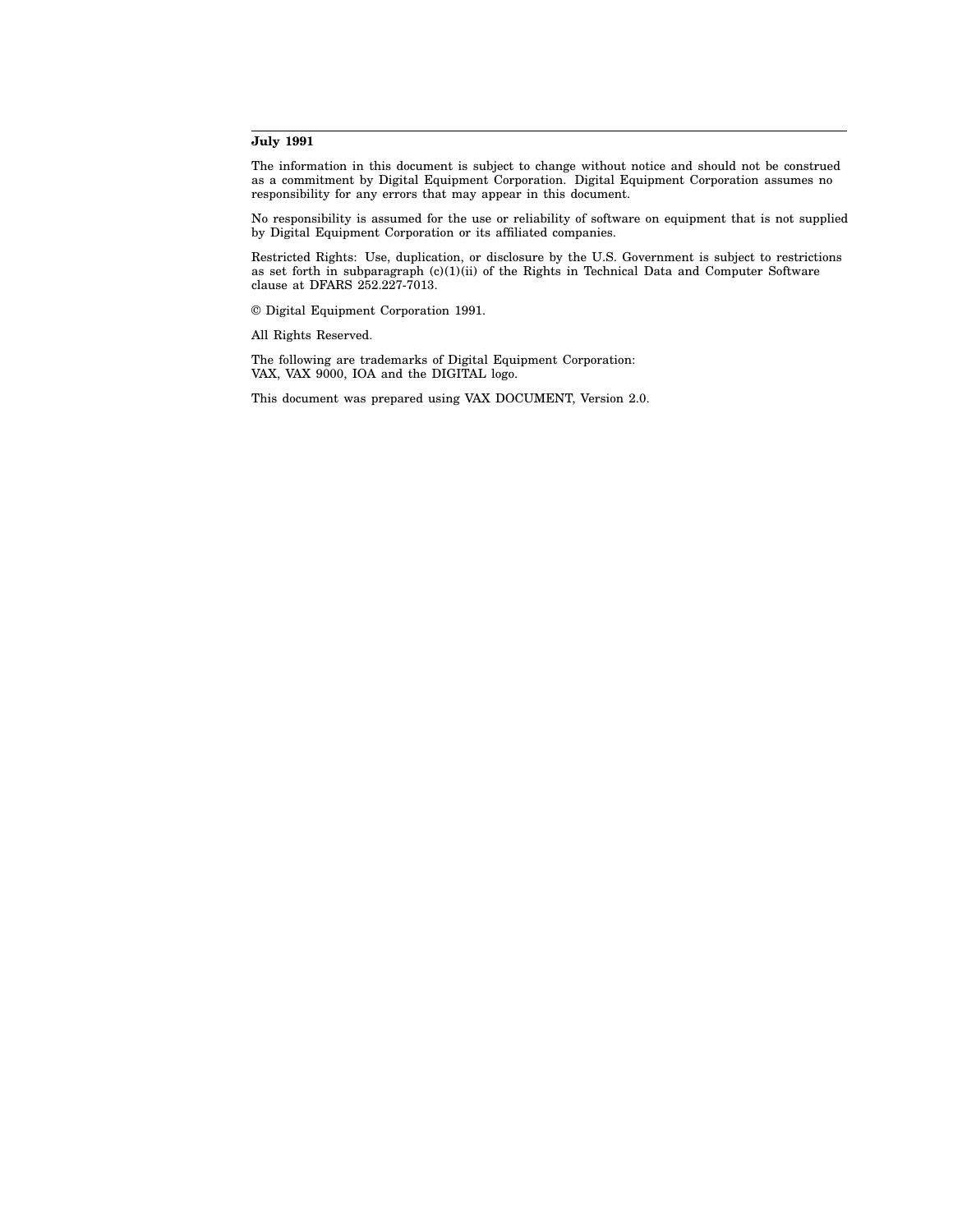# **Contents**

|              |                                                         |                                                                                                                                         | vii                                                                        |
|--------------|---------------------------------------------------------|-----------------------------------------------------------------------------------------------------------------------------------------|----------------------------------------------------------------------------|
| 1            |                                                         | Preparing a Site for the UPC                                                                                                            |                                                                            |
|              | 1.1<br>1.1.1<br>1.1.2<br>1.1.3<br>1.2<br>1.2.1<br>1.2.2 | Introduction to the H7245 Utility Port Conditioner<br>Floor Space and Environmental Specifications<br>Operating and Storage Environment | $1 - 1$<br>$1 - 3$<br>$1 - 3$<br>$1 - 4$<br>$1 - 4$<br>$1 - 5$<br>$1 - 20$ |
| $\mathbf{2}$ |                                                         | <b>Unpacking and Inspecting UPC Kit Contents</b>                                                                                        |                                                                            |
|              | 2.1<br>2.1.1<br>2.1.2<br>2.1.3<br>2.2<br>2.3            |                                                                                                                                         | $2 - 1$<br>$2 - 1$<br>$2 - 2$<br>$2 - 2$<br>$2 - 2$<br>$2 - 3$             |
| 3            |                                                         | <b>UPC Cable Installation</b>                                                                                                           |                                                                            |
|              | 3.1<br>3.2<br>3.2.1                                     | Connecting the dc Output Cable to VAX 9000 Model 200                                                                                    | $3 - 1$<br>$3 - 2$                                                         |
|              | 3.2.2                                                   | Connecting the dc Output Cable to VAX 9000 Model 400                                                                                    | $3 - 6$<br>$3 - 7$                                                         |
|              | 3.3<br>3.4                                              |                                                                                                                                         | $3 - 7$<br>$3 - 7$                                                         |
| 4            |                                                         | <b>Powering Up the UPC</b>                                                                                                              |                                                                            |
|              | 4.1<br>4.2<br>4.2.1<br>4.3                              | Operator Control Panel Setup                                                                                                            | 4–1<br>$4 - 2$<br>$4 - 4$<br>$4 - 5$                                       |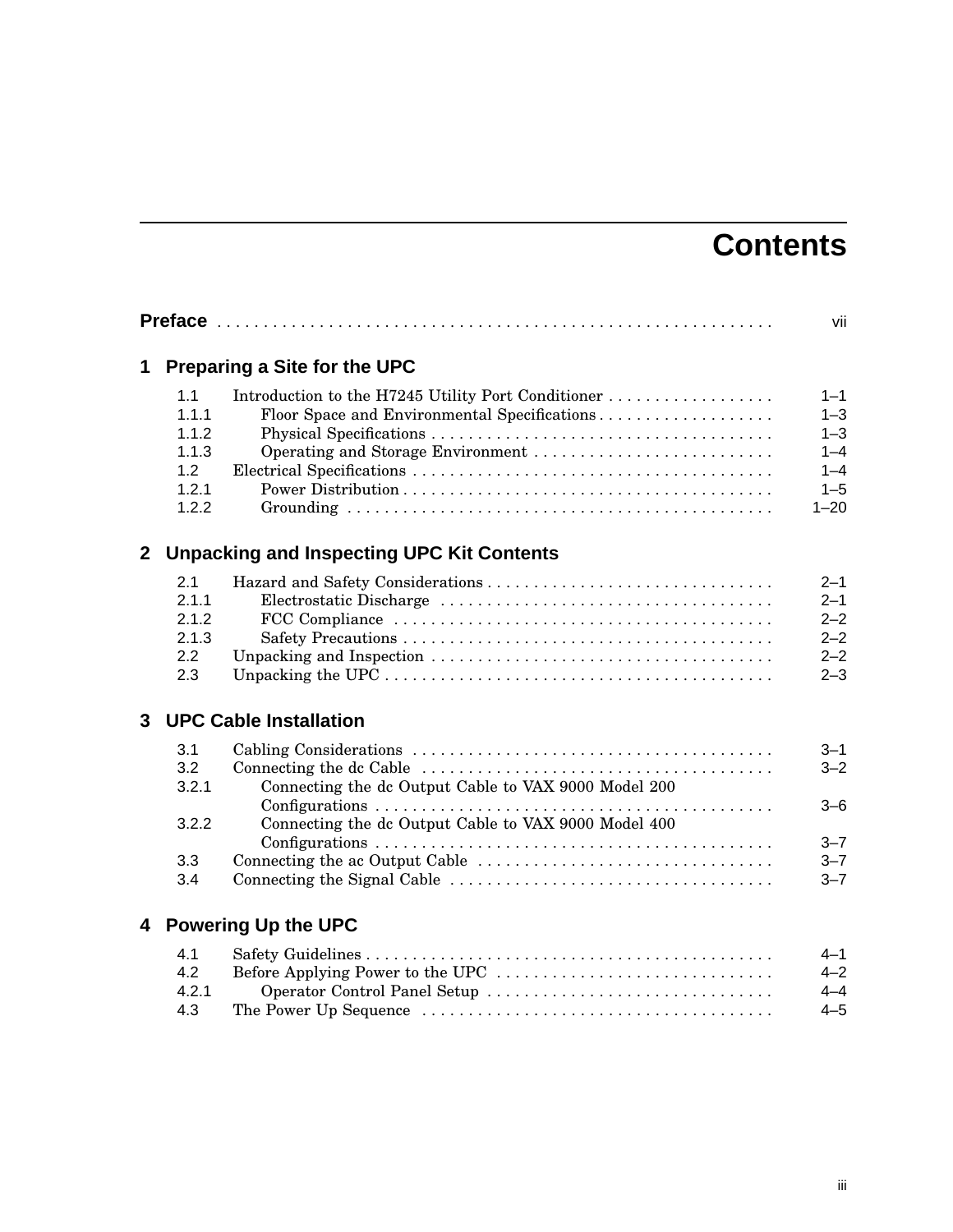| A Recommended Precautions Against Electrical Accidents |     |  |     |
|--------------------------------------------------------|-----|--|-----|
|                                                        | A.1 |  | A–1 |
|                                                        |     |  |     |

# **B Lockout and Tagout Procedures**

# **Glossary**

# **Index**

# **Figures**

| $1 - 1$ |                                                                                                            | $1 - 3$ |
|---------|------------------------------------------------------------------------------------------------------------|---------|
| $2 - 1$ |                                                                                                            | $2 - 4$ |
| $2 - 2$ |                                                                                                            | $2 - 5$ |
| $2 - 3$ |                                                                                                            | $2 - 6$ |
| $2 - 4$ |                                                                                                            | $2 - 7$ |
| $3 - 1$ |                                                                                                            | $3 - 2$ |
| $3 - 2$ | Removing the High-Voltage Chamber Rear Cover                                                               | $3 - 3$ |
| $3 - 3$ |                                                                                                            | $3 - 4$ |
| $3 - 4$ |                                                                                                            | $3 - 6$ |
| $4 - 1$ |                                                                                                            | $4 - 3$ |
| $4 - 2$ | UPC Indicators $\dots \dots \dots \dots \dots \dots \dots \dots \dots \dots \dots \dots \dots \dots \dots$ | $4 - 4$ |
| $B-1$   | Locking Clip Fitted to Main ac Input Circuit Breaker $Q1$                                                  | $B-2$   |
|         |                                                                                                            |         |

# **Tables**

| 1        |                                                                                                            | viii     |
|----------|------------------------------------------------------------------------------------------------------------|----------|
| $1 - 1$  |                                                                                                            | $1 - 2$  |
| $1 - 2$  |                                                                                                            | $1 - 4$  |
| $1 - 3$  |                                                                                                            | $1 - 4$  |
| $1 - 4$  | Electrical Output Power Specifications                                                                     | $1 - 6$  |
| $1 - 5$  | VAX 9000 Model 110 and Model 110VP with UPC: ac Input Power                                                | $1 - 7$  |
| $1 - 6$  | VAX 9000 Model 210 and Model 210VP with UPC: ac Input Power                                                | $1 - 8$  |
| $1 - 7$  | VAX 9000 Model 310 and Model 310VP with UPC: ac Input Power                                                | $1 - 9$  |
| $1 - 8$  | Model 320 and Model 320VP with UPC: ac Input Power                                                         | $1 - 10$ |
| $1 - 9$  | VAX 9000 Model 330 and Model 330VP with UPC A: ac Input Power                                              | $1 - 11$ |
| $1 - 10$ | VAX 9000 Model 330 and Model 330VP with UPC B: ac Input Power                                              | $1 - 12$ |
| $1 - 11$ | Steady-State kVA and rms Current for One-Side Powering of<br>VAX 9000 Model 330 and Model 330VP with UPC   | $1 - 12$ |
| $1 - 12$ | Steady-State kVA and rms Current for One-Side Powering of<br>VAX 9000 Model 340 and Model 340VP with $UPC$ | $1 - 13$ |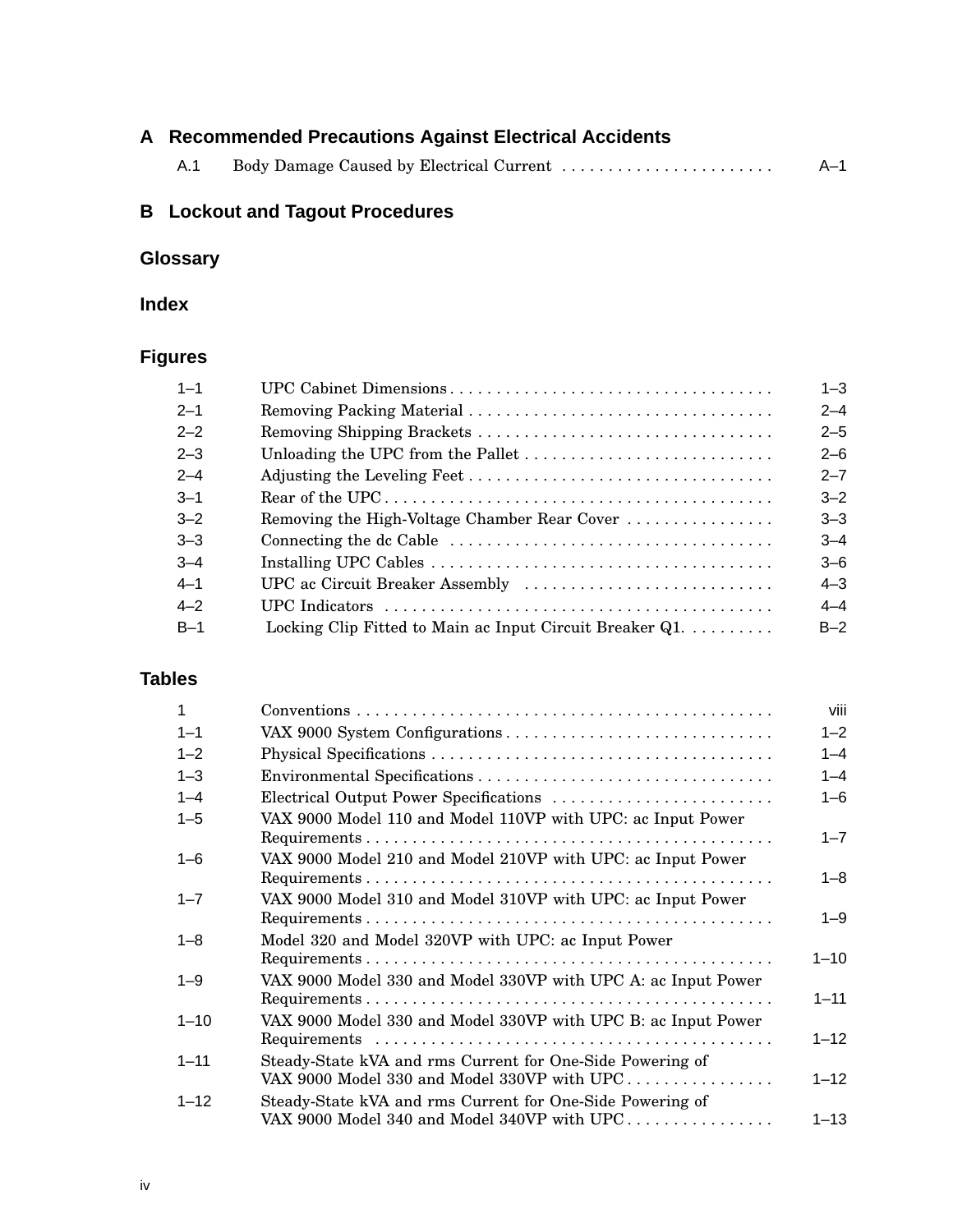| $1 - 13$ | VAX 9000 Model 340 and Model 340VP with UPC A: ac Input Power                                            | $1 - 13$ |
|----------|----------------------------------------------------------------------------------------------------------|----------|
| $1 - 14$ | VAX 9000 Model 340 and Model 340VP with UPC B: ac Input Power                                            | $1 - 14$ |
| $1 - 15$ | VAX 9000 Model 410 and Model 410VP with UPC: ac Input Power                                              | $1 - 15$ |
| $1 - 16$ | VAX 9000 Model 420 and Model 420VP with UPC: ac Input Power                                              | $1 - 16$ |
| $1 - 17$ | VAX 9000 Model 430 and Model 430VP with UPC A: ac Input Power                                            | $1 - 17$ |
| $1 - 18$ | VAX 9000 Model 430 and Model 430VP with UPC B: ac Input Power                                            | $1 - 18$ |
| $1 - 19$ | Steady-State kVA and rms Current for One-Side Powering of<br>VAX 9000 Model 430 and Model 430VP with UPC | $1 - 18$ |
| $1 - 20$ | Steady-State kVA and rms Current for One-Side Powering of<br>VAX 9000 Model 440 and Model 440VP with UPC | $1 - 19$ |
| $1 - 21$ | VAX 9000 Model 440 and Model 440VP with UPC A: ac Input Power                                            | $1 - 19$ |
| $1 - 22$ | VAX 9000 Model 440 and Model 440VP with UPC B: ac Input Power                                            | $1 - 20$ |
| $2 - 1$  |                                                                                                          | $2 - 3$  |
| $3 - 1$  | UPC Output and Control Cables                                                                            | $3 - 2$  |
| $3 - 2$  | VAX 9000 Model 200 dc Cable Connections                                                                  | $3 - 5$  |
| $3 - 3$  |                                                                                                          | $3 - 5$  |
| $4 - 1$  |                                                                                                          | $4 - 6$  |
| $A-1$    | Effects of Current on the Human Body                                                                     | $A-1$    |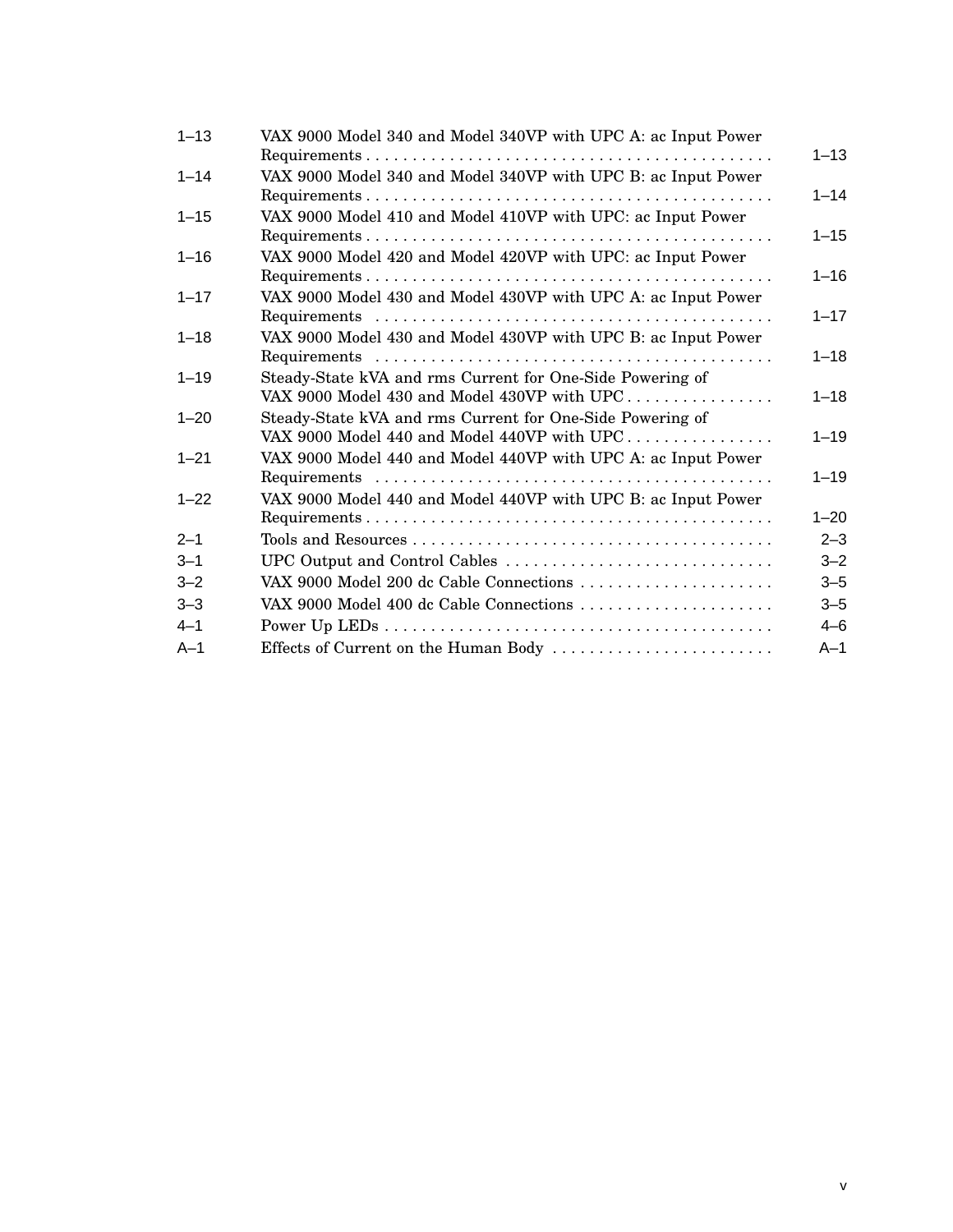# **Preface**

## **Purpose of This Manual**

This manual describes the site preparation and installation of the **H7245 Utility Port Conditioner (UPC)**, for all models of the VAX 9000 family of computer systems.

## **Intended Audience**

This manual is for readers who are familiar with the VAX 9000 family of computer systems. The information is for use by the following personnel:

- Digital Site Preparation Engineers who are responsible for preparing customer sites prior to installing computer systems of the VAX 9000 family.
- Digital Installation Engineers who are responsible for installing the VAX 9000 family of computer systems.

## **Scope and Structure of this Manual**

This manual describes only the differences between the H7245 UPC and the H7392 UPC. All information about the H7392 UPC provided in the *VAX 9000 Family Site Preparation Guide* holds true for the H7245 UPC except where it is superseded by information in this guide. This guide is divided into four chapters as follows:

- Chapter 1 briefly introduces the H7245 UPC, and describes the salient requirements for preparing a site for UPC installation. The chapter contains lists of all the requirements, parameters, and characteristics that are specific to the H7245 site preparation. This information is different from site preparation details provided in the *VAX 9000 System Site Preparation and Planning Guide*.
- Chapter 2 describes unpacking and inspecting the UPC kit contents. The chapter also includes general information on electrostatic discharge, FCC compliance, and safety precautions and warnings.
- Chapter 3 describes UPC cable installation.
- Chapter 4 lists pre-power up checks and safety warnings and the power up sequence.

There are two appendixes as follows:

- Appendix A lists recommended safety precautions against electrical accidents.
- Appendix B lists the UPC **lockout** and **tagout** procedures.

This manual also contains a glossary and an index.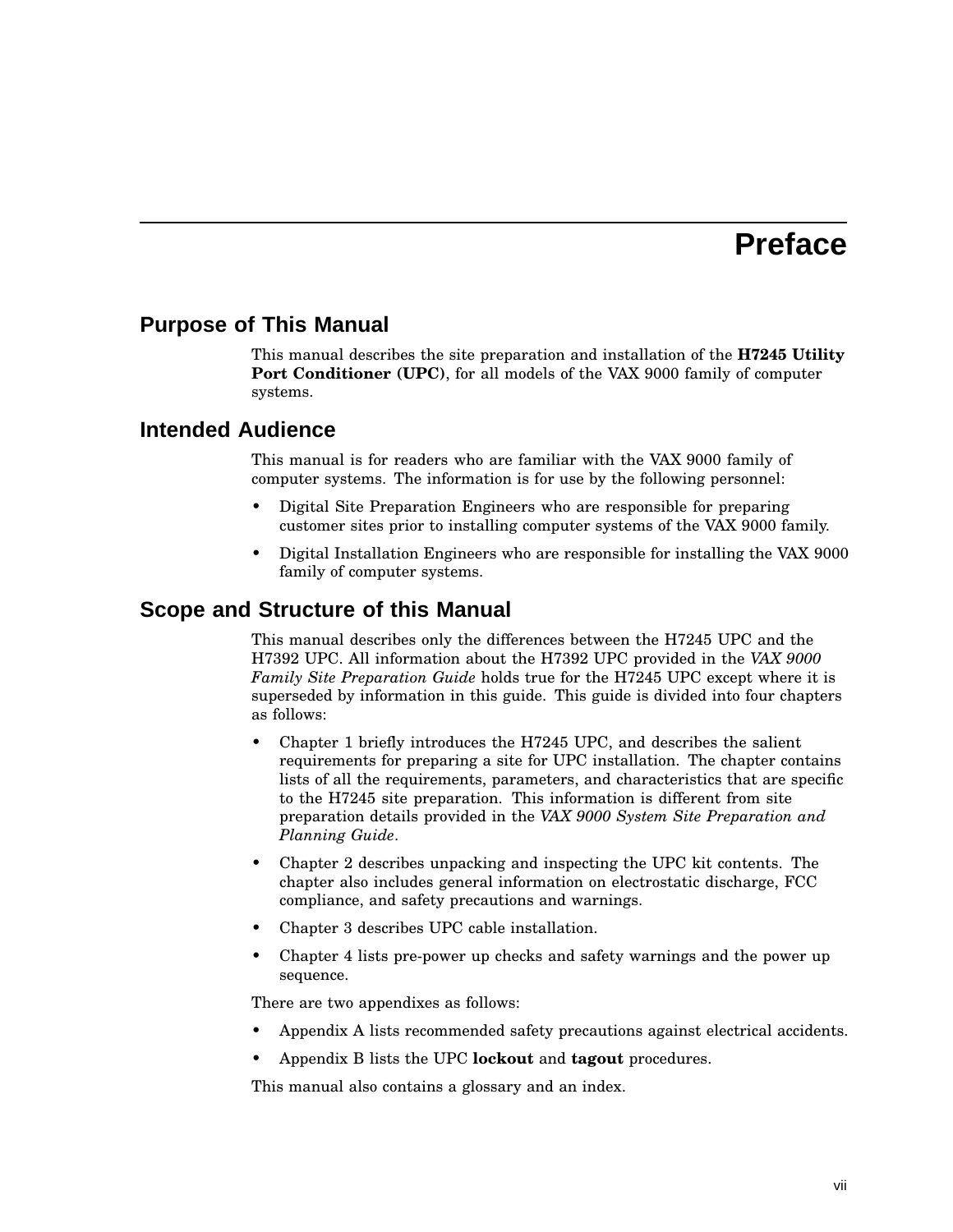## **Associated Documents**

The following publication provides information about maintaining the UPC:

*H7245 Utility Port Conditioner Maintenance Information*, EK-A0534-MG

The following publications provide additional information about the VAX 9000 family of computer systems:

*VAX 9000 Model 200 Systems Installation Guide*, EK-9200I-IN *VAX 9000 Model 400 Systems Installation Guide*, EK-9400I-IN *VAX 9000 Family Maintenance Guide, Volume 1*, EK-KA901-MG *VAX 9000 Family Maintenance Guide, Volume 2*, EK-KA902-MG *VAX 9000 Family Maintenance Guide, Volume 3*, EK-KA903-MG *VAX 9000 Family Maintenance Guide, Volume 4*, EK-KA904-MG *VAX 9000 Family Maintenance Documentation Kit*, EK-KA900-MG *VAX 9000 Family SPU Technical Description*, EK-KA90C-TD *VAX 9000 Family EBOX Technical Description*, EK-KA90E-TD *VAX 9000 Family IBOX Technical Description*, EK-KA90I-TD *VAX 9000 Family MBOX Technical Description*, EK-KA90M-TD *VAX 9000 Family VBOX Technical Description*, EK-KA90V-TD *VAX 9000 Family SCU Technical Description*, EK-KA90J-TD *VAX 9000 Family XJA Technical Description*, EK-KA90A-TD *VAX 9000 Family Clock Subsystem Technical Description*, EK-KA90K-TD *VAX 9000 Family Power System Technical Description*, EK-KA90P-TD *VAX 9000 Family Technical Description*, EK-KA90S-TD *VAX 9000 Family Technical Description Kit*, EK-KA900-TD *VAX 9000 Site Preparation Guide*, EK-9000S-SP

## **Conventions Used in This Manual**

Table 1 lists the conventions used in this manual.

| <b>Convention</b>    | <b>Description</b>                                                                                                                                                                                                                       |
|----------------------|------------------------------------------------------------------------------------------------------------------------------------------------------------------------------------------------------------------------------------------|
| <b>Bold</b>          | <b>Bold</b> is used to emphasize the first occurrence of a term in<br>text.                                                                                                                                                              |
| <i>Italics</i>       | <i>Italics</i> are used to emphasize a word or phrase.                                                                                                                                                                                   |
| <b>NOTE</b>          | A note contains information that is of special importance to the<br>reader.                                                                                                                                                              |
| <b>CAUTION</b>       | Cautions provide information to prevent damage to equipment.<br>Read these carefully. Minor hazard can occur if you ignore<br>cautions.                                                                                                  |
| <b>WARNING</b>       | Warnings contain information to prevent personal injury.<br>Read these carefully. Severe hazard can occur if you ignore<br>warnings.                                                                                                     |
| ON and OFF           | Uppercase ON and OFF serve to highlight important<br>operations.                                                                                                                                                                         |
| AC and DC, ac and dc | When these letters appear in uppercase characters, then they<br>represent a label name on the UPC, or a signal name on<br>one of the UPC related buses. When these letters appear in<br>lowercase, then they represent voltage notation. |

**Table 1 Conventions**

(continued on next page)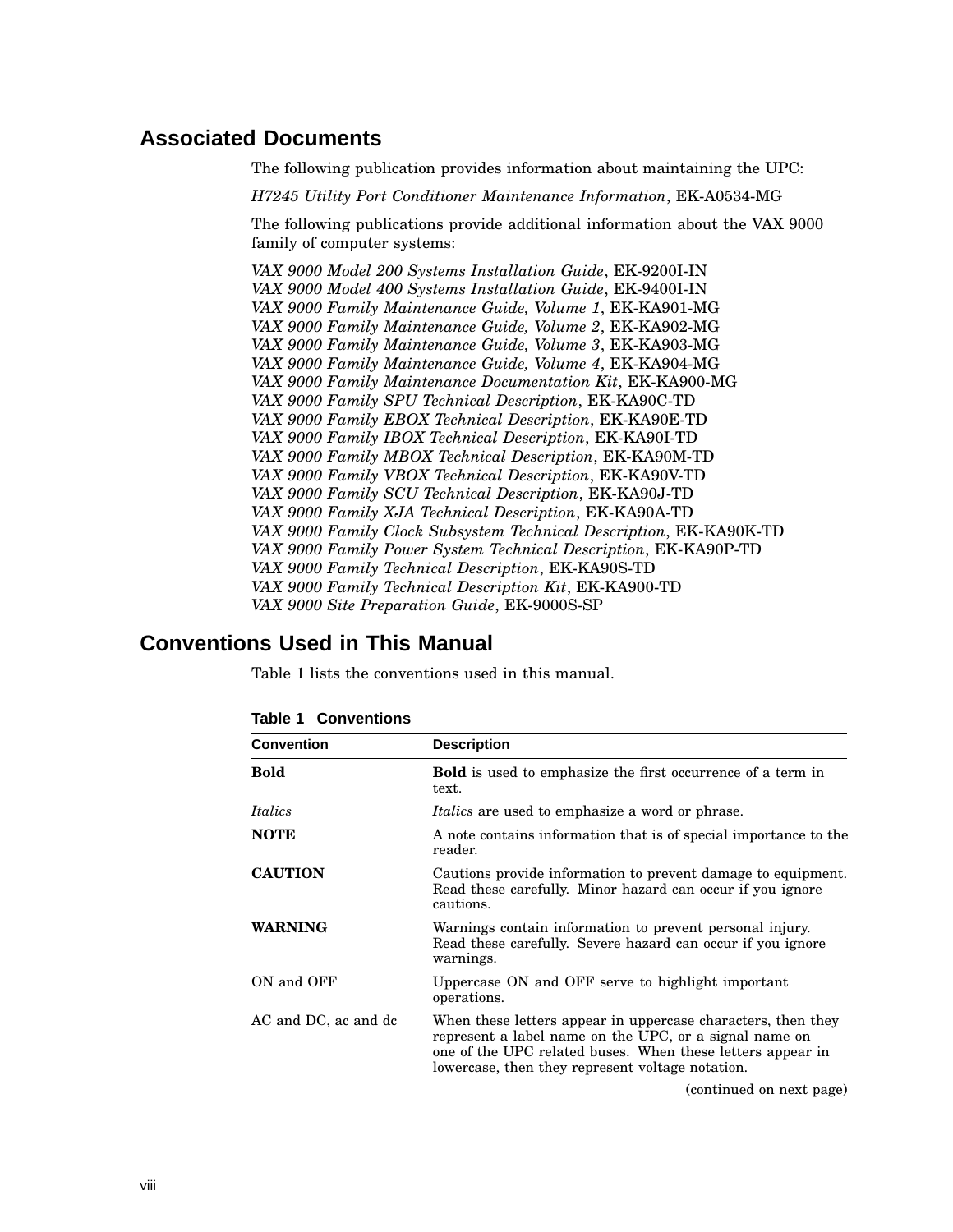| <b>Convention</b> | <b>Description</b>                                                                                                                                    |
|-------------------|-------------------------------------------------------------------------------------------------------------------------------------------------------|
| UPC names         | All names of bulkheads, components and modules within the<br>UPC are given in lowercase, except in titles, captions and at<br>the start of sentences. |
| <b>UPPERCASE</b>  | Uppercase letters are used to emphasize important points.                                                                                             |

**Table 1 (Cont.) Conventions**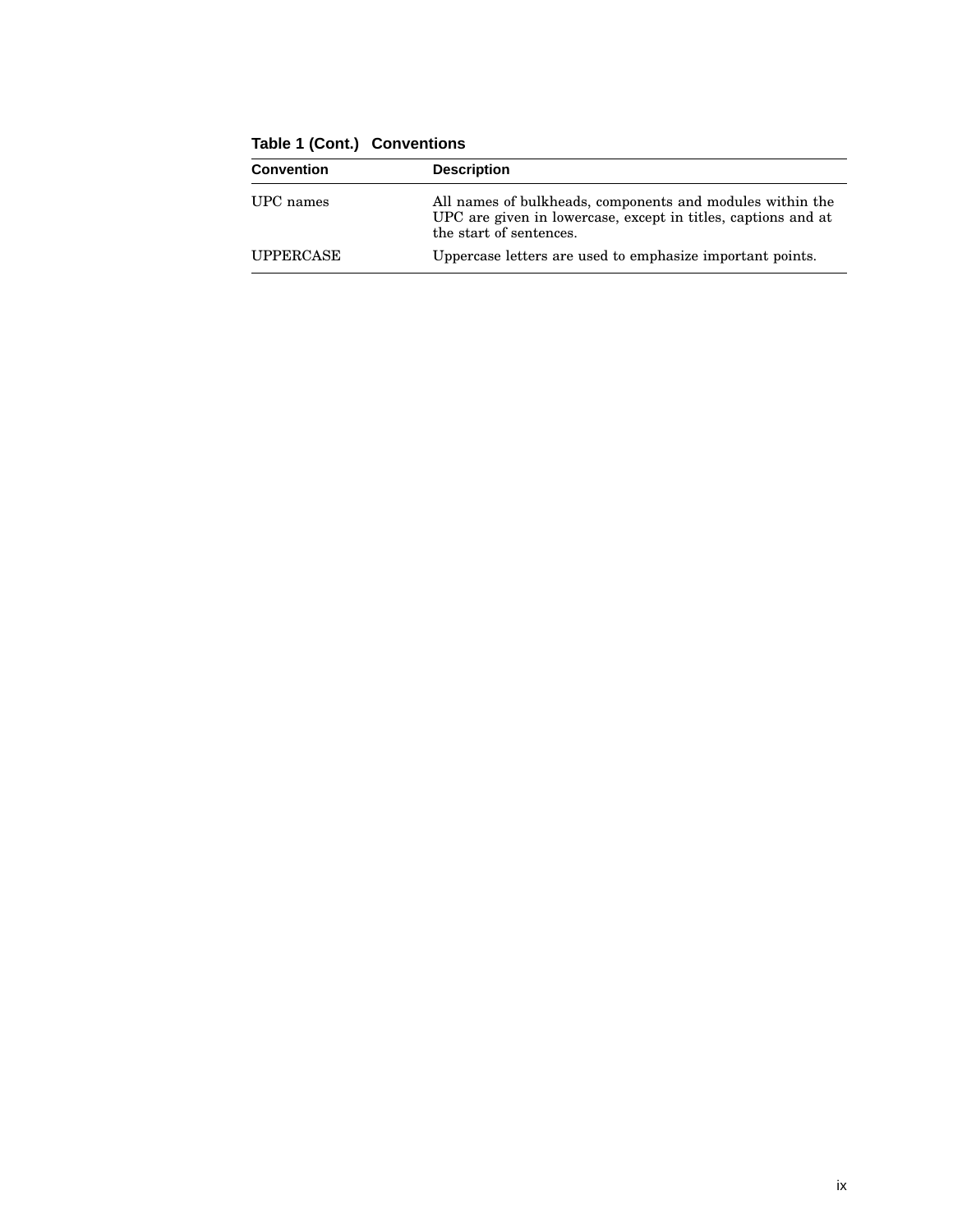# **Preparing a Site for the UPC**

This chapter contains general information about the **H7245 Utility Port Conditioner (UPC)**, and also provides site planning guidelines, space and environmental requirements, cabinet size, and power specifications. This information supersedes that given in the *VAX 9000 System Site Preparation and Planning Guide*.

#### **WARNING**

The procedures described in this book should be performed only by trained personnel.

#### **ATTENTION**

Les interventions décrites dans cet ouvrage ne doivent être effectueés que par des agents qualifiés.

### **WARNUNG**

Die in diesem Buch beschriebenen Anweisungen sollte nur von geschultem Personal ausgefuhrt werden.

### **ATTENCION**

Los procedimientos descritos en este libro debe ser realizado solamente por personal entrenado.

## **1.1 Introduction to the H7245 Utility Port Conditioner**

The UPC is the power conditioner unit for the VAX 9000 family of computer systems. The UPC is a free standing unit contained in its own cabinet. The UPC converts a three-phase, **Y-connected** ac voltage, obtained from the power utility, to an isolated and regulated dc voltage of 280 V, and also to improve such power utility parameters as power factor and harmonic distortion. The UPC provides the VAX 9000 systems with an auxiliary ac source of 208 V ac to supply the **battery backup units (BBUs)** in the systems; a single phase outlet is also available within the UPC for service instrumentation.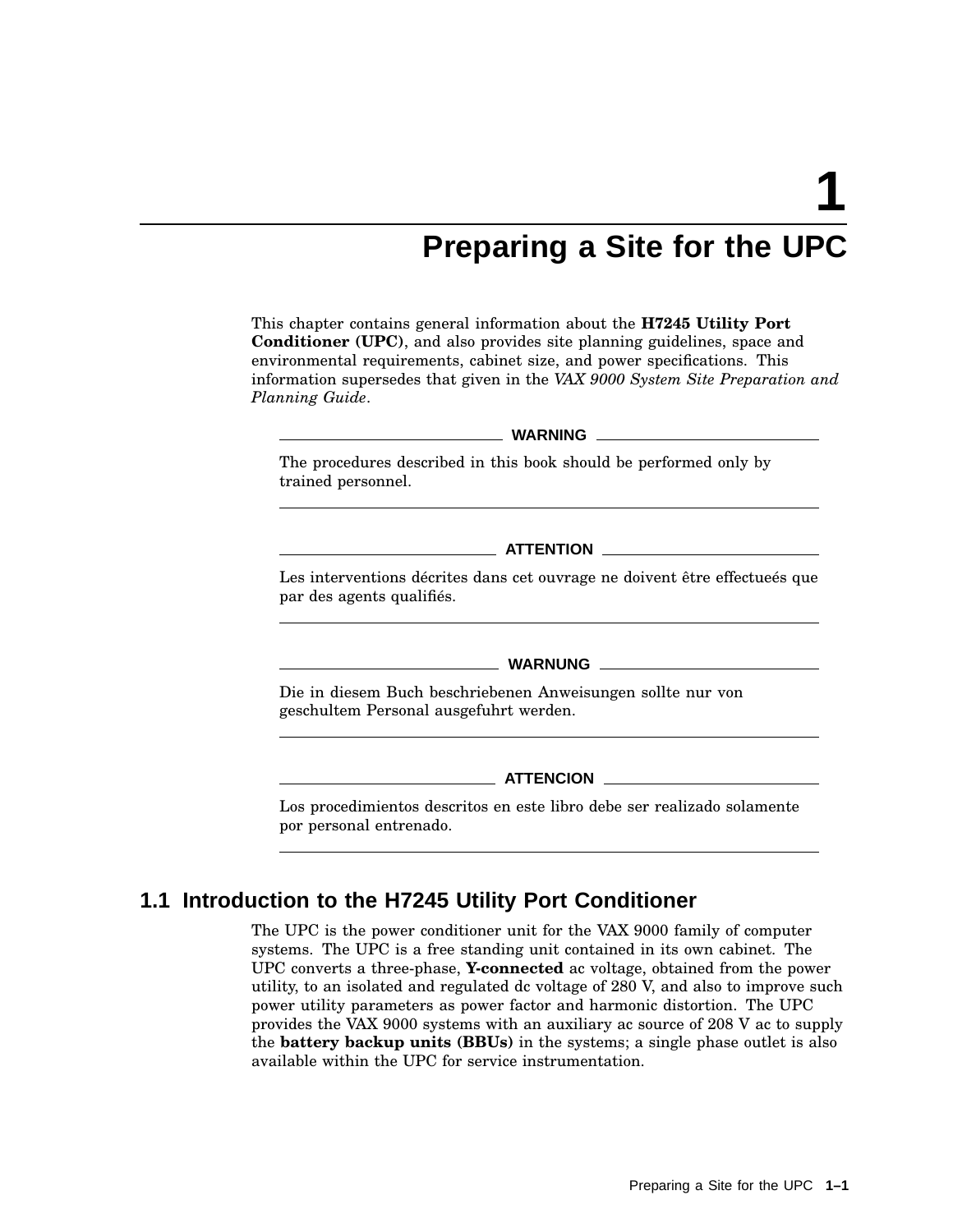### **Preparing a Site for the UPC 1.1 Introduction to the H7245 Utility Port Conditioner**

The UPC can power loads up to a maximum of 20 kW. Reliability features include 100 ms **ride-through capability** and **modular hardware redundancy**. Depending on the system configuration, a VAX 9000 system can use one or two UPCs. The main dc output of the UPC is routed to the IOA/IOB cabinet of the VAX 9000 system from where it is distributed to the system dc converters.

There are two different platforms in the VAX 9000 family of systems: the 210 platform and the 400 platform. The platform type forms part of the model number of the individual VAX 9000 system. Systems with vector processor capability are also indicated in the model number by the letters VP immediately following the platform type. Table 1–1 lists the possible VAX 9000 system configurations and their UPC requirements.

| <b>Model number</b> | <b>Description</b>                    | <b>Number of UPCs</b> |
|---------------------|---------------------------------------|-----------------------|
| 210 Platform        |                                       |                       |
| 9000-110            | Bounded server                        | $\mathbf{1}$          |
| 9000-110VP          |                                       | $\mathbf{1}$          |
| 9000-210            | Bounded uniprocessor<br>mainframe     | $\mathbf 1$           |
| 9000-210VP          | Bounded uniprocessor<br>supercomputer | $\mathbf{1}$          |
| 400 Platform        |                                       |                       |
| 9000-310            | A uniprocessor server                 | $\mathbf{1}$          |
| 9000-320            | A dualprocessor server                | 1                     |
| 9000-330            | A triprocessor server                 | $\mathbf{2}$          |
| 9000-340            | A quadprocessor server                | $\overline{2}$        |
| 9000-310VP          | A uniprocessor server with<br>vector  | $\mathbf{1}$          |
| 9000-320VP          | A dualprocessor server with<br>vector | $\mathbf{1}$          |
| 9000-330VP          | A triprocessor server with vector     | $\overline{2}$        |
| 9000-340VP          | A quadprocessor server with<br>vector | $\overline{2}$        |
| 9000-410            | Uniprocessor mainframe                | $\mathbf{1}$          |
| 9000-420            | Dualprocessor mainframe               | 1                     |
| 9000-430            | Triprocessor mainframe                | $\overline{2}$        |
| 9000-440            | Quadprocessor mainframe               | $\overline{2}$        |
| 9000-410VP          | Uniprocessor supercomputer            | $\mathbf{1}$          |
| 9000-420VP          | Dualprocessor supercomputer           | 1                     |
| 9000-430VP          | Triprocessor supercomputer            | $\overline{2}$        |
| 9000-440VP          | Quadprocessor supercomputer           | $\overline{2}$        |

**Table 1–1 VAX 9000 System Configurations**

There are upgrade paths available between models; a second UPC is required when upgrading from any uniprocessor or dualprocessor configuration to any triprocessor or quadprocessor configuration.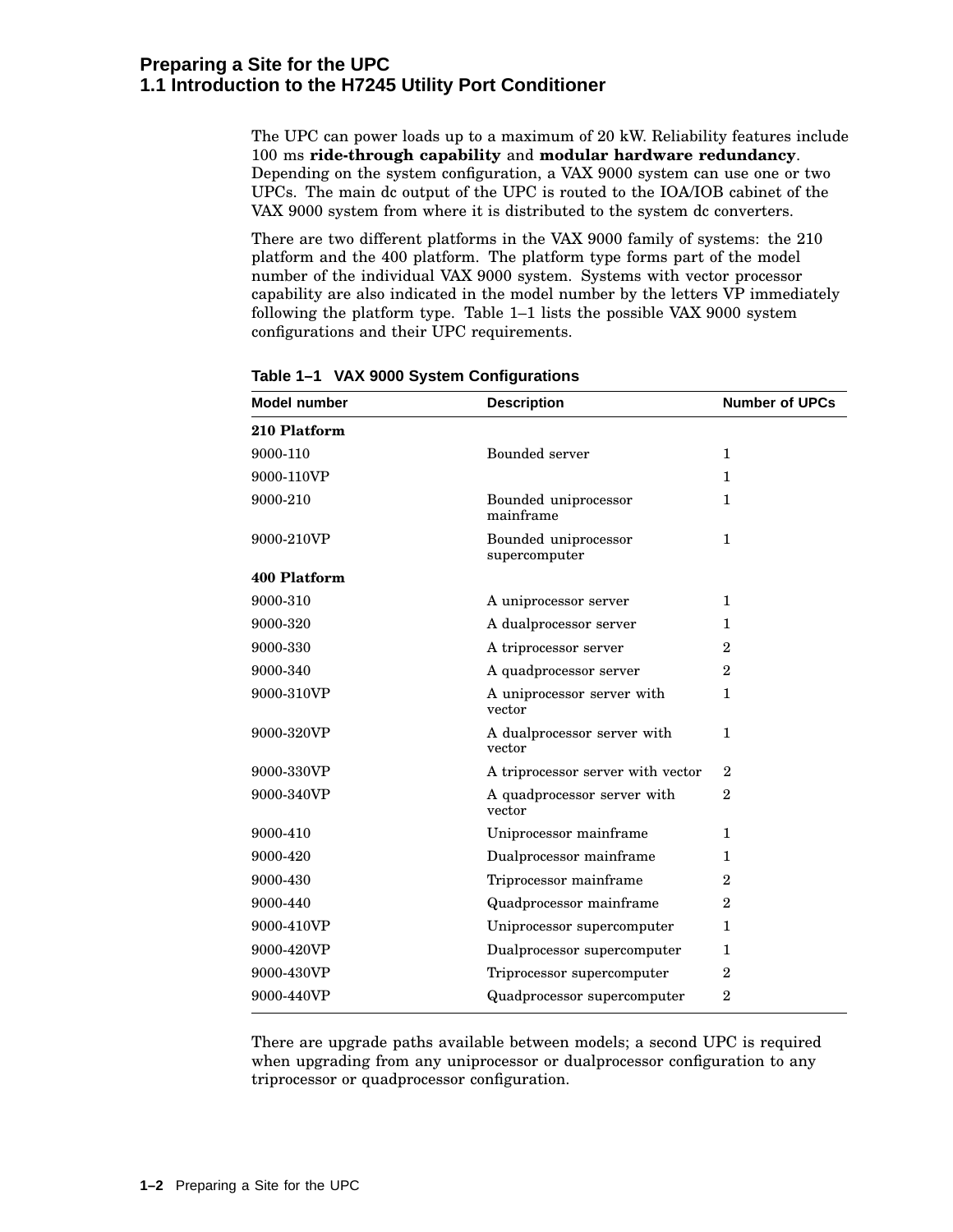## **1.1.1 Floor Space and Environmental Specifications**

The UPC requires a minimum of 121.9 cm (48.0 inches) service clearance space at the front and rear of the cabinet. The UPC connects to the remote VAX 9000 system cabinets via a set of three cables. These cable sets are offered in lengths of 3.05 m, 6.10 m, 9.15 m, 12.20 m, and 15.24 m, corresponding to 10 ft, 20 ft, 30 ft, 40 ft, and 50 ft respectively. You must not bolt the UPC to any of the other cabinets; it must stand alone. You can place the UPC at either end of the cabinet row or you can place it in a separate room. If you do place the UPC in a separate room then that room must be on the same floor as the VAX 9000 system. Always follow local electrical codes and regulations.

## **1.1.2 Physical Specifications**

This section lists the physical specifications of the UPC. Figure 1–1 shows the dimensions of the UPC cabinet.

### **Figure 1–1 UPC Cabinet Dimensions**



RE\_EN06396C\_91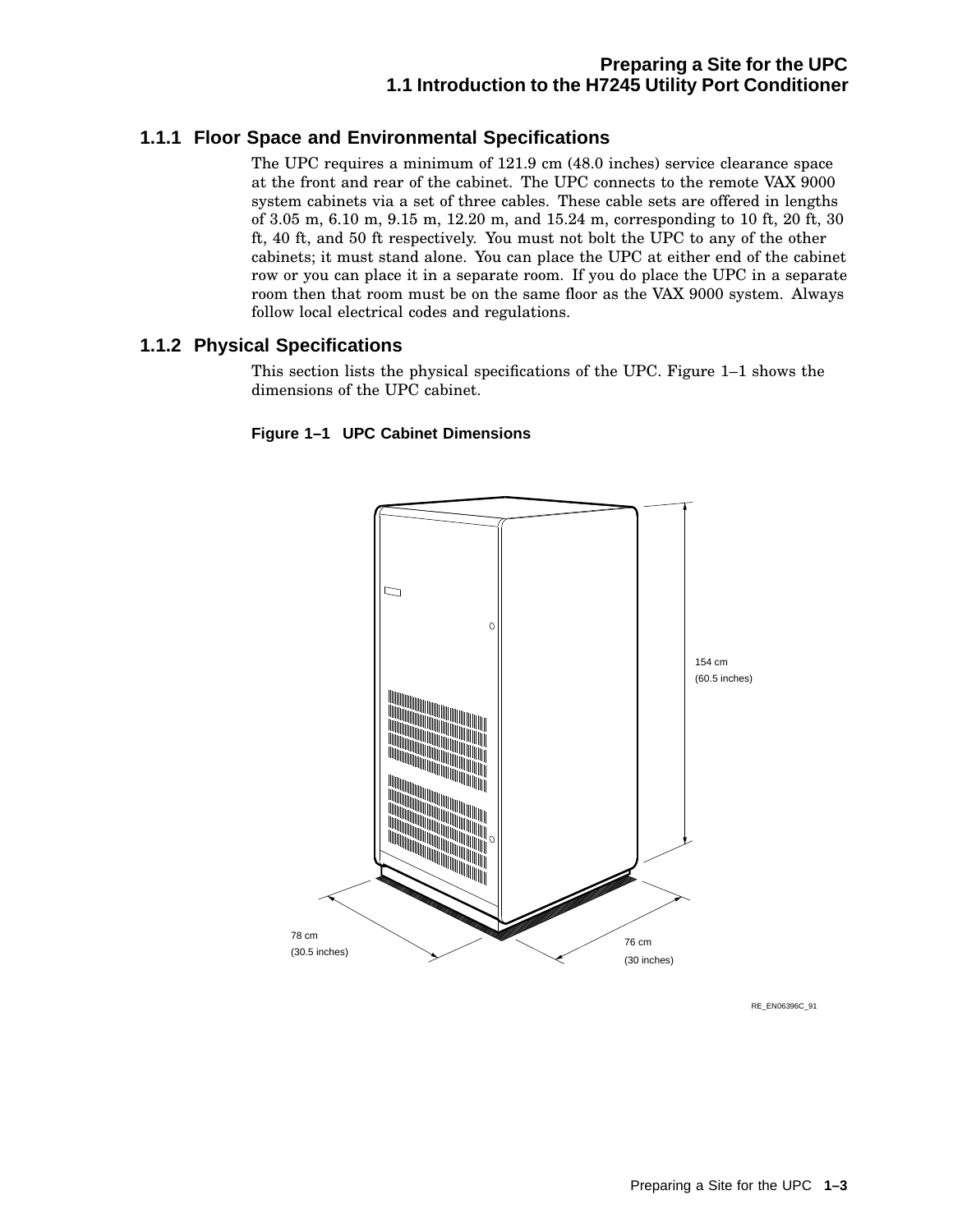### **Preparing a Site for the UPC 1.1 Introduction to the H7245 Utility Port Conditioner**

Table 1–2 lists the free standing (less shipping and packing material) weight and dimensions of the UPC.

| <b>Parameter</b> | <b>Specifications</b>              |  |
|------------------|------------------------------------|--|
| Height           | 154 cm $(60.5 \text{ in})$         |  |
| Width            | $78 \text{ cm } (30.5 \text{ in})$ |  |
| Depth            | $76 \text{ cm } (30 \text{ in})$   |  |
| Unit Weight $1$  | $425 \text{ kg} (935 \text{ lb})$  |  |

**Table 1–2 Physical Specifications**

<sup>1</sup>Four leveler feet support the weight of the cabinet. Each foot measures 11.40 cm<sup>2</sup> (1.76 in<sup>2</sup>)

### **1.1.3 Operating and Storage Environment**

.

The UPC operates in a Digital Class A environment, Table 1–3 contains the recommended limits within the Class A environment that provide the maximum efficiency and reliability for the UPC.

| <b>Parameter</b>                     | <b>Specifications</b>                     |
|--------------------------------------|-------------------------------------------|
| Operating                            |                                           |
| Temperature                          | 15°C-32°C (59°F-<br>$90^{\circ}$ F)       |
| Relative humidity                    | 20-80%                                    |
| Maximum wet bulb temperature         | $20^{\circ}$ C (77°F)                     |
| Minimum dew point                    | $2^{\circ}$ C (36 $^{\circ}$ F)           |
| Altitude                             | $2.4 \text{ km}$ (8000 ft)                |
| Maximum temperature rate of change   | $11^{\circ}$ C (20 $^{\circ}$ F) per hour |
| Nonoperating                         |                                           |
| Low temperature limit                | $-40^{\circ}$ C ( $-40^{\circ}$ F)        |
| Relative humidity (low temperature)  | $50\%$                                    |
| High temperature limit               | $66^{\circ}$ C (151 $^{\circ}$ F)         |
| Relative humidity (high temperature) | 95%                                       |
| Maximum wet bulb temperature         | $25^{\circ}$ C (77°F)                     |
| Altitude                             | $4.8 \text{ km}$ (16 000 ft)              |
| Minimum dew point                    | $2^{\circ}$ C (36 $^{\circ}$ F)           |

**Table 1–3 Environmental Specifications**

For more information see the *VAX 9000 System Site Preparation and Planning Guide*.

# **1.2 Electrical Specifications**

This section lists the electrical specifications for the UPC and also the ac input power requirements for all the different VAX 9000 systems.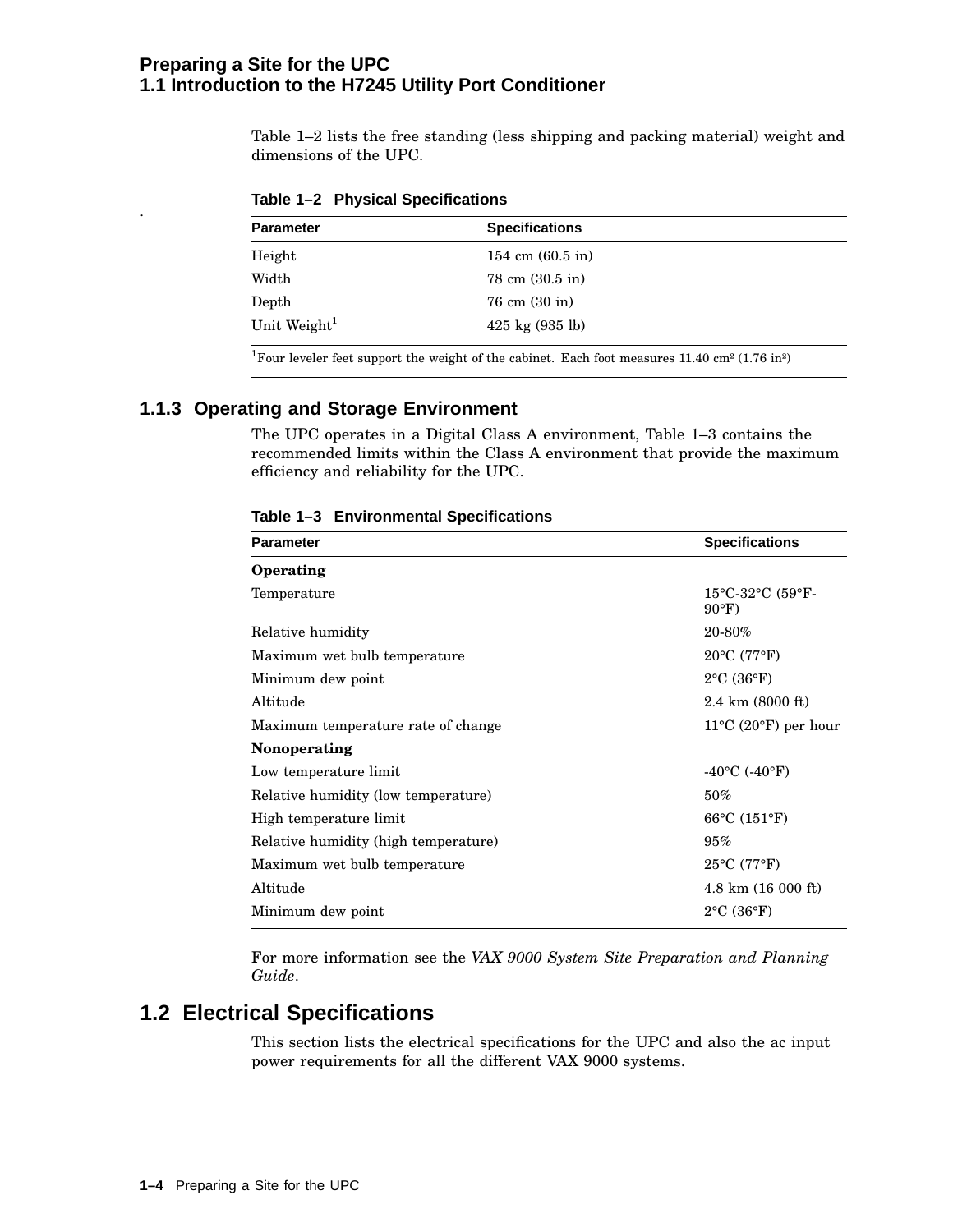### **1.2.1 Power Distribution**

The UPC converts utility ac input power to dc output power for distribution through cables to the VAX 9000 system cabinets. The UPC must receive power through a single dedicated receptacle protected either by a separate four-pole circuit breaker, or by an isolation switch. Table 1–5 to Table 1–22 give the recommended values for the circuit breaker. These circuit breakers and isolation switches must be fitted with lockout protection devices. You must not connect any other equipment or loads to the UPC supply circuit.

### **WARNING**

The ac supply socket for the UPC must be adjacent to the UPC and must be easily accessible.

### **ATTENTION**

La prise de courant alternatif alimentant l'UPC devra être contiguë à l'UPC et sera aisément accessible.

**WARNUNG**

Die Wechselstromversorgungssteckdose für den UPC soll sich in unmittelbarer Nähe des UPCs befinden und leicht zugänglich sein.

### **ATTENCION**

La toma de corriente alterna para el UPC debe colocarse adyacente al mismo y debe ser fácilmente accessible.

You must ensure that the utility power supply is adequate to handle the original system installation, and also has enough reserve capacity for future equipment expansion. Always follow local electrical codes and regulations.

The UPC is available in one configuration for the following nominal operating sources. This configuration is the H7245-AA, nominal voltage 380/415 V rms, 50 Hz:

- 380 V rms nominal line-to-line: 303 to 418 V rms, three-phase Y-connected, five-wire at 55 A rms maximum.
- 415 V rms nominal line-to-line: 327 to 457 V rms, three-phase Y-connected, five-wire at 51 A rms maximum.

**NOTE**

Connectors supplied with the system are HD 196 SI compliant. Removal or substitution of the line cord or plug invalidates the UPC system certification.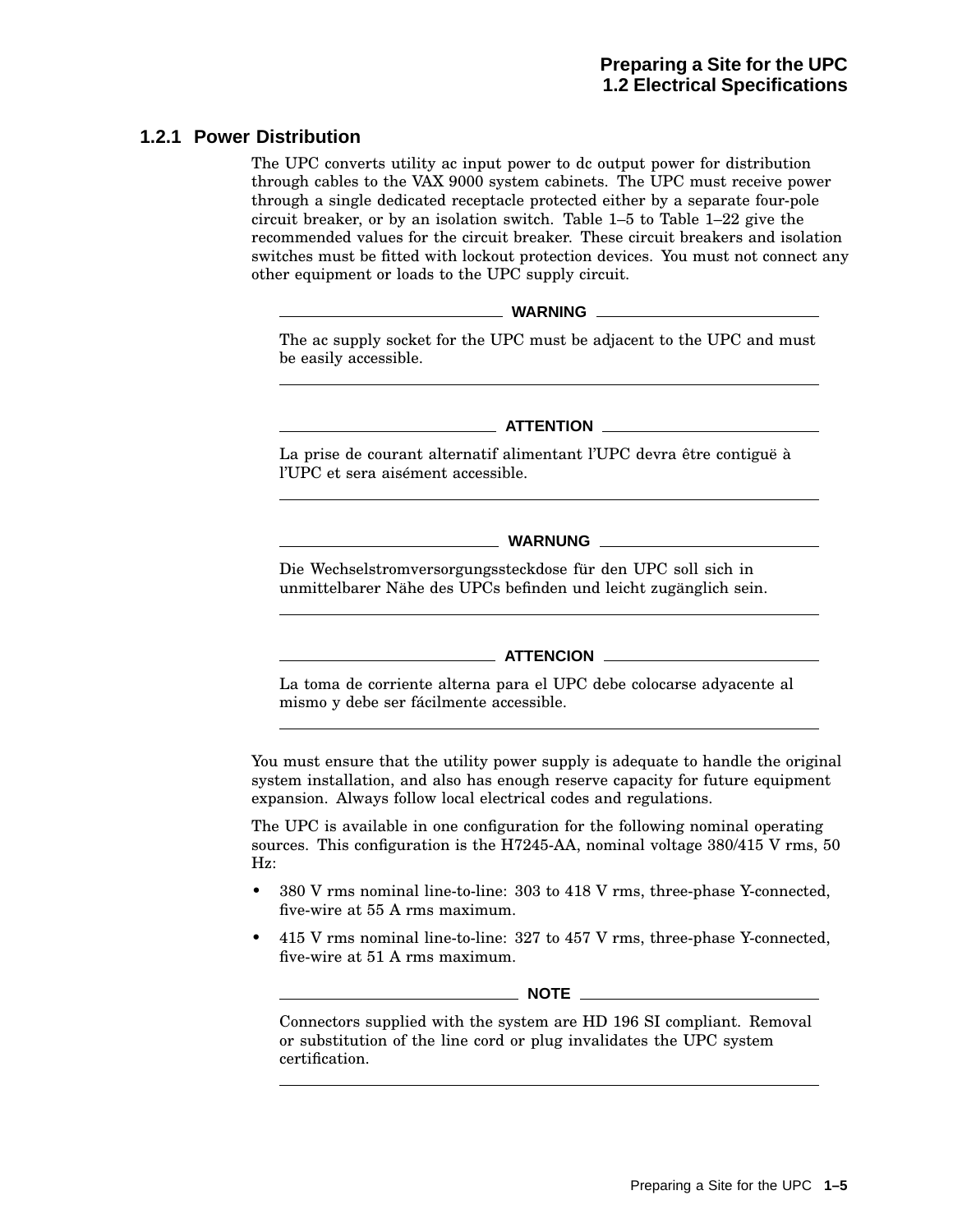## **Preparing a Site for the UPC 1.2 Electrical Specifications**

Table 1–4 lists the major electrical specifications, and Table 1–5 to Table 1–22 list the electrical requirements, for all the different VAX 9000 family systems with a UPC.

| <b>Parameter</b>                    | <b>Specification</b>                 |
|-------------------------------------|--------------------------------------|
| Output voltage                      | 280 V dc (at 35 A<br>output current) |
| Output voltage deviation            | $\pm 14~\mathrm{V}~\mathrm{dc}$      |
| Minimum power factor                | 0.99 at full load<br>(leading)       |
| Rated dc power output               | 20 kW                                |
| Minimum efficiency                  | 90%                                  |
| Maximum harmonic distortion         | $5\%$                                |
| Auxiliary ac output J2 current      | 6 A                                  |
| Auxiliary ac output J2 voltage      | $208$ V ac                           |
| Line disturbance monitor socket J11 | 1 A max                              |
| Instrumentation socket J12 current  | 6 A max                              |
| Instrumentation socket J12 voltage  | $240$ V ac                           |

**Table 1–4 Electrical Output Power Specifications**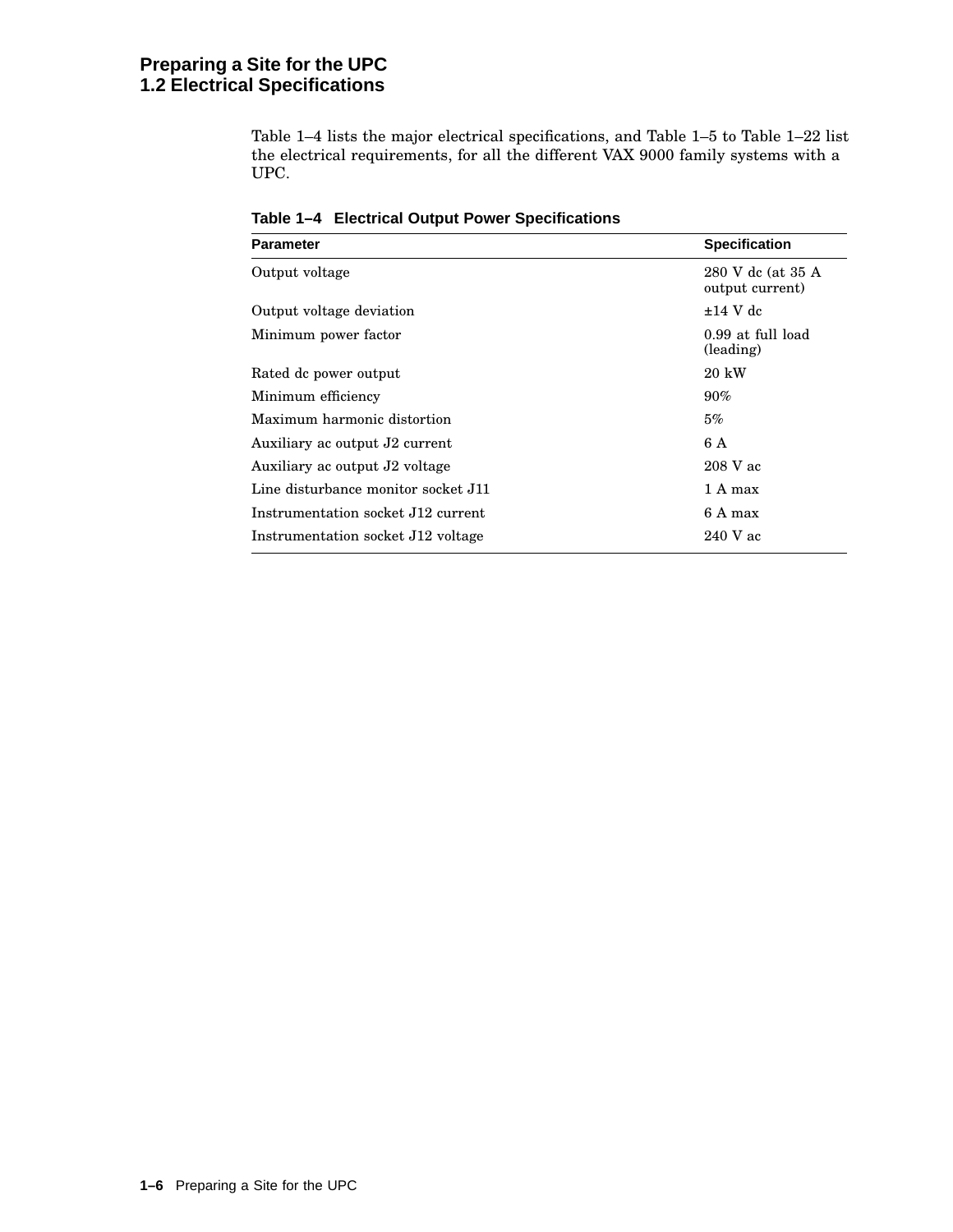| <b>Parameter</b><br><b>Voltage/Frequency/Power</b>          | Value                                              |
|-------------------------------------------------------------|----------------------------------------------------|
| Voltage                                                     | 380/415 V ac                                       |
| Frequency                                                   | $50$ Hz                                            |
| Phase                                                       | three-phase Y-connected (five-wire)                |
| Power factor                                                | 0.99                                               |
| Kilovolt Ampere rating                                      |                                                    |
| Typical                                                     | $12.6$ kVA                                         |
| Maximum                                                     | $15.7$ kVA                                         |
| Current distortion factor                                   | 5%                                                 |
| Steady-state rms current                                    |                                                    |
| Phase A                                                     |                                                    |
| Typical                                                     | 19A                                                |
| Maximum                                                     | 24 A                                               |
| Phase B                                                     |                                                    |
| Typical                                                     | 19A                                                |
| Maximum                                                     | 24 A                                               |
| Phase C                                                     |                                                    |
| Typical                                                     | 19A                                                |
| Maximum                                                     | 24 A                                               |
| <b>Hardware</b>                                             |                                                    |
| Recommended external circuit breaker<br>rating <sup>1</sup> | 63 A, type 3 or 4 according to IEC 947-2           |
| Plug rating                                                 | 63 A                                               |
| Receptacle rating                                           | 63 A                                               |
| Connector rating                                            | 63 A                                               |
| Input cable length                                          | $4.57$ m $(15 \text{ ft})$                         |
| Wires                                                       | 5                                                  |
| Power plug IEC 309                                          | PH-12-32963-01<br>Mennekes part number 1114 (63 A) |
| Power receptacle IEC 309                                    | PH-12-32964-01<br>Mennekes part number 1128(63 A)  |
| Connector (female on a cable)                               | PH-12-32962-01<br>Mennekes part number 1121        |

**Table 1–5 VAX 9000 Model 110 and Model 110VP with UPC: ac Input Power Requirements**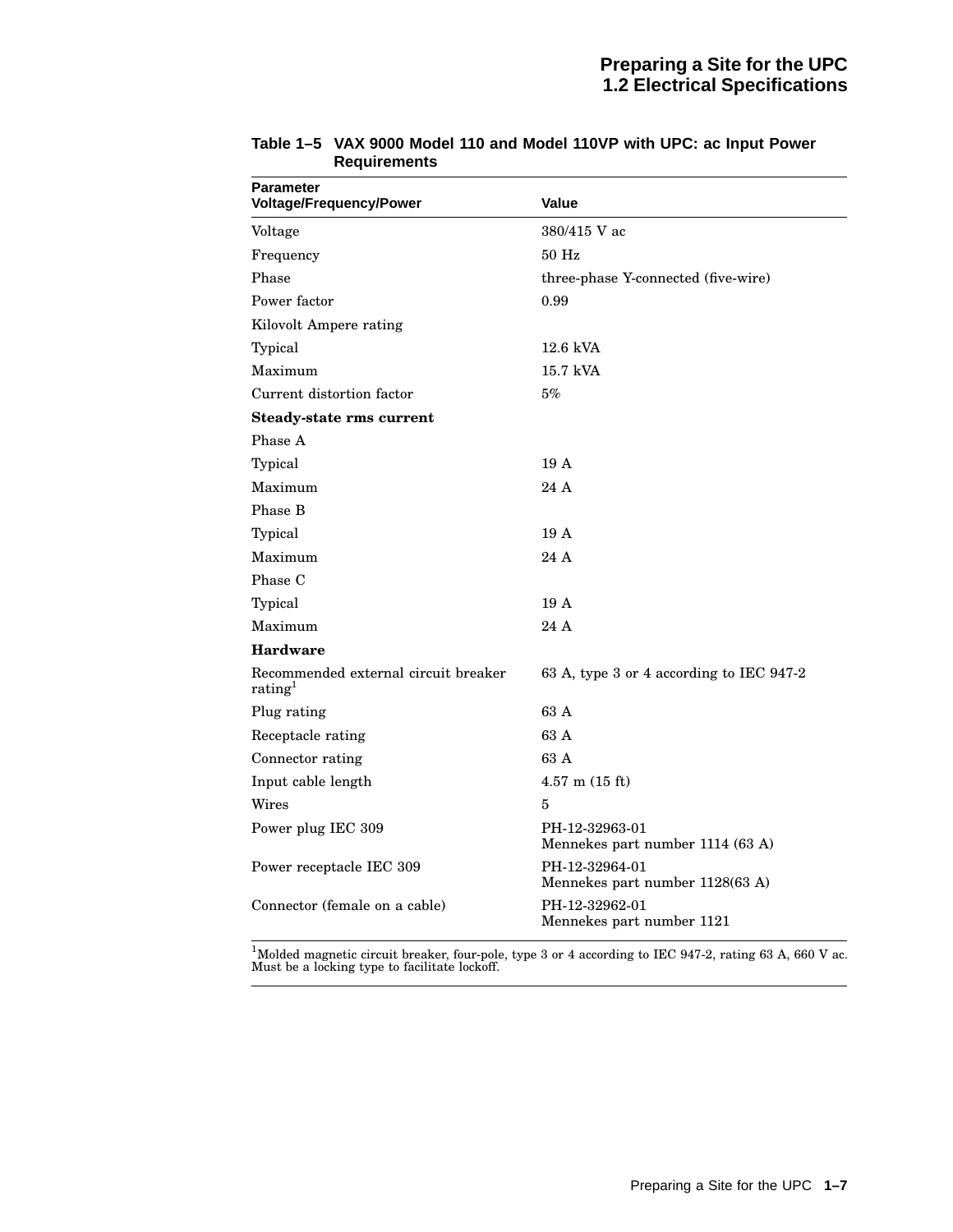## **Preparing a Site for the UPC 1.2 Electrical Specifications**

| <b>Parameter</b><br>Voltage/Frequency/Power                 | Value                                              |
|-------------------------------------------------------------|----------------------------------------------------|
| Voltage                                                     | 380/415 V ac                                       |
| Frequency                                                   | $50$ Hz                                            |
| Phase                                                       | three-phase Y-connected (five-wire)                |
| Power factor                                                | 0.99                                               |
| Kilovolt Ampere rating                                      |                                                    |
| Typical                                                     | 12.6 kVA                                           |
| Maximum                                                     | $15.7$ kVA                                         |
| Current distortion factor                                   | 5%                                                 |
| Steady-state rms current                                    |                                                    |
| Phase A                                                     |                                                    |
| Typical                                                     | 19A                                                |
| Maximum                                                     | 24 A                                               |
| Phase B                                                     |                                                    |
| Typical                                                     | 19A                                                |
| Maximum                                                     | 24 A                                               |
| Phase C                                                     |                                                    |
| Typical                                                     | 19A                                                |
| Maximum                                                     | 24 A                                               |
| <b>Hardware</b>                                             |                                                    |
| Recommended external circuit breaker<br>rating <sup>1</sup> | 63 A, type 3 or 4 according to IEC 947-2           |
| Plug rating                                                 | 63 A                                               |
| Receptacle rating                                           | 63 A                                               |
| Connector rating                                            | 63 A                                               |
| Input cable length                                          | $4.57$ m $(15$ ft)                                 |
| Wires                                                       | 5                                                  |
| Power plug IEC 309                                          | PH-12-32963-01<br>Mennekes part number 1114 (63 A) |
| Power receptacle IEC 309                                    | PH-12-32964-01<br>Mennekes part number 1128 (63 A) |
| Connector (female on a cable)                               | PH-12-32962-01<br>Mennekes part number 1121        |

### **Table 1–6 VAX 9000 Model 210 and Model 210VP with UPC: ac Input Power Requirements**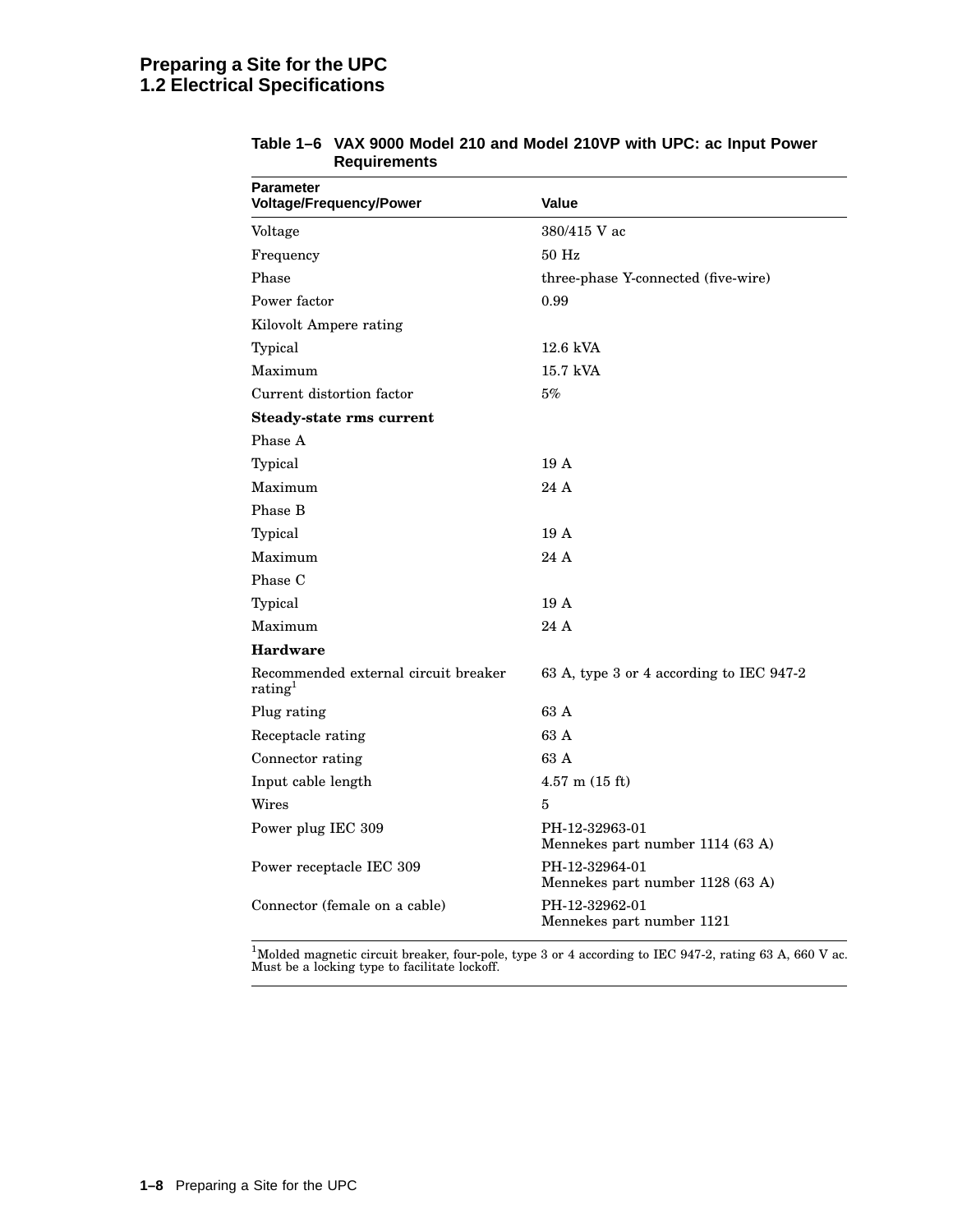| <b>Parameter</b><br><b>Voltage/Frequency/Power</b>          | Value                                              |
|-------------------------------------------------------------|----------------------------------------------------|
| Voltage                                                     | 380/415 V ac                                       |
| Frequency                                                   | $50$ Hz                                            |
| Phase                                                       | three-phase Y-connected (five-wire)                |
| Power factor                                                | 0.99                                               |
| Kilovolt Ampere rating                                      |                                                    |
| Typical                                                     | $13.6$ kVA                                         |
| Maximum                                                     | $17.0$ kVA                                         |
| Current distortion factor                                   | 5%                                                 |
| Steady-state rms current                                    |                                                    |
| Phase A                                                     |                                                    |
| Typical                                                     | 21A                                                |
| Maximum                                                     | 26 A                                               |
| Phase B                                                     |                                                    |
| Typical                                                     | 21A                                                |
| Maximum                                                     | 26 A                                               |
| Phase C                                                     |                                                    |
| Typical                                                     | 21A                                                |
| Maximum                                                     | 26 A                                               |
| <b>Hardware</b>                                             |                                                    |
| Recommended external circuit breaker<br>rating <sup>1</sup> | 63 A, type 3 or 4 according to IEC 947-2           |
| Plug rating                                                 | 63 A                                               |
| Receptacle rating                                           | 63 A                                               |
| Connector rating                                            | 63 A                                               |
| Input cable length                                          | $4.57$ m $(15 \text{ ft})$                         |
| Wires                                                       | 5                                                  |
| Power plug IEC 309                                          | PH-12-32963-01<br>Mennekes part number 1114 (63 A) |
| Power receptacle IEC 309                                    | PH-12-32964-01<br>Mennekes part number 1128 (63 A) |
| Connector (female on a cable)                               | PH-12-32962-01<br>Mennekes part number 1121        |

**Table 1–7 VAX 9000 Model 310 and Model 310VP with UPC: ac Input Power Requirements**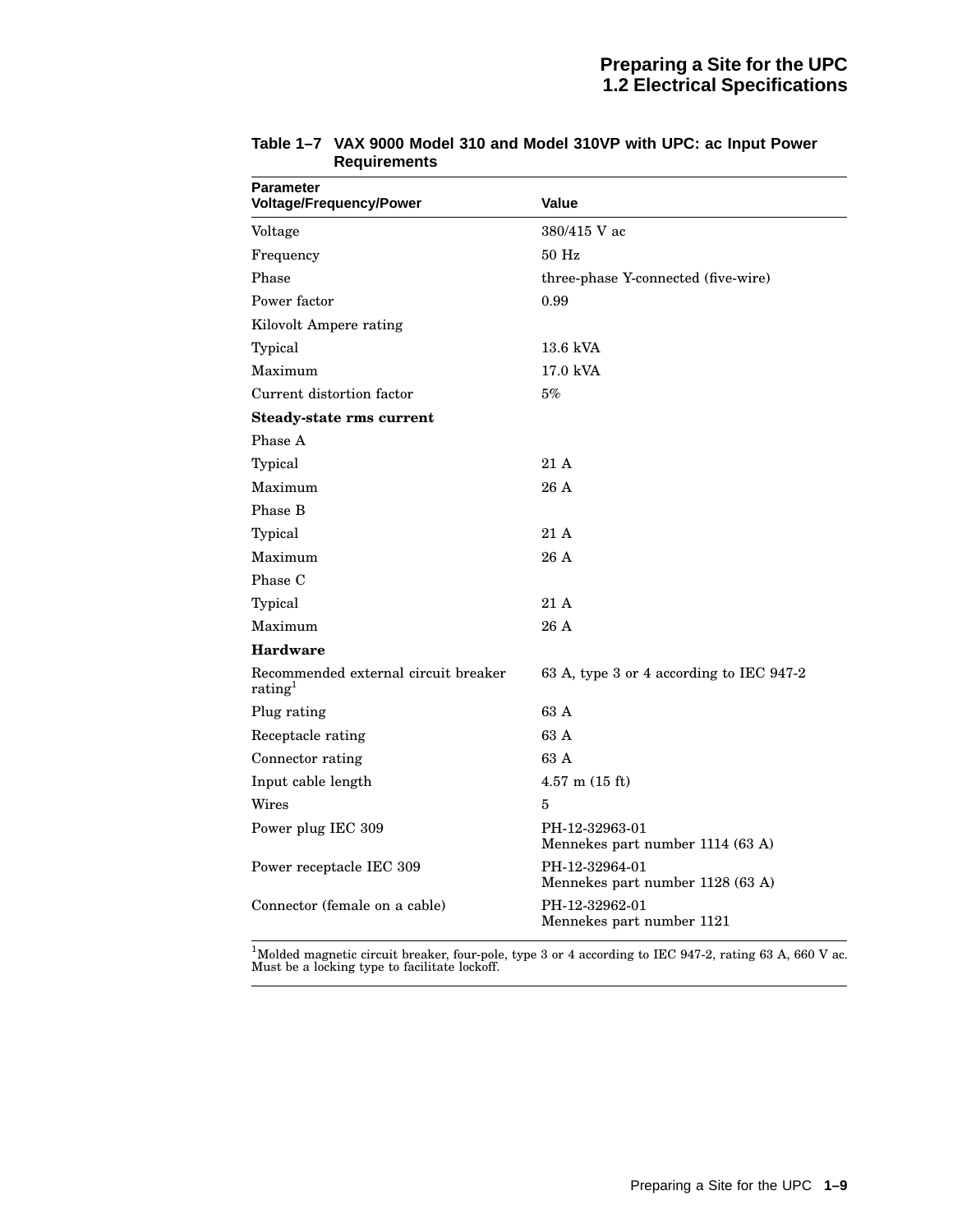## **Preparing a Site for the UPC 1.2 Electrical Specifications**

| Parameter<br><b>Voltage/Frequency/Power</b>                 | Value                                              |
|-------------------------------------------------------------|----------------------------------------------------|
| Voltage                                                     | 380/415 V ac                                       |
| Frequency                                                   | $50\ \mathrm{Hz}$                                  |
| Phase                                                       | three-phase Y-connected (five-wire)                |
| Power factor                                                | 0.99                                               |
| Kilovolt Ampere rating                                      |                                                    |
| Typical                                                     | 18.4 kVA                                           |
| Maximum                                                     | 23.9 kVA                                           |
| Current distortion factor                                   | 5%                                                 |
| <b>Steady-state rms current</b>                             |                                                    |
| Phase A                                                     |                                                    |
| Typical                                                     | 28 A                                               |
| Maximum                                                     | 35 A                                               |
| Phase B                                                     |                                                    |
| Typical                                                     | 28 A                                               |
| Maximum                                                     | 35 A                                               |
| Phase C                                                     |                                                    |
| Typical                                                     | 28 A                                               |
| Maximum                                                     | 35 A                                               |
| <b>Hardware</b>                                             |                                                    |
| Recommended external circuit breaker<br>rating <sup>1</sup> | 63 A, type 3 or 4 according to IEC 947-2           |
| Plug rating                                                 | 63 A                                               |
| Receptacle rating                                           | 63 A                                               |
| Connector rating                                            | 63 A                                               |
| Input cable length                                          | $4.57$ m $(15$ ft)                                 |
| Wires                                                       | 5                                                  |
| Power plug IEC 309                                          | PH-12-32963-01<br>Mennekes part number 1114 (63 A) |
| Power receptacle IEC 309                                    | PH-12-32964-01<br>Mennekes part number 1128 (63 A) |
| Connector (female on a cable)                               | PH-12-32962-01<br>Mennekes part number 1121        |

**Table 1–8 Model 320 and Model 320VP with UPC: ac Input Power Requirements**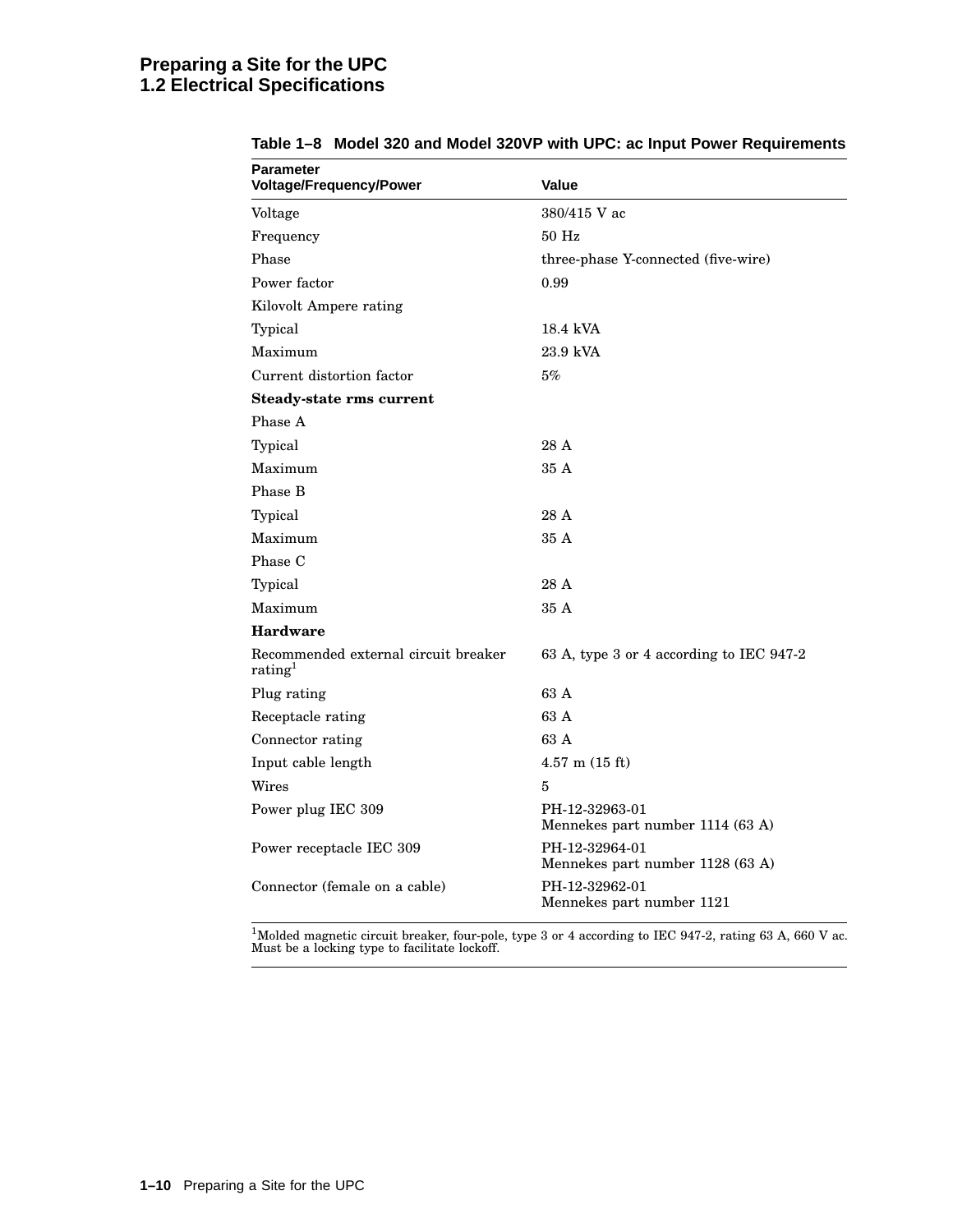| <b>Parameter</b><br><b>Voltage/Frequency/Power</b>          | <b>Value</b>                                       |
|-------------------------------------------------------------|----------------------------------------------------|
| Voltage                                                     | 380/415 V ac                                       |
| Frequency                                                   | $50$ Hz                                            |
| Phase                                                       | three-phase Y-connected (five-wire)                |
| Power factor                                                | 0.99                                               |
| Kilovolt Ampere rating                                      | See Table 1-11                                     |
| Current distortion factor                                   | 5%                                                 |
| Steady-state rms current                                    | See Table 1-11                                     |
| <b>Hardware</b>                                             |                                                    |
| Recommended external circuit breaker<br>rating <sup>1</sup> | 63 A, type 3 or 4 according to IEC 947-2           |
| Plug rating                                                 | 63 A                                               |
| Receptacle rating                                           | 63 A                                               |
| Connector rating                                            | 63 A                                               |
| Input cable length                                          | $4.57$ m $(15 \text{ ft})$                         |
| Wires                                                       | 5                                                  |
| Power plug IEC 309                                          | PH-12-32963-01<br>Mennekes part number 1114 (63 A) |
| Power receptacle IEC 309                                    | PH-12-32964-01<br>Mennekes part number 1128 (63 A) |
| Connector (female on a cable)                               | PH-12-32962-01<br>Mennekes part number 1121        |

### **Table 1–9 VAX 9000 Model 330 and Model 330VP with UPC A: ac Input Power Requirements**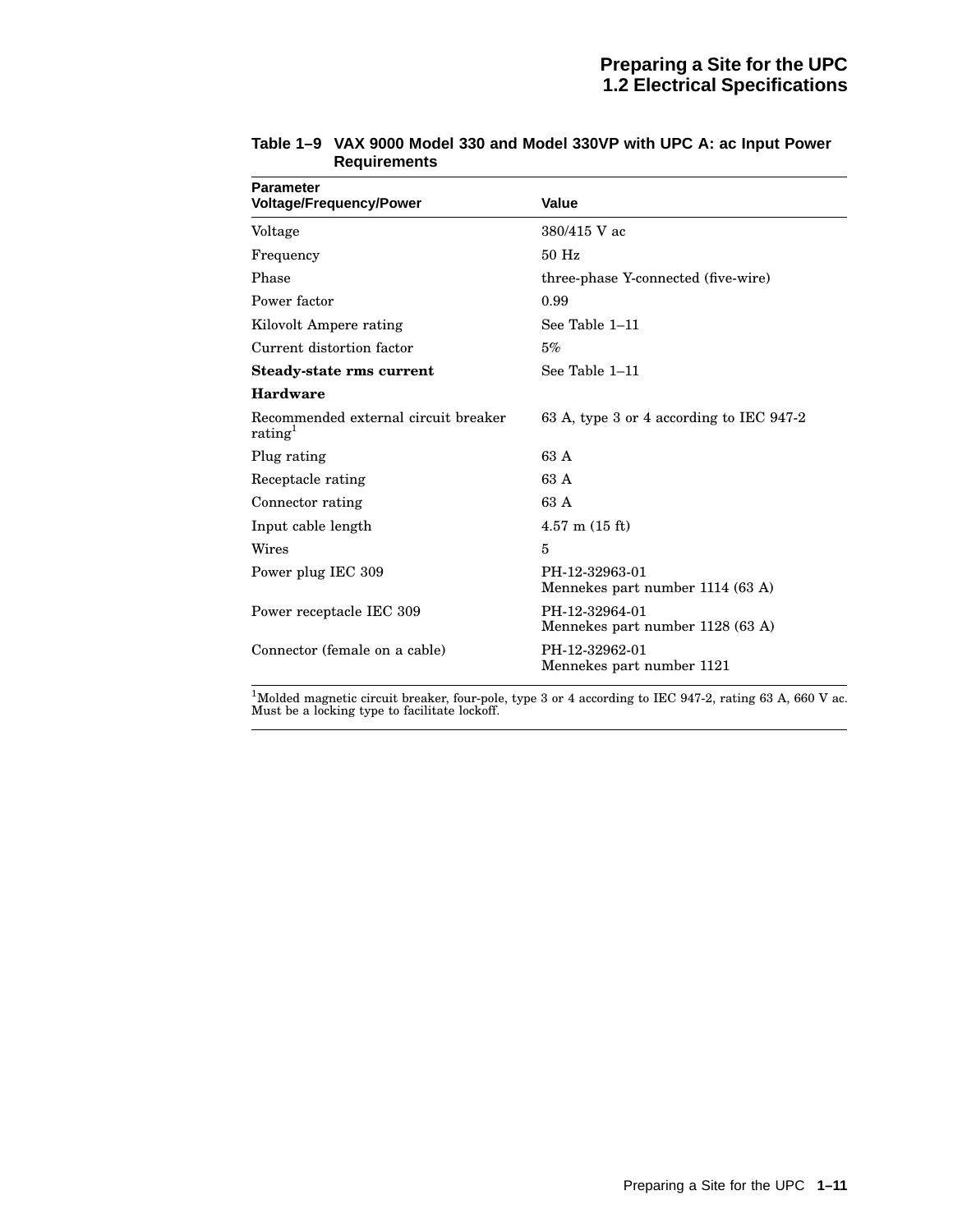## **Preparing a Site for the UPC 1.2 Electrical Specifications**

| <b>Parameter</b><br>Voltage/Frequency/Power                 | Value                                              |
|-------------------------------------------------------------|----------------------------------------------------|
| Voltage                                                     | 380/415 V ac                                       |
| Frequency                                                   | $50$ Hz                                            |
| Phase                                                       | three-phase Y-connected (five-wire)                |
| Power factor                                                | 0.99                                               |
| Kilovolt Ampere rating                                      | See Table 1-11                                     |
| Current distortion factor                                   | 5%                                                 |
| Steady-state rms current                                    | See Table 1-11                                     |
| <b>Hardware</b>                                             |                                                    |
| Recommended external circuit breaker<br>rating <sup>1</sup> | 63 A, type 3 or 4 according to IEC 947-2           |
| Plug rating                                                 | 63 A                                               |
| Receptacle rating                                           | 63 A                                               |
| Connector rating                                            | 63 A                                               |
| Input cable length                                          | $4.57$ m $(15$ ft)                                 |
| Wires                                                       | 5                                                  |
| Power plug IEC 309                                          | PH-12-32963-01<br>Mennekes part number 1114 (63 A) |
| Power receptacle IEC 309                                    | PH-12-32964-01<br>Mennekes part number 1128 (63 A) |
| Connector (female on a cable)                               | PH-12-32962-01<br>Mennekes part number 1121        |

### **Table 1–10 VAX 9000 Model 330 and Model 330VP with UPC B: ac Input Power Requirements**

| <u>VAA JUUU MUUGI JJU AHU MUUGI JJUVI WILII UI U</u> |                                             |      |                                             |      |         |                                                       |
|------------------------------------------------------|---------------------------------------------|------|---------------------------------------------|------|---------|-------------------------------------------------------|
|                                                      | <b>Side A Powered</b><br>(UPC A)<br>Typical | Max  | <b>Side B Powered</b><br>(UPC B)<br>Typical | Max  | Typical | <b>Both Sides Powered</b><br>(UPC A and UPC B)<br>Max |
| kVA                                                  | 18.4                                        | 23.0 | $13.6\,$                                    | 17.0 | 26.4    | 33.1                                                  |
| Current (Amperes)                                    |                                             |      |                                             |      |         |                                                       |
| Phase A                                              | 28                                          | 35   | 21                                          | 26   | 40      | 50                                                    |
| Phase B                                              | 28                                          | 35   | 21                                          | 26   | 40      | 50                                                    |
| Phase C                                              | 28                                          | 35   | 21                                          | 26   | 40      | 50                                                    |
| Total                                                | 84                                          | 105  | 63                                          | 78   | 120     | 150                                                   |

**Table 1–11 Steady-State kVA and rms Current for One-Side Powering of VAX 9000 Model 330 and Model 330VP with UPC**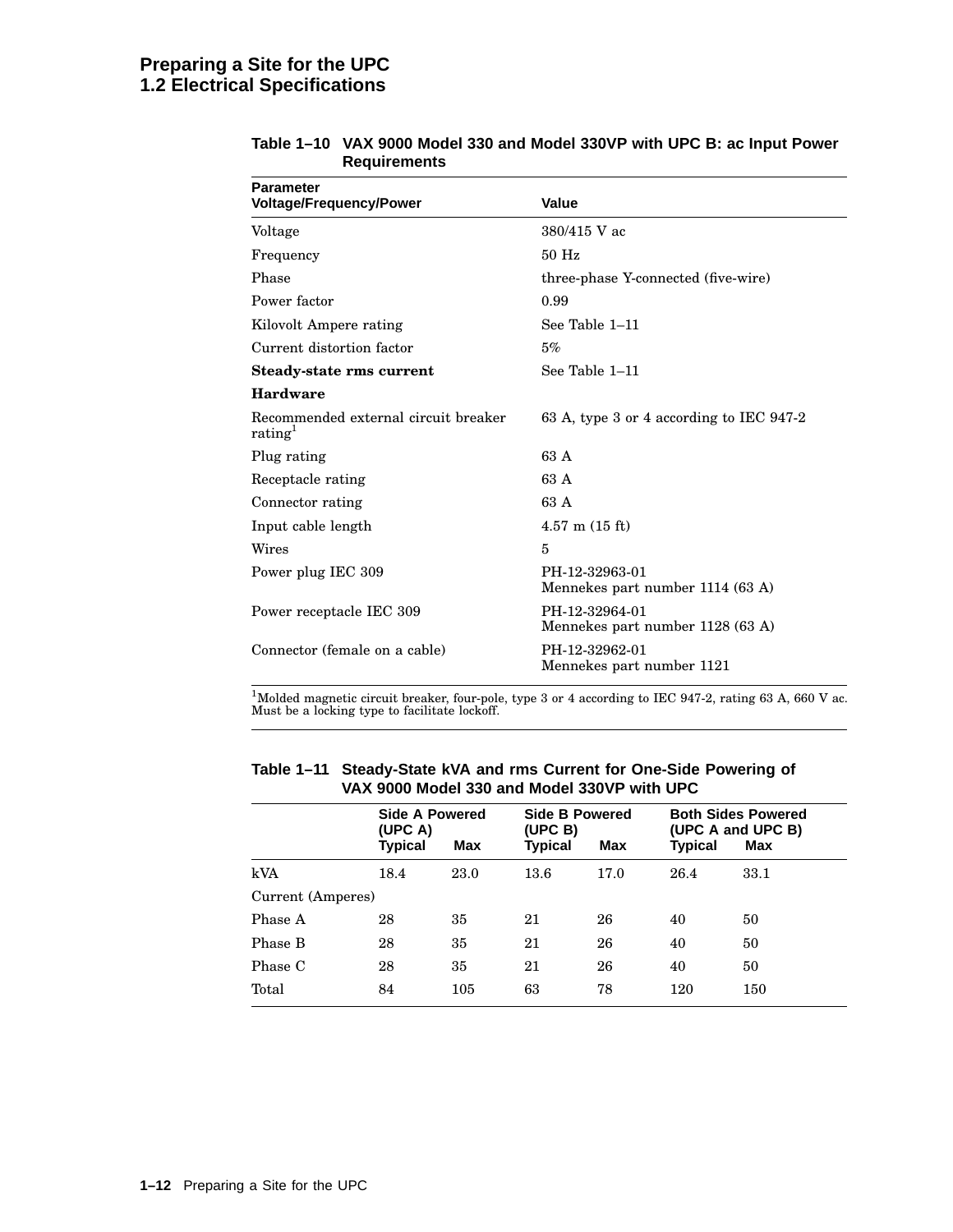|                   | (UPC A) | Side A Powered |                | Side B Powered<br>(UPC B) |                | <b>Both Sides Powered</b><br>(UPC A and UPC B) |  |
|-------------------|---------|----------------|----------------|---------------------------|----------------|------------------------------------------------|--|
|                   | Typical | Max            | <b>Typical</b> | Max                       | <b>Typical</b> | Max                                            |  |
| kVA               | 18.4    | 23.0           | 18.4           | 23.0                      | 31.3           | 39.1                                           |  |
| Current (Amperes) |         |                |                |                           |                |                                                |  |
| Phase A           | 28      | 35             | 28             | 35                        | 47             | 59                                             |  |
| Phase B           | 28      | 35             | 28             | 35                        | 47             | 59                                             |  |
| Phase C           | 28      | 35             | 28             | 35                        | 47             | 59                                             |  |
| Total             | 84      | 105            | 84             | 105                       | 141            | 177                                            |  |

### **Table 1–12 Steady-State kVA and rms Current for One-Side Powering of VAX 9000 Model 340 and Model 340VP with UPC**

### **Table 1–13 VAX 9000 Model 340 and Model 340VP with UPC A: ac Input Power Requirements**

| <b>Parameter</b><br><b>Voltage/Frequency/Power</b>          | <b>Value</b>                                       |
|-------------------------------------------------------------|----------------------------------------------------|
| Voltage                                                     | 380/415 V ac                                       |
| Frequency                                                   | $50$ Hz                                            |
| Phase                                                       | three-phase Y-connected (five-wire)                |
| Power factor                                                | 0.99                                               |
| Kilovolt Ampere rating                                      | See Table 1-12                                     |
| Current distortion factor                                   | 5%                                                 |
| Steady-state rms current                                    | See Table $1-12$                                   |
| <b>Hardware</b>                                             |                                                    |
| Recommended external circuit breaker<br>rating <sup>1</sup> | 63 A, type 3 or 4 according to IEC 947-2           |
| Plug rating                                                 | 63 A                                               |
| Receptacle rating                                           | 63 A                                               |
| Connector rating                                            | 63 A                                               |
| Input cable length                                          | $4.57$ m $(15 \text{ ft})$                         |
| Wires                                                       | 5                                                  |
| Power plug IEC 309                                          | PH-12-32963-01<br>Mennekes part number 1114 (63 A) |
| Power receptacle IEC 309                                    | PH-12-32964-01<br>Mennekes part number 1128 (63 A) |
| Connector (female on a cable)                               | PH-12-32962-01<br>Mennekes part number 1121        |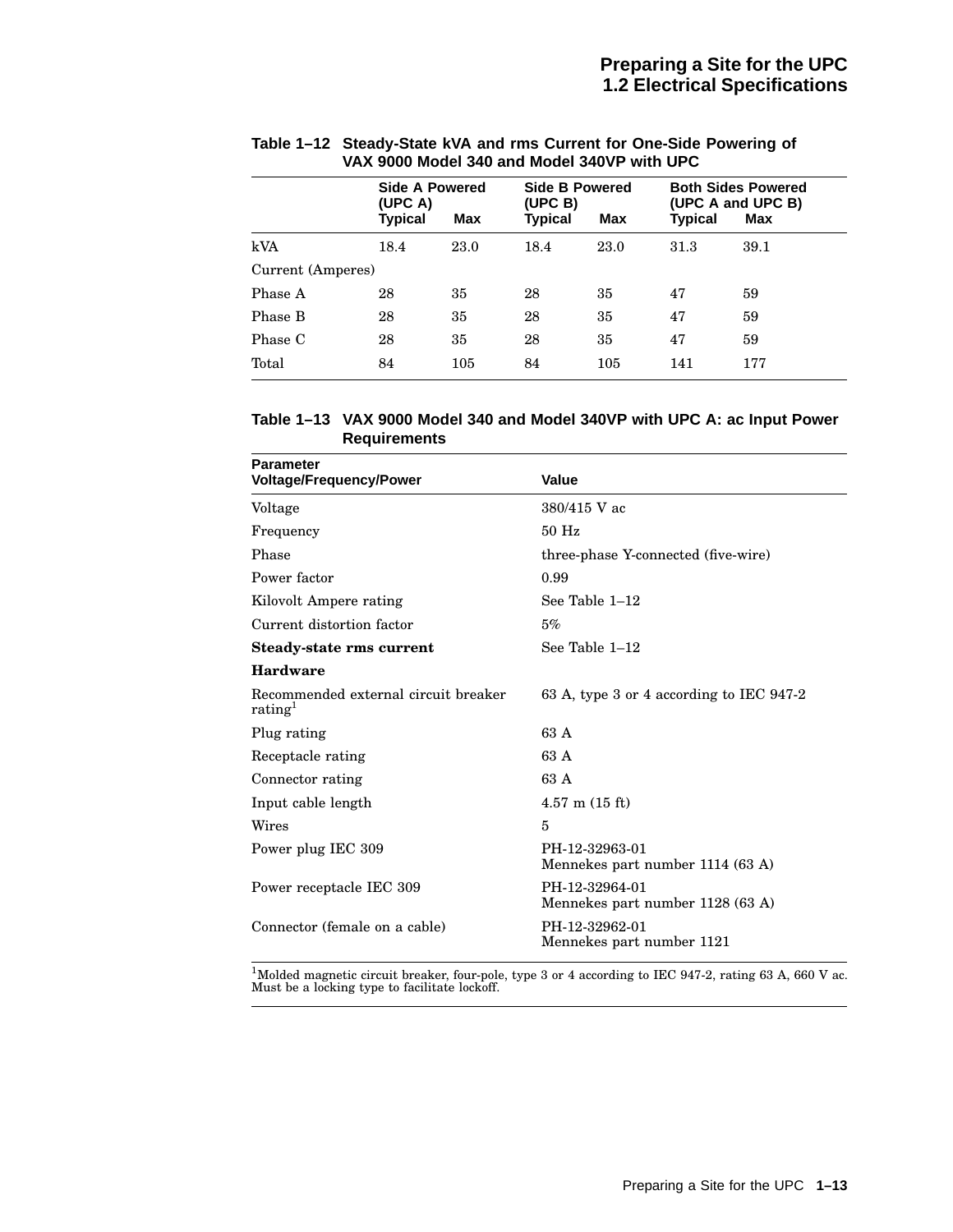## **Preparing a Site for the UPC 1.2 Electrical Specifications**

| <b>Parameter</b>                                            |                                                    |
|-------------------------------------------------------------|----------------------------------------------------|
| <b>Voltage/Frequency/Power</b>                              | Value                                              |
| Voltage                                                     | 380/415 V ac                                       |
| Frequency                                                   | $50$ Hz                                            |
| Phase                                                       | three-phase Y-connected (five-wire)                |
| Power factor                                                | 0.99                                               |
| Kilovolt Ampere rating                                      | See Table 1-12                                     |
| Current distortion factor                                   | 5%                                                 |
| <b>Steady-state rms Current</b>                             | See Table 1-12                                     |
| <b>Hardware</b>                                             |                                                    |
| Recommended external circuit breaker<br>rating <sup>1</sup> | 63 A, type 3 or 4 according to IEC 947-2           |
| Plug rating                                                 | 63 A                                               |
| Receptacle rating                                           | 63 A                                               |
| Connector rating                                            | 63 A                                               |
| Input cable length                                          | $4.57$ m $(15 \text{ ft})$                         |
| Wires                                                       | 5                                                  |
| Power plug IEC 309                                          | PH-12-32963-01<br>Mennekes part number 1114 (63 A) |
| Power receptacle IEC 309                                    | PH-12-32964-01<br>Mennekes part number 1128 (63 A) |
| Connector (female on a cable)                               | PH-12-32962-01<br>Mennekes part number 1121        |

### **Table 1–14 VAX 9000 Model 340 and Model 340VP with UPC B: ac Input Power Requirements**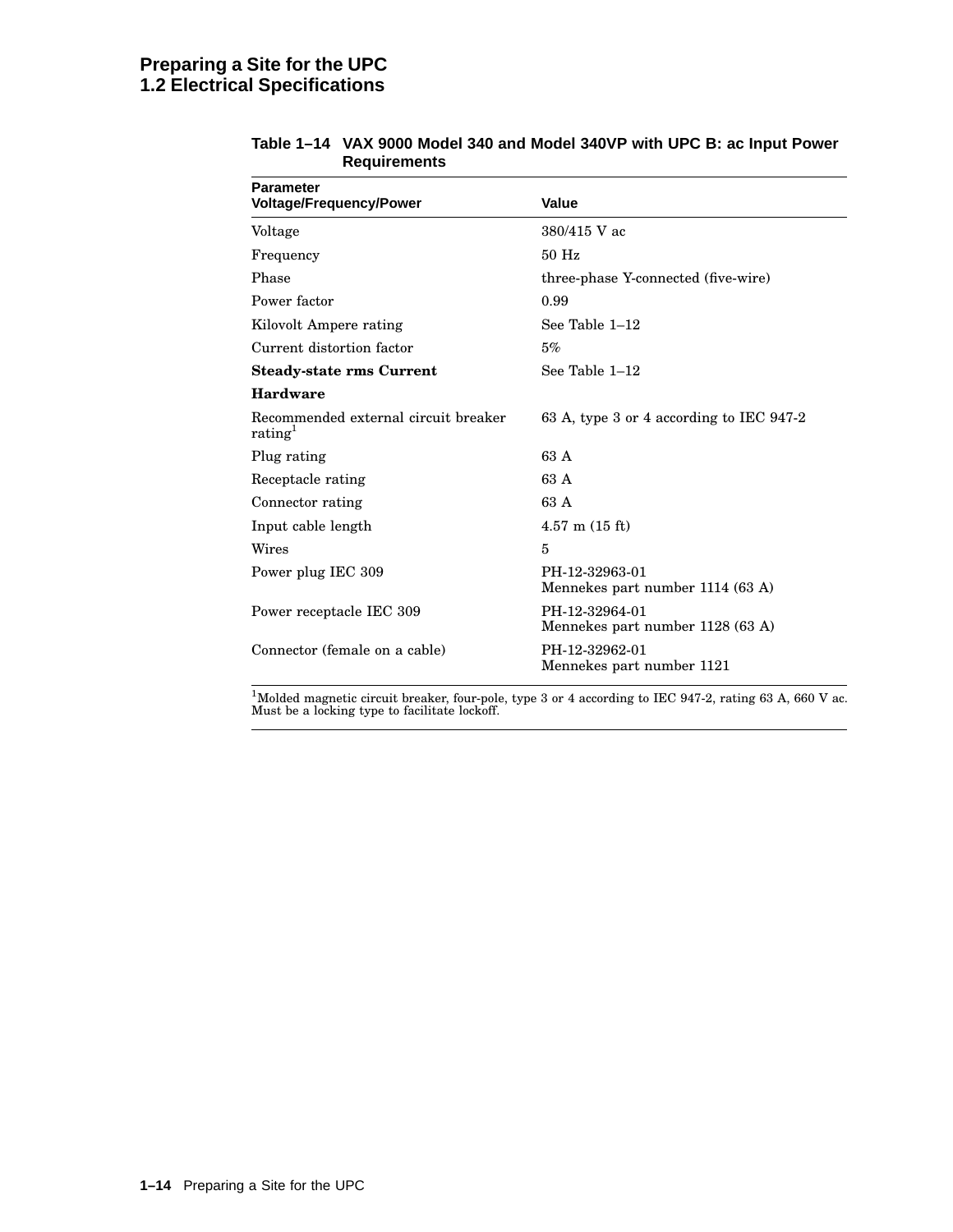| <b>Parameter</b><br><b>Voltage/Frequency/Power</b>          | Value                                              |
|-------------------------------------------------------------|----------------------------------------------------|
| Voltage                                                     | 380/415 V ac                                       |
| Frequency                                                   | $50$ Hz                                            |
| Phase                                                       | three-phase Y-connected (five-wire)                |
| Power factor                                                | 0.99                                               |
| Kilovolt Ampere rating                                      |                                                    |
| Typical                                                     | $13.6$ kVA                                         |
| Maximum                                                     | 17.0 kVA                                           |
| Current distortion factor                                   | 5%                                                 |
| <b>Steady-state rms Current</b>                             |                                                    |
| Phase A                                                     |                                                    |
| Typical                                                     | 21A                                                |
| Maximum                                                     | 26A                                                |
| Phase B                                                     |                                                    |
| Typical                                                     | 21 A                                               |
| Maximum                                                     | 26A                                                |
| Phase C                                                     |                                                    |
| Typical                                                     | 21A                                                |
| Maximum                                                     | 26A                                                |
| <b>Hardware</b>                                             |                                                    |
| Recommended external circuit breaker<br>rating <sup>1</sup> | 63 A, type 3 or 4 according to IEC 947-2           |
| Plug rating                                                 | 63 A                                               |
| Receptacle rating                                           | 63 A                                               |
| Connector rating                                            | 63 A                                               |
| Input cable length                                          | $4.57$ m $(15$ ft)                                 |
| Wires                                                       | 5                                                  |
| Power plug IEC 309                                          | PH-12-32963-01<br>Mennekes part number 1114 (63 A) |
| Power receptacle IEC 309                                    | PH-12-32964-01<br>Mennekes part number 1128 (63 A) |
| Connector (female on a cable)                               | PH-12-32962-01<br>Mennekes part number 1121        |

**Table 1–15 VAX 9000 Model 410 and Model 410VP with UPC: ac Input Power Requirements**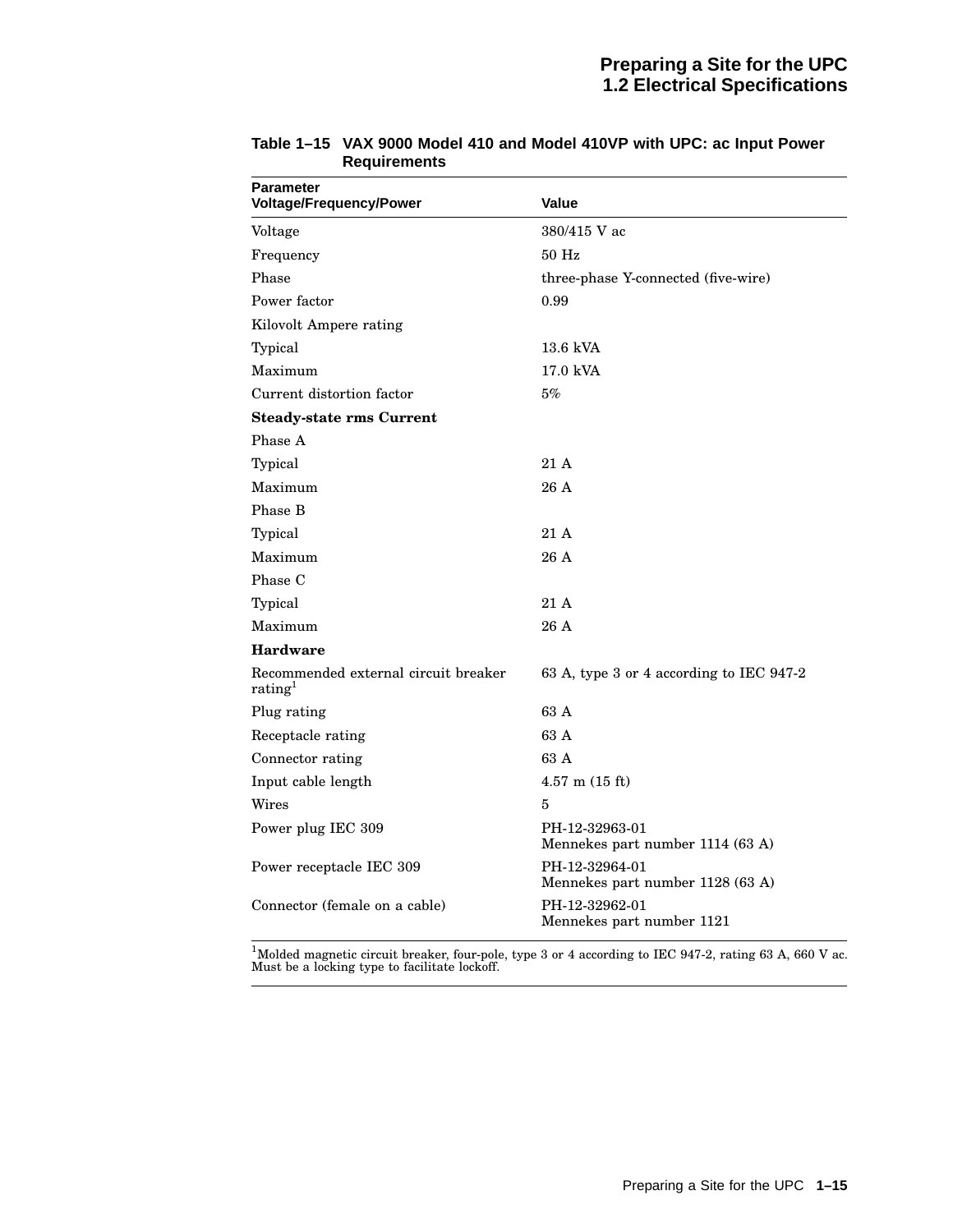## **Preparing a Site for the UPC 1.2 Electrical Specifications**

| <b>Parameter</b><br>Voltage/Frequency/Power                 | Value                                              |
|-------------------------------------------------------------|----------------------------------------------------|
| Voltage                                                     | 380/415 V ac                                       |
| Frequency                                                   | $50$ Hz                                            |
| Phase                                                       | three-phase Y-connected (five-wire)                |
| Power factor                                                | 0.99                                               |
| Kilovolt Ampere rating                                      |                                                    |
| Typical                                                     | 18.4 kVA                                           |
| Maximum                                                     | 23.0 kVA                                           |
| Current distortion factor                                   | 5%                                                 |
| <b>Steady-state rms Current</b>                             |                                                    |
| Phase A                                                     |                                                    |
| Typical                                                     | 28 A                                               |
| Maximum                                                     | 35 A                                               |
| Phase B                                                     |                                                    |
| Typical                                                     | 28 A                                               |
| Maximum                                                     | 35 A                                               |
| Phase C                                                     |                                                    |
| Typical                                                     | 28 A                                               |
| Maximum                                                     | 35 A                                               |
| <b>Hardware</b>                                             |                                                    |
| Recommended external circuit breaker<br>rating <sup>1</sup> | 63 A, type 3 or 4 as per IEC 947-2                 |
| Plug rating                                                 | 63 A                                               |
| Receptacle rating                                           | 63 A                                               |
| Connector rating                                            | 63 A                                               |
| Input cable length                                          | $4.57$ m $(15$ ft)                                 |
| Wires                                                       | 5                                                  |
| Power plug IEC 309                                          | PH-12-32963-01<br>Mennekes part number 1114 (63 A) |
| Power receptacle IEC 309                                    | PH-12-32964-01<br>Mennekes part number 1128 (63 A) |
| Connector (female on a cable)                               | PH-12-32962-01<br>Mennekes part number 1121        |

### **Table 1–16 VAX 9000 Model 420 and Model 420VP with UPC: ac Input Power Requirements**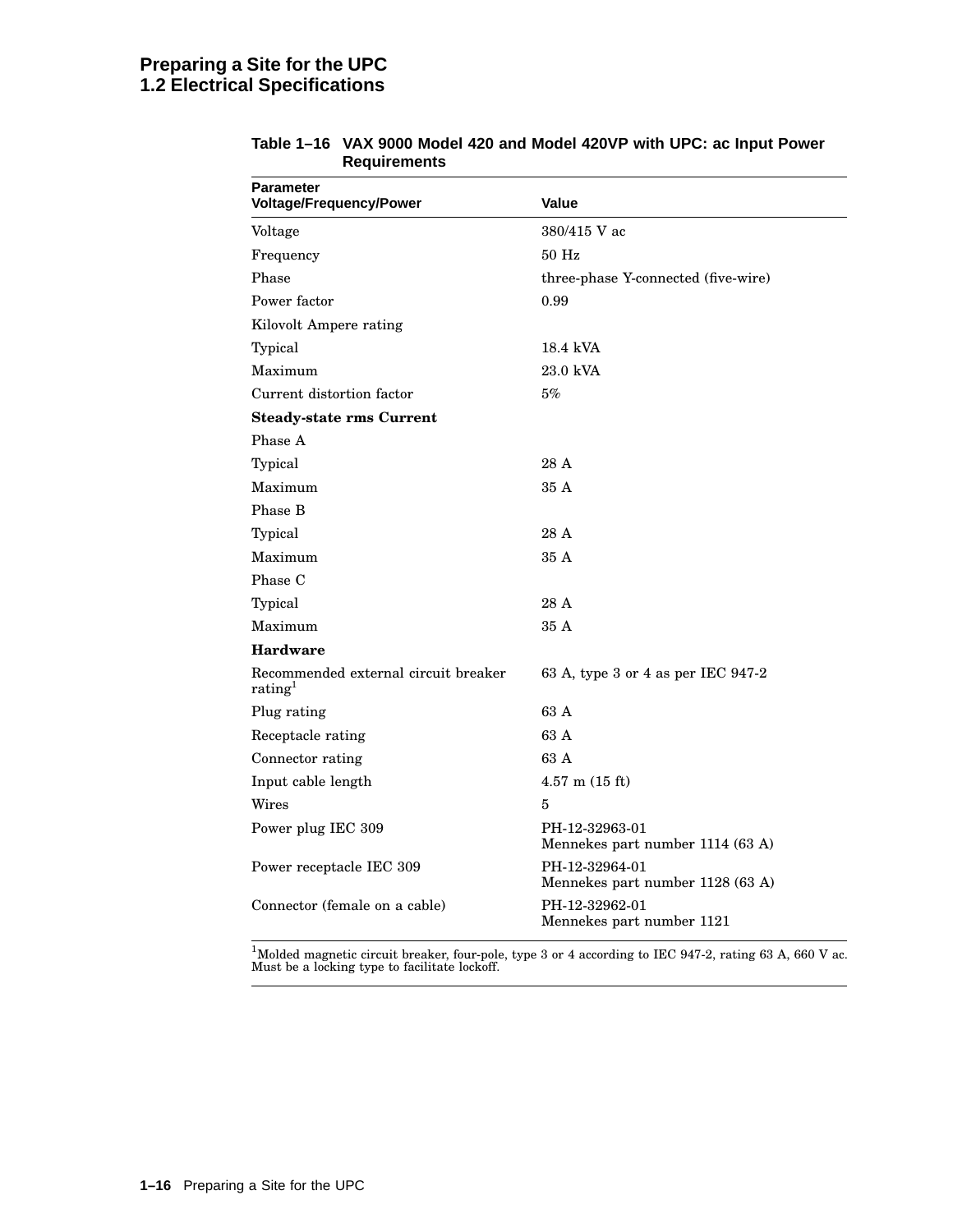| <b>Parameter</b><br><b>Voltage/Frequency/Power</b>          | <b>Value</b>                                       |
|-------------------------------------------------------------|----------------------------------------------------|
| Voltage                                                     | 380/415 V ac                                       |
| Frequency                                                   | $50$ Hz                                            |
| Phase                                                       | three-phase Y-connected (five-wire)                |
| Power factor                                                | 0.99                                               |
| Kilovolt Ampere rating                                      | See Table 1-19                                     |
| Current distortion factor                                   | 5%                                                 |
| <b>Steady-state rms Current</b>                             | See Table 1-19                                     |
| <b>Hardware</b>                                             |                                                    |
| Recommended external circuit breaker<br>rating <sup>1</sup> | 63 A, type 3 or 4 according to IEC 947-2           |
| Plug rating                                                 | 63 A                                               |
| Receptacle rating                                           | 63 A                                               |
| Connector rating                                            | 63 A                                               |
| Input cable length                                          | $4.57$ m $(15 \text{ ft})$                         |
| Wires                                                       | 5                                                  |
| Power plug IEC 309                                          | PH-12-32963-01<br>Mennekes part number 1114 (63 A) |
| Power receptacle IEC 309                                    | PH-12-32964-01<br>Mennekes part number 1128 (63 A) |
| Connector (female on a cable)                               | PH-12-32962-01<br>Mennekes part number 1121        |

| Table 1-17 VAX 9000 Model 430 and Model 430VP with UPC A: ac Input Power |
|--------------------------------------------------------------------------|
| <b>Requirements</b>                                                      |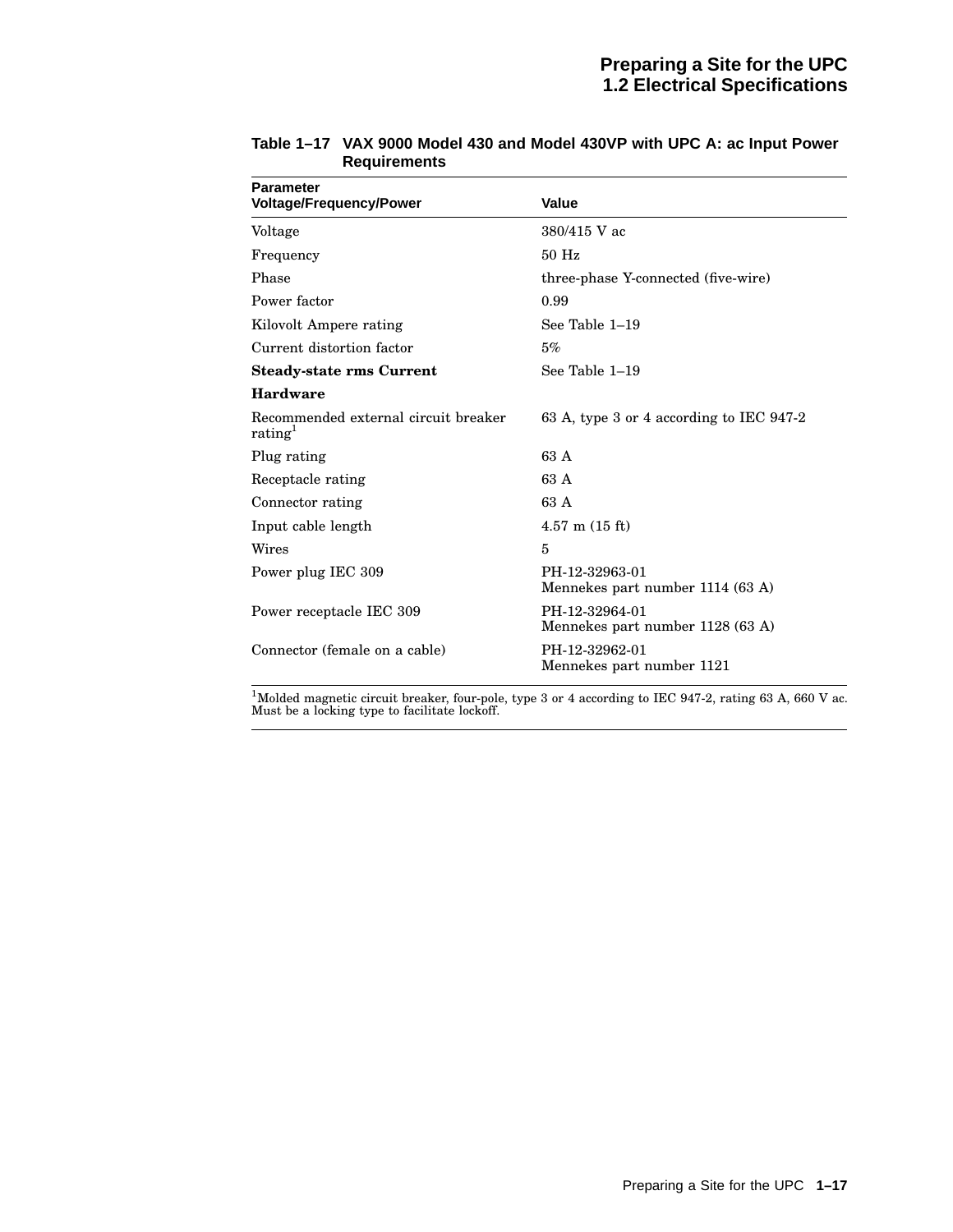## **Preparing a Site for the UPC 1.2 Electrical Specifications**

| <b>Parameter</b><br>Voltage/Frequency/Power                 | Value                                              |
|-------------------------------------------------------------|----------------------------------------------------|
| Voltage                                                     | 380/415 V ac                                       |
| Frequency                                                   | $50$ Hz                                            |
| Phase                                                       | three-phase Y-connected (five-wire)                |
| Power factor                                                | 0.99                                               |
| Kilovolt Ampere rating                                      | See Table 1-19                                     |
| Current distortion factor                                   | 5%                                                 |
| <b>Steady-state rms Current</b>                             | See Table 1-19                                     |
| <b>Hardware</b>                                             |                                                    |
| Recommended external circuit breaker<br>rating <sup>1</sup> | 63 A, type 3 or 4 according to IEC 947-2           |
| Plug rating                                                 | 63 A                                               |
| Receptacle rating                                           | 63 A                                               |
| Connector rating                                            | 63 A                                               |
| Input cable length                                          | $4.57$ m $(15$ ft)                                 |
| Wires                                                       | 5                                                  |
| Power plug IEC 309                                          | PH-12-32963-01<br>Mennekes part number 1114 (63 A) |
| Power receptacle IEC 309                                    | PH-12-32964-01<br>Mennekes part number 1128 (63 A) |
| Connector (female on a cable)                               | PH-12-32962-01<br>Mennekes part number 1121        |

### **Table 1–18 VAX 9000 Model 430 and Model 430VP with UPC B: ac Input Power Requirements**

| VAA JUUU MUUCI 430 AHU MUUCI 430 VF WILII UFC |                                      |      |                                             |      |         |                                                       |  |
|-----------------------------------------------|--------------------------------------|------|---------------------------------------------|------|---------|-------------------------------------------------------|--|
|                                               | Side A Powered<br>(UPC A)<br>Typical | Max  | Side B Powered<br>(UPC B)<br><b>Typical</b> | Max  | Typical | <b>Both Sides Powered</b><br>(UPC A and UPC B)<br>Max |  |
| kVA                                           | 18.4                                 | 23.0 | 13.6                                        | 17.0 | 26.4    | 33.1                                                  |  |
| Current (Amperes)                             |                                      |      |                                             |      |         |                                                       |  |
| Phase A                                       | 28                                   | 35   | 21                                          | 26   | 40      | 50                                                    |  |
| Phase B                                       | 28                                   | 35   | 21                                          | 26   | 40      | 50                                                    |  |
| Phase C                                       | 28                                   | 35   | 21                                          | 26   | 40      | 50                                                    |  |
| Total                                         | 84                                   | 105  | 63                                          | 78   | 120     | 150                                                   |  |

**Table 1–19 Steady-State kVA and rms Current for One-Side Powering of VAX 9000 Model 430 and Model 430VP with UPC**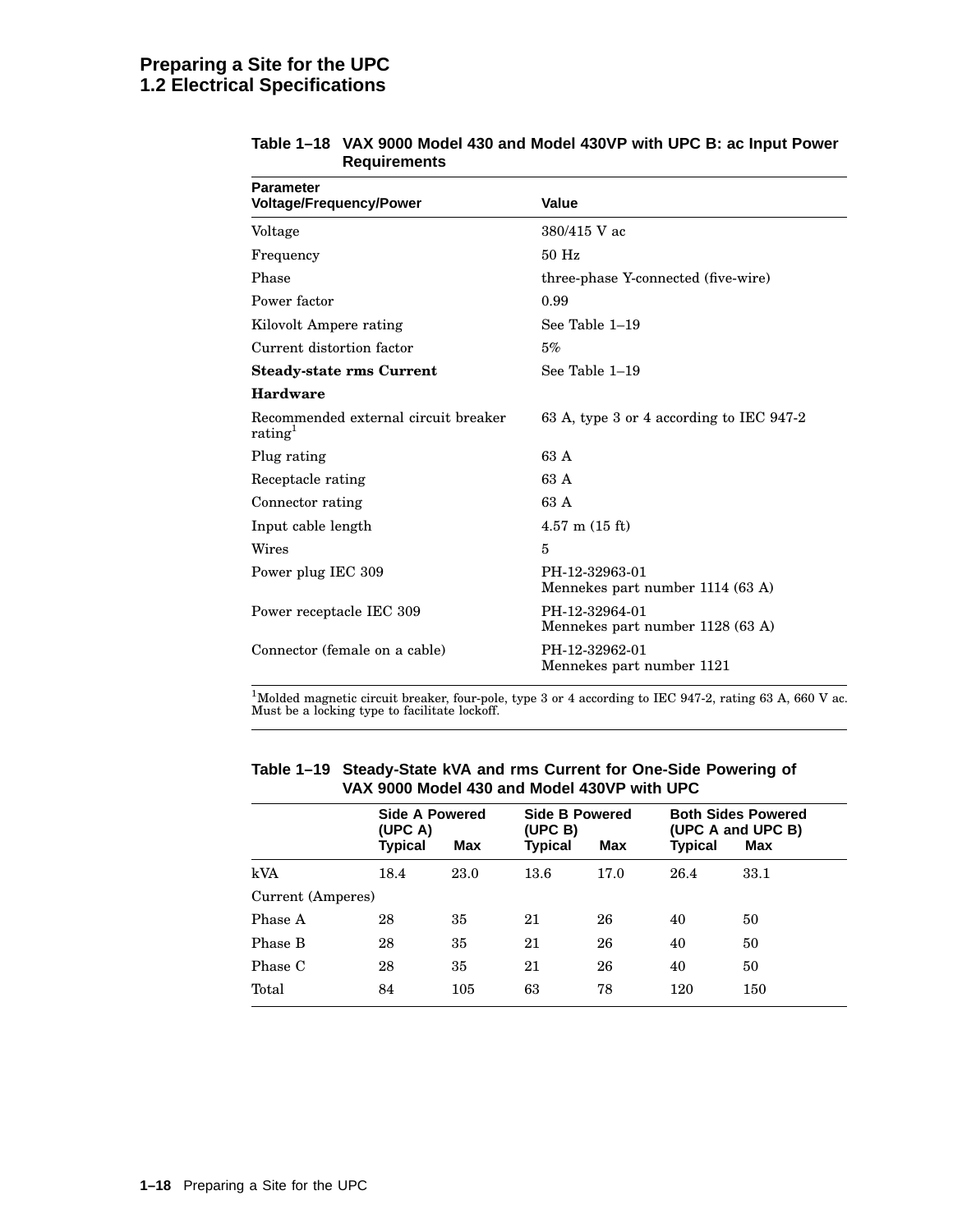|                   | Side A Powered<br>(UPC A) |      | Side B Powered<br>(UPC B) |      |                | <b>Both Sides Powered</b><br>(UPC A and UPC B) |
|-------------------|---------------------------|------|---------------------------|------|----------------|------------------------------------------------|
|                   | Typical                   | Max  | <b>Typical</b>            | Max  | <b>Typical</b> | Max                                            |
| kVA               | 18.4                      | 23.0 | 18.4                      | 23.0 | 31.3           | 39.1                                           |
| Current (Amperes) |                           |      |                           |      |                |                                                |
| Phase A           | 28                        | 35   | 28                        | 35   | 47             | 59                                             |
| Phase B           | 28                        | 35   | 28                        | 35   | 47             | 59                                             |
| Phase C           | 28                        | 35   | 28                        | 35   | 47             | 59                                             |
| Total             | 84                        | 105  | 84                        | 105  | 141            | 177                                            |

### **Table 1–20 Steady-State kVA and rms Current for One-Side Powering of VAX 9000 Model 440 and Model 440VP with UPC**

### **Table 1–21 VAX 9000 Model 440 and Model 440VP with UPC A: ac Input Power Requirements**

| <b>Parameter</b><br><b>Voltage/Frequency/Power</b>          | <b>Value</b>                                       |
|-------------------------------------------------------------|----------------------------------------------------|
| Voltage                                                     | 380/415 V ac                                       |
| Frequency                                                   | $50$ Hz                                            |
| Phase                                                       | three-phase Y-connected (five-wire)                |
| Power factor                                                | 0.99                                               |
| Kilovolt Ampere rating                                      | See Table 1-20                                     |
| Current distortion factor                                   | 5%                                                 |
| <b>Steady-state rms Current</b>                             | See Table 1-20                                     |
| <b>Hardware</b>                                             |                                                    |
| Recommended external circuit breaker<br>rating <sup>1</sup> | 63 A, type 3 or 4 according to IEC 947-2           |
| Plug rating                                                 | 63 A                                               |
| Receptacle rating                                           | 63 A                                               |
| Connector rating                                            | 63 A                                               |
| Input cable length                                          | $4.57$ m $(15 \text{ ft})$                         |
| Wires                                                       | 5                                                  |
| Power plug IEC 309                                          | PH-12-32963-01<br>Mennekes part number 1114 (63 A) |
| Power receptacle IEC 309                                    | PH-12-32964-01<br>Mennekes part number 1128 (63 A) |
| Connector (female on a cable)                               | PH-12-32962-01<br>Mennekes part number 1121        |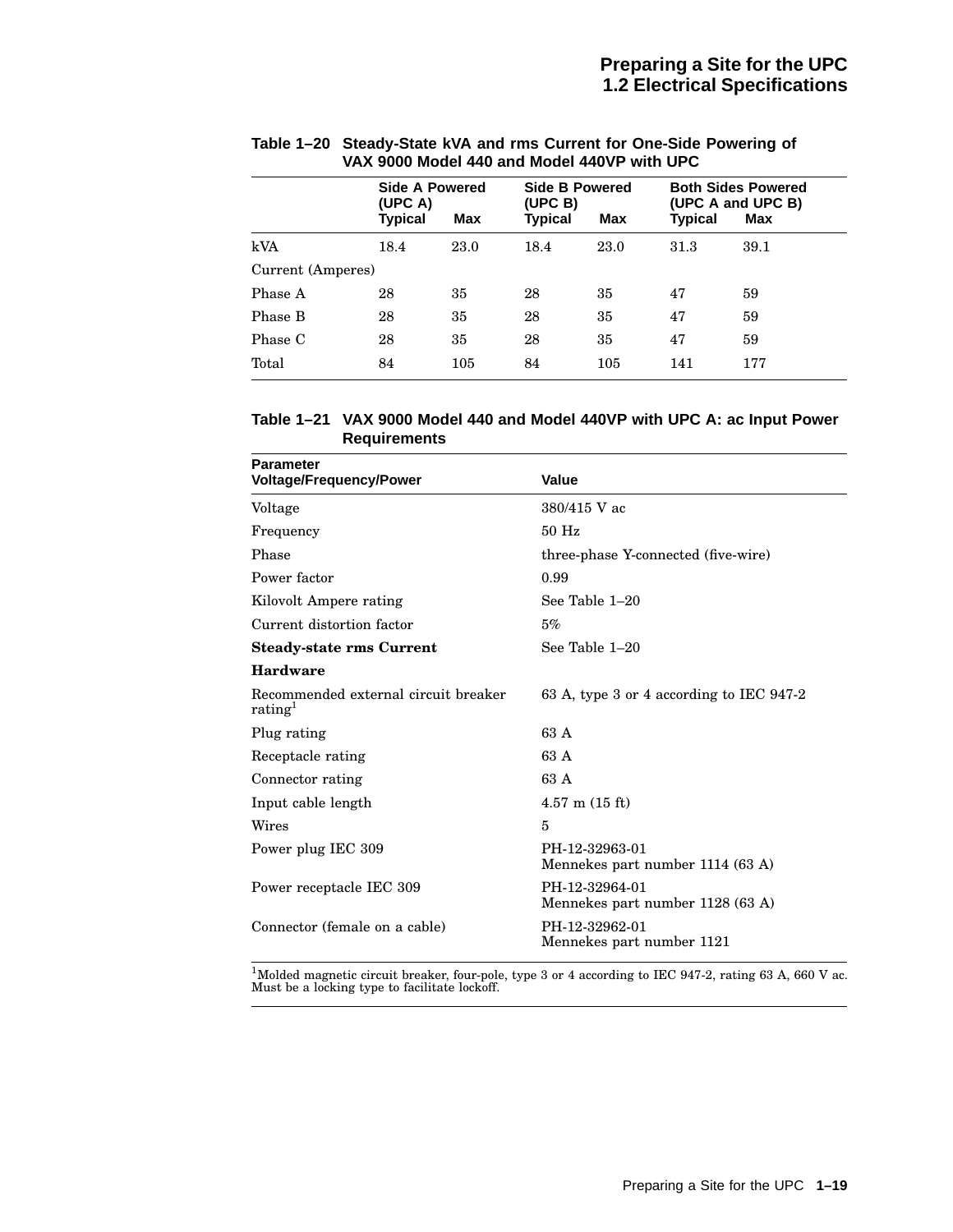## **Preparing a Site for the UPC 1.2 Electrical Specifications**

| <b>Parameter</b><br><b>Voltage/Frequency/Power</b>          | Value                                              |
|-------------------------------------------------------------|----------------------------------------------------|
| Voltage                                                     | 380/415 V ac                                       |
| Frequency                                                   | $50$ Hz                                            |
| Phase                                                       | three-phase Y-connected (five-wire)                |
| Power factor                                                | 0.99                                               |
| Kilovolt Ampere rating                                      | See Table 1-20                                     |
| Current distortion factor                                   | 5%                                                 |
| <b>Steady-state rms Current</b>                             | See Table 1-20                                     |
| <b>Hardware</b>                                             |                                                    |
| Recommended external circuit breaker<br>rating <sup>1</sup> | 63 A, type 3 or 4 according to IEC 947-2           |
| Plug rating                                                 | 63 A                                               |
| Receptacle rating                                           | 63 A                                               |
| Connector rating                                            | 63 A                                               |
| Input cable length                                          | $4.57$ m $(15$ ft)                                 |
| Wires                                                       | 5                                                  |
| Power plug IEC 309                                          | PH-12-32963-01<br>Mennekes part number 1114 (63 A) |
| Power receptacle IEC 309                                    | PH-12-32964-01<br>Mennekes part number 1128 (63 A) |
| Connector (female on a cable)                               | PH-12-32962-01<br>Mennekes part number 1121        |

### **Table 1–22 VAX 9000 Model 440 and Model 440VP with UPC B: ac Input Power Requirements**

 $^1$ Molded magnetic circuit breaker, four-pole, type 3 or 4 according to IEC 947-2, rating 63 A, 660 V ac.<br>Must be a locking type to facilitate lockoff.

## **1.2.2 Grounding**

Grounding requirements for the UPC ac supply are as follows:

- 1. You must install an insulated grounding conductor as part of the branch circuit that supplies the UPC or VAX 9000 system. This grounding conductor needs to be the same size, have the same insulation material, and be the same thickness as the grounded and ungrounded branch circuit supply conductors. To clearly identify the insulated grounding conductor in the branch circuit, the conductor cable must be green, with or without one or more yellow stripes.
- 2. You must ground the branch circuit grounding conductor to earth at the service equipment or, if supplied by a separately derived system, at the supply transformer or motor-generator set.
- 3. You must use only attachment-plug receptacles of a grounding type, in the vicinity of the UPC or VAX 9000 system. You must connect the grounding conductors serving these receptacles, to earth at the service equipment.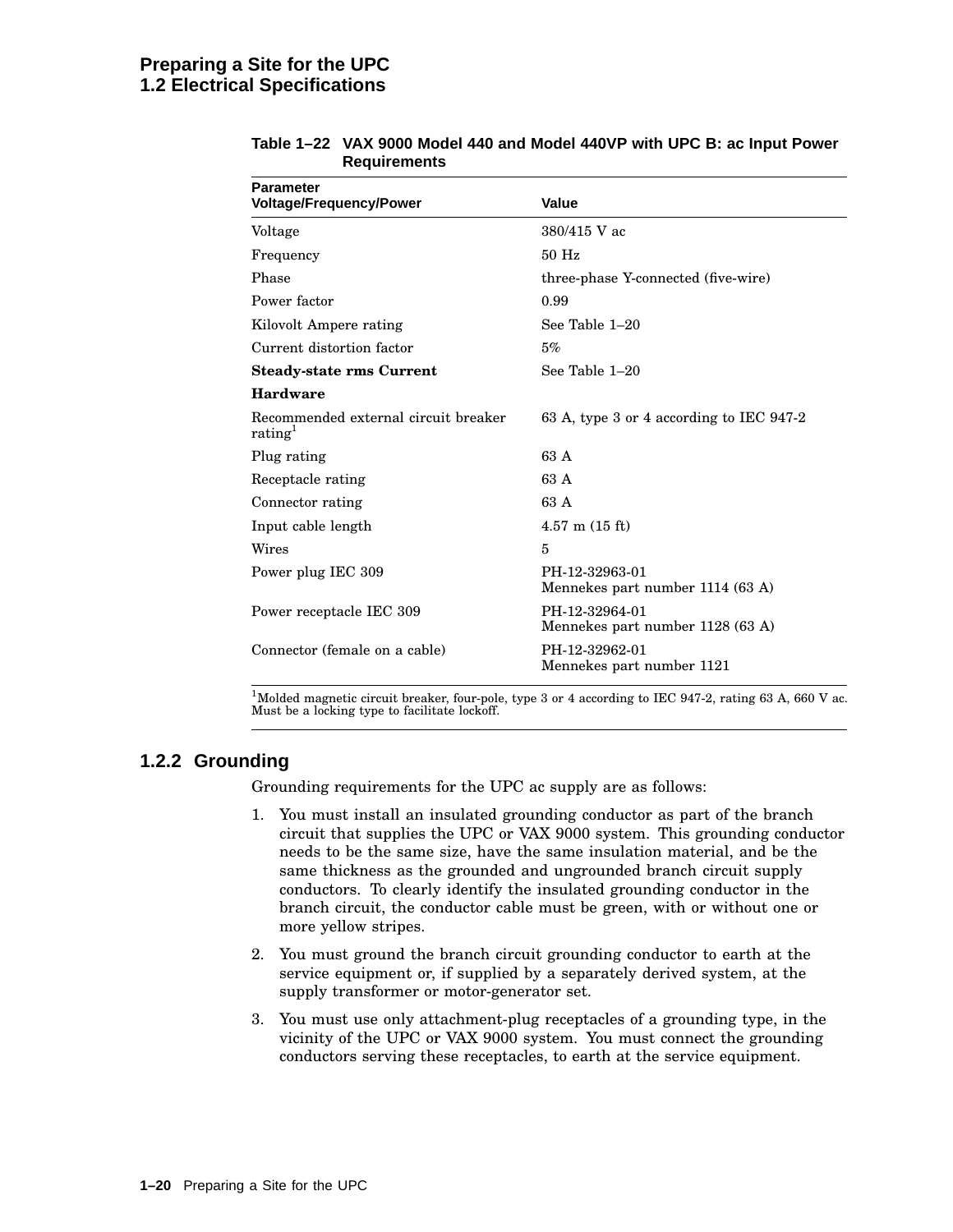# **Unpacking and Inspecting UPC Kit Contents**

This chapter details the procedures for unpacking and installing the UPC, and describes hazard and safety considerations.



**WARNING**

The UPC cabinet weighs more than 425 kg. It takes at least two people to move the cabinet.

**ATTENTION**

L'armoire UPC pesant plus de 425 kg, deux personnes au moins seront nécessaires pour la déplacer.

### **WARNUNG**

Der UPC-Gehäuseschrank wiegt mehr als 425 kg. Zum Transport werden mindestens zwei Personen benötigt.

**ATTENCION**

El armazón del UPC pesa más de 425 kg. Son necesarias al menos dos personas para moverlo.

# **2.1 Hazard and Safety Considerations**

This section includes advice on electrostatic discharge (ESD), Federal Communication Commission (FCC) compliance, and safety precautions.

### **2.1.1 Electrostatic Discharge**

The UPC contains components that can be damaged by electrostatic discharge. Observe Digital antistatic precautions when working on the UPC.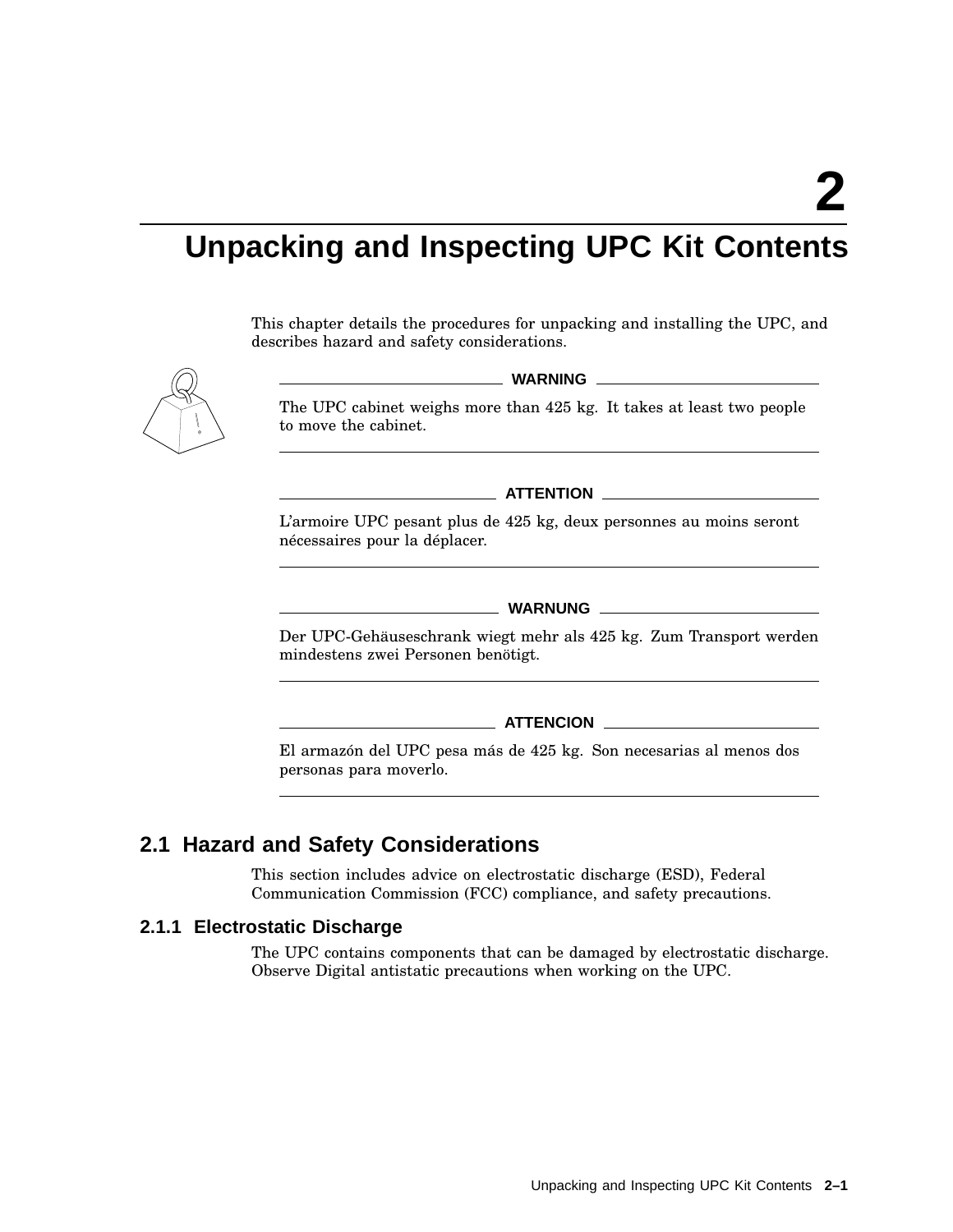## **2.1.2 FCC Compliance**

Part 15J of the FCC rules and regulations contains electromagnetic emission standards that computing devices must meet. These regulations address issues pertaining to radio and television communications interference. The UPC is manufactured to meet these FCC requirements, and also Verband Deutscher Elektrotechniker (VDE) requirements in Europe. Some of the practices used in the design of the UPC to reduce electrical and electromagnetic interference are as follows:

- Using shielded cables passing through an input/output bulkhead
- Installing gaskets in cabinet panels and doors
- Grounding the system correctly

If you do not adhere to these practices, then you can invalidate VDE or FCC certification. Digital has its own electromagnetic compatibility (EMC) standards, that exceed FCC regulations. The UPC is put through extensive EMC testing. This is done so that the UPC can be used in most computer room environments without causing interference to other systems.

## **2.1.3 Safety Precautions**

Observe the following standard safety precautions when installing the UPC:

- Use caution when removing the UPC cabinet from its shipping pallet; you require at least two people for this operation.
- Have a qualified electrician verify proper grounding of power receptacles.
- Remove all watches and jewelry before working on the UPC.
- Place all circuit breakers in the OFF position before plugging in the power cable.
- Ensure that the UPC is correctly grounded.
- Ensure that all connections to the utility power supply are correct before powering-up the system.
- When performing preventive or corrective maintenance use the lockout/tagout procedure described in Appendix B.
- A single individual must never work on the UPC alone.
- Observe all customer safety procedures.
- Do not otherwise remove any of the safety covers when the UPC is operational. After you finishing any work on the UPC, remove all test equipment and tools before applying power to the system.

# **2.2 Unpacking and Inspection**

The UPC is part of the VAX 9000 System and follows the same unpacking and inspection procedure. Before you unload the UPC from the truck, check the location of the installation site in the computer room. Also check the access to the computer room to determine the order in which you must position the cabinets. Place the cartons in the unpacking area and unpack them in the required order. This allows you to unpack each cabinet, and roll it into place without obstruction from the other system cartons.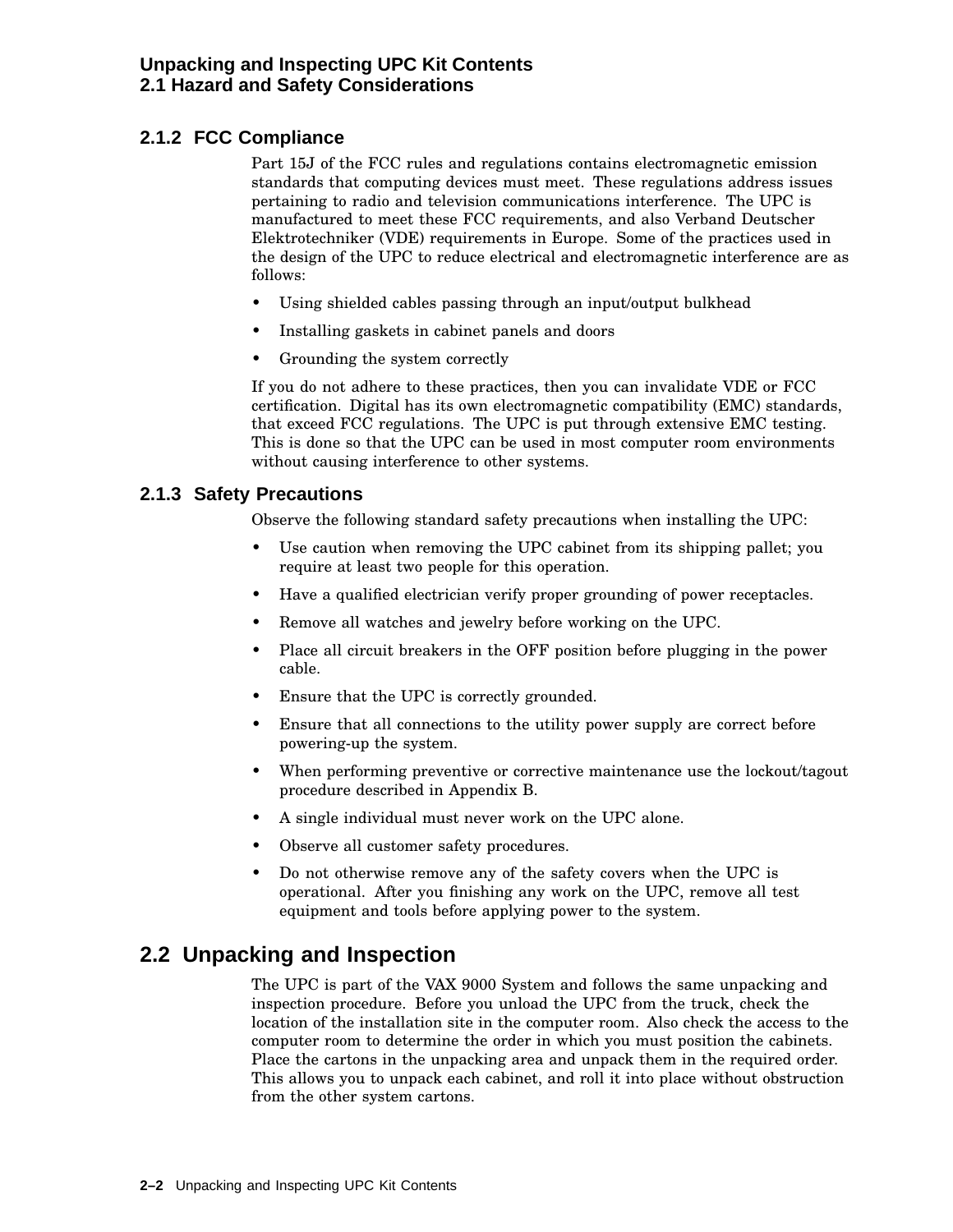### **Unpacking and Inspecting UPC Kit Contents 2.2 Unpacking and Inspection**

#### **NOTE**

See the site installation plan to determine where the shipping company's responsibility ends, and Digital Customer Services responsibility begins. Determine who is responsible for:

- Unloading the system from the truck onto the loading dock
- Moving the system from the loading dock into the building
- Moving the system to the unpacking area

You need the items listed in Table 2–1 to unpack and install the UPC. The removal of the cabinet from the pallet requires at least two people.

**Table 2–1 Tools and Resources**

| <b>Item</b>                              | Use                                                                                   |
|------------------------------------------|---------------------------------------------------------------------------------------|
| Shipping list                            | To verify that all hardware has been delivered                                        |
| Digital voltmeter                        | To verify power requirements at installation site                                     |
| 9/16 inch wrench or adjustable<br>wrench | To remove pallet brackets and to lower leveling feet                                  |
| Socket wrench                            | A 10 mm deep socket wrench to bolt and torque<br>cable terminals to the UPC terminals |
| Bubble level                             | To verify that the cabinet is properly leveled                                        |

The following section details the unpacking and inspection procedure for the UPC, refer to the *VAX 9000 Installation Guide* for details on the rest of the VAX 9000 system.

# **2.3 Unpacking the UPC**

The UPC is shipped on a pallet. Figure 2–1 shows the cabinet as it is shipped to the installation site. Use the following procedure to unpack and inspect the UPC.

**CAUTION**

Wear safety goggles to avoid eye injuries during the unpacking procedure.

- 1. Open the accessories box.
- 2. Remove the ramps and place them near the cabinet.
- 3. Remove the shipping/accessory list from the Digital Services box and check the contents of all boxes against the shipping list. Notify the branch manager or branch supervisor of any missing, incorrect, or damaged items. Advise the customer to contact the carrier about any missing items.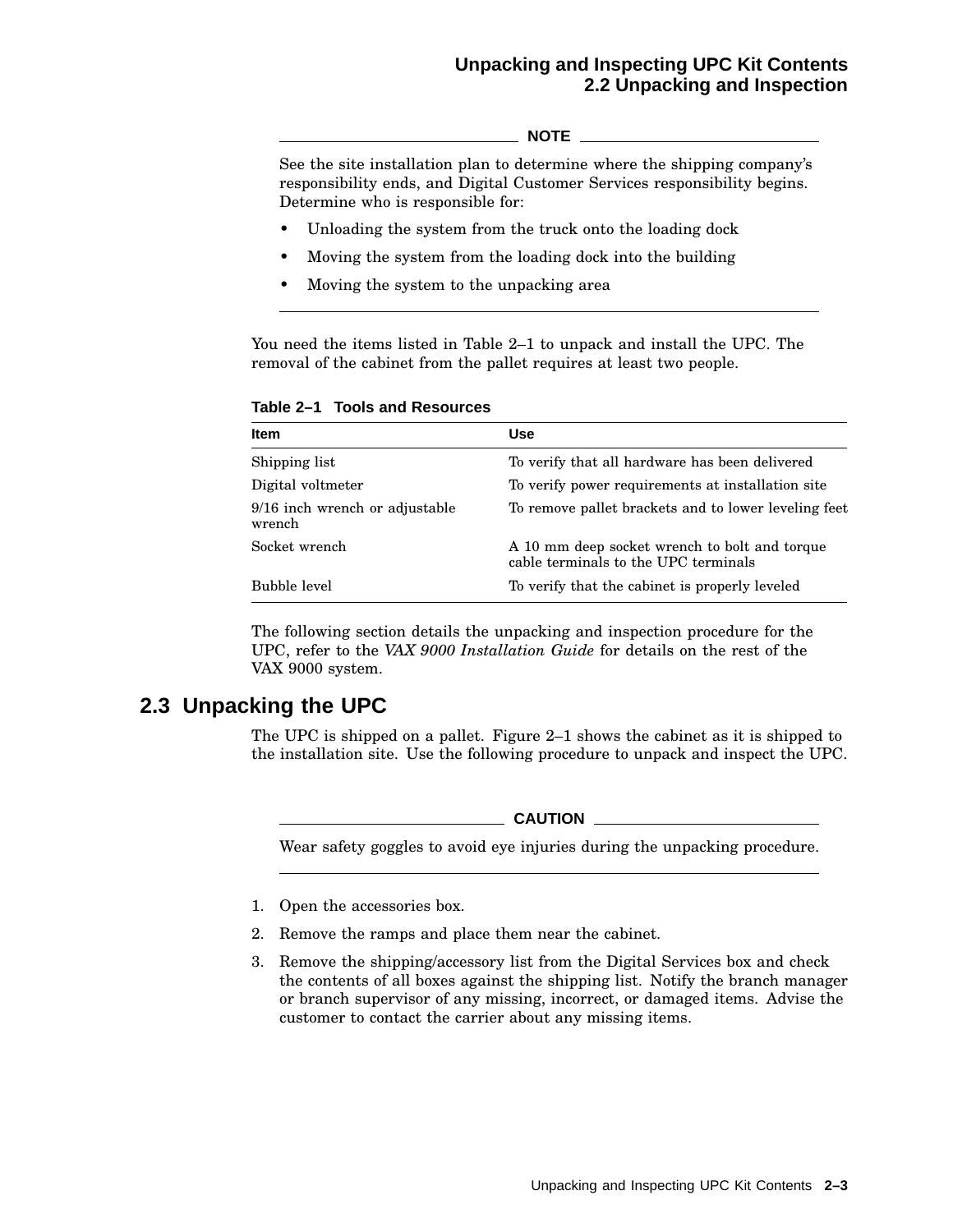### **Unpacking and Inspecting UPC Kit Contents 2.3 Unpacking the UPC**



### **Figure 2–1 Removing Packing Material**

- 4. Check the cabinet sides, top, and front and rear doors for damage, such as dents, holes, smashed corners. If the cabinet is damaged, do the following:
	- Enter the location and extent of the damage on the Labor Activity Reporting System (LARS) form. Include a note to clarify the extent of the damage.
	- Notify the customer and your unit manager.
	- Stop unpacking the UPC until the customer notifies the insurance company and gives you permission to continue with the installation.
- 5. Remove all shipping bands.
- 6. Remove the polyethylene shipping bag. Figure 2–1.
- 7. Use a 9/16 inch wrench, or adjustable wrench, to remove the four bolts and shipping brackets that hold the cabinet to the pallet. Figure 2–2.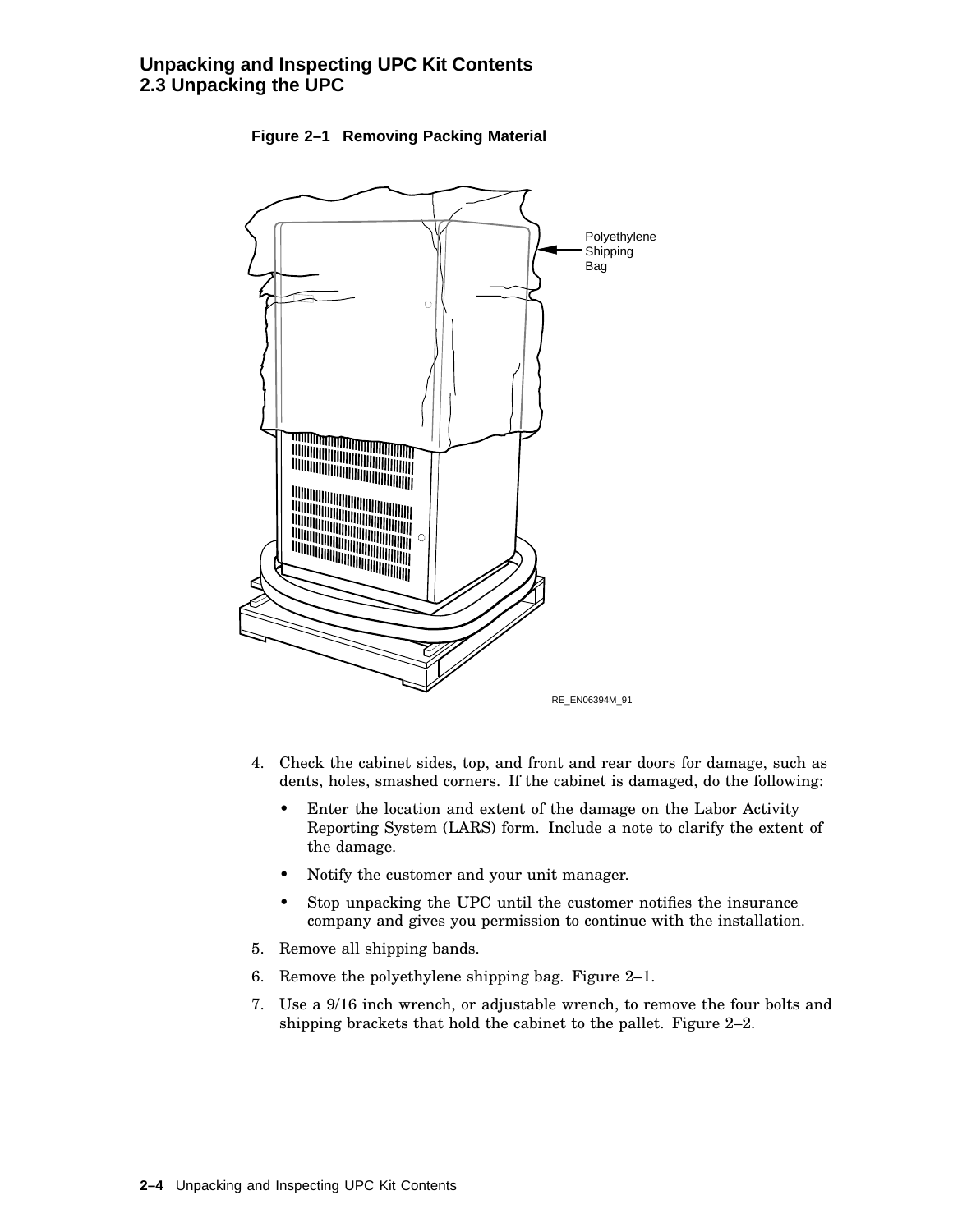



8. Raise the leveling feet to their maximum height.

**NOTE**

Inspect the ramps, the ramp side rails, and metal hardware for the defects described in the following list:

- Cracks more than 25 percent of the ramp depth, either across or lengthwise.
- Knots or knotholes going through the thickness of the ramp and greater than 50 percent of the ramp width.
- Loose, missing, or broken ramp side rails.
- Loose, missing, or bent metal hardware. If any of these conditions exist, then DO NOT USE THAT RAMP. Investigate other means of removing the cabinet, or order a new ramp.
- 9. Attach the ramps by fitting the prongs into the holes on the front of the pallet. Place the ramps on the skids so that the ramp guards are on the inside (the ramp arrows may not match those on the skid).
- 10. With two people working together, slowly roll the cabinet off the pallet and down the ramps. Note that the castors on the front of the skid swivel, while those at the other end of the skid are fixed.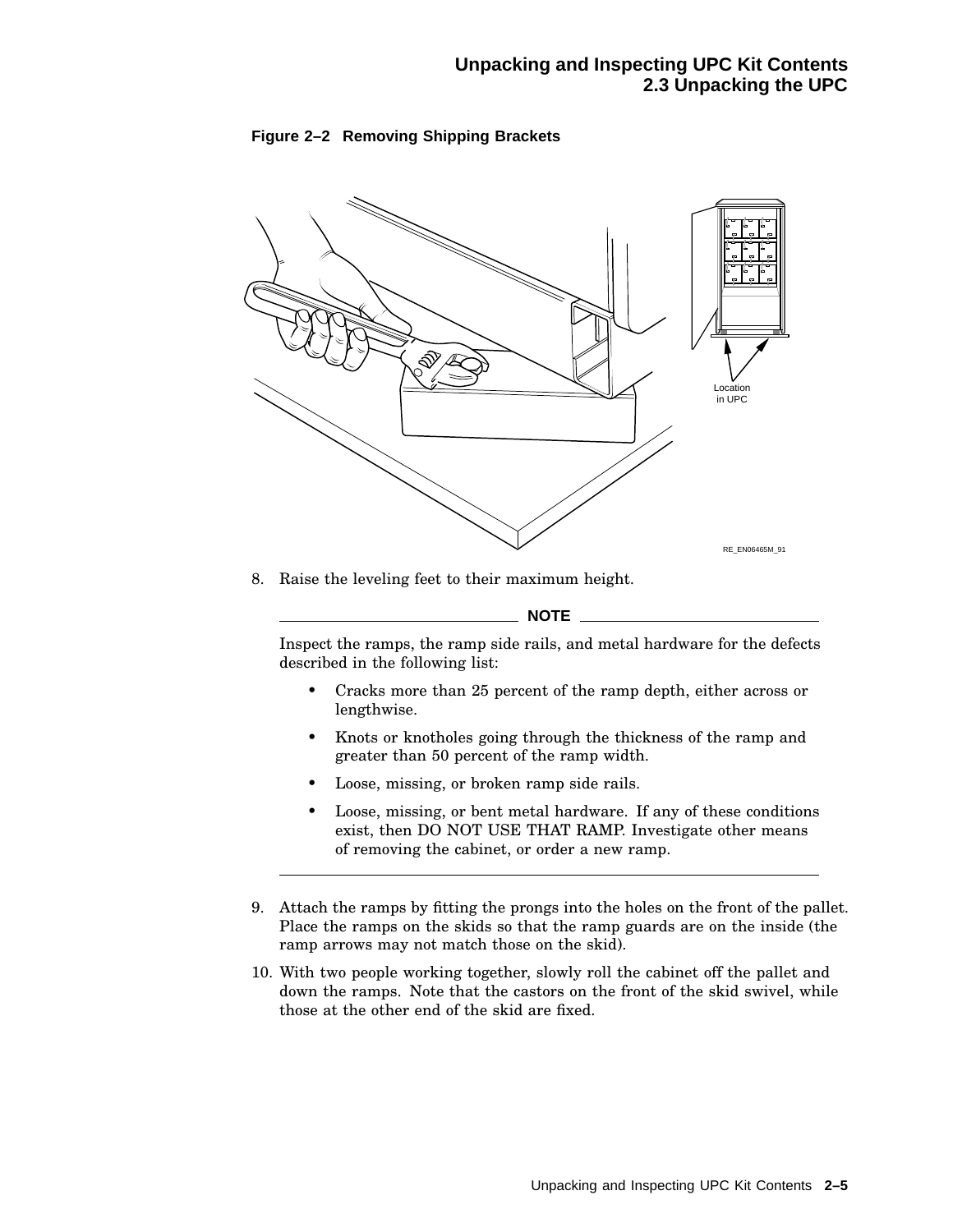### **Unpacking and Inspecting UPC Kit Contents 2.3 Unpacking the UPC**



### **Figure 2–3 Unloading the UPC from the Pallet**

- 11. Position the UPC cabinet according to the customer floor plan. You can configure the UPC at either end of the VAX 9000 system cabinet row, or you can connect the UPC remotely to the VAX 9000 system cabinet with a set of cables, up to 15 meters (50 ft) in length.
- 12. Use a 9/16 inch wrench, or adjustable wrench, to lower and adjust the leveling feet. You can also use a shipping bracket to lower the leveling feet; The bracket cutout and leveling feet hexnuts are the same size.
- 13. Use a bubble level to check if the cabinet is properly leveled.
- 14. The UPC unpacking and inspection procedure is now complete.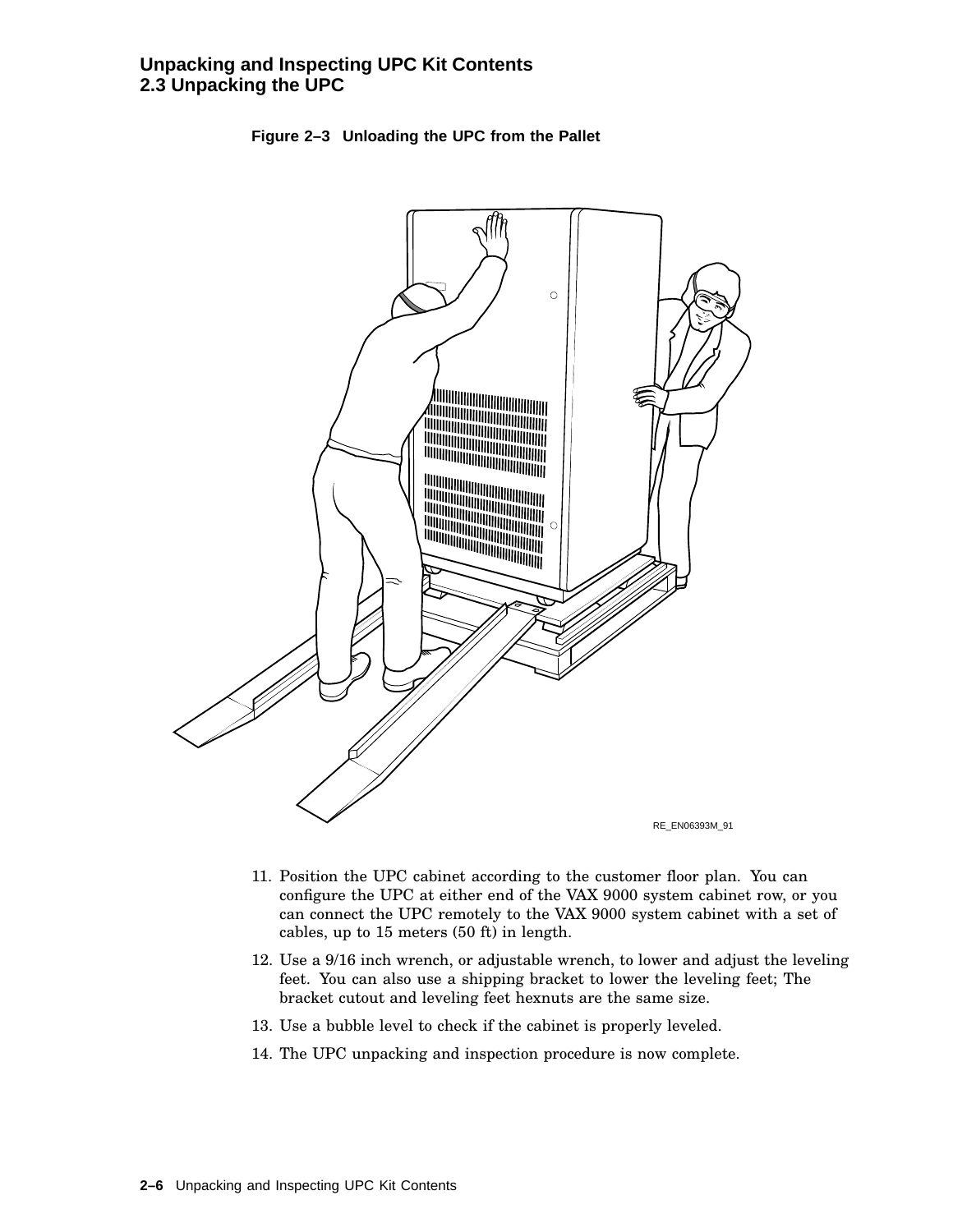

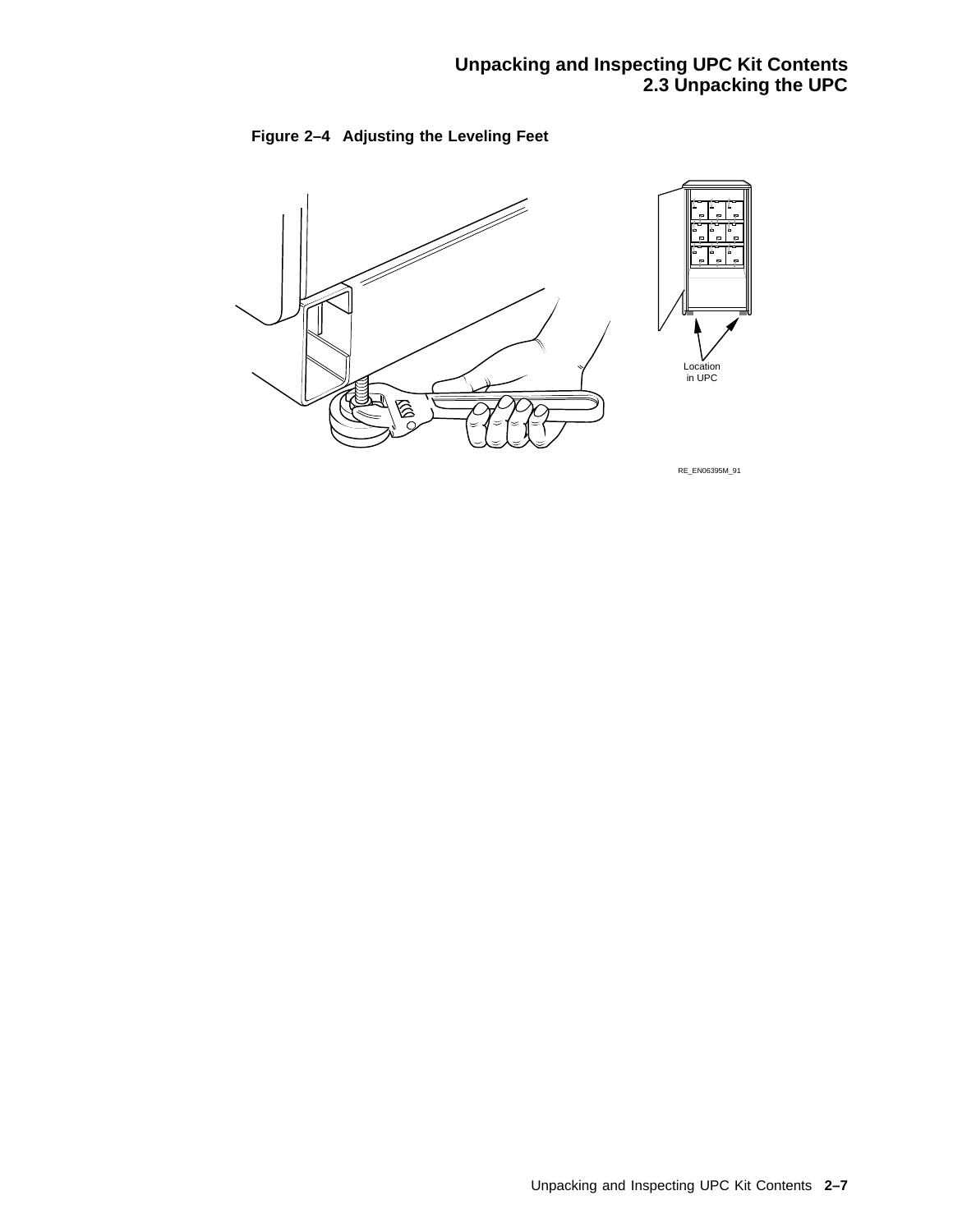# **UPC Cable Installation**

This chapter describes the procedure for connecting the UPC to the VAX 9000 system. Install the UPC cables after all the VAX 9000 system cabinets are positioned, leveled, and assembled.

#### **WARNING**

The procedures described in this chapter involve the removal of the system covers and should be performed only by trained personnel.

**ATTENTION**

Ce chapitre décrit les interventions qui demandent que les couvercles exterieurs des appareils soient enlevés. Ces travaux ne doivent être effectués que par des agents qualifiés.

#### **WARNUNG**

Bei der Ausfuhrung der in diesem Kapitel beschriebenen Anweisungen müssen die Systemabdeckungen entfernt werden, Dies sollte nur von geschultem Personal ausgefuhrt werden.

#### **ATTENCION**

Los procedimientos descritos en este capitulo incluyen el desmontaje de las cubiertas del sistema y debe ser realizado solamente por personal entrenado.

# **3.1 Cabling Considerations**

The UPC converts utility ac input power to dc output power and auxiliary ac output power. Cables distribute the output power to the VAX 9000 system cabinets. Depending on the customer site, you can mount the utility ac input receptacle either on a wall or on a cable to the power utility source, as opposed to hardwiring.

The ac input cable is factory connected, but you must connect the three output cables during installation. The accessories box, part number CK-H7245-XX, where XX represents the cable length, contains the three output cables and also the protective bustle for the IOA cabinet external cables. All external cables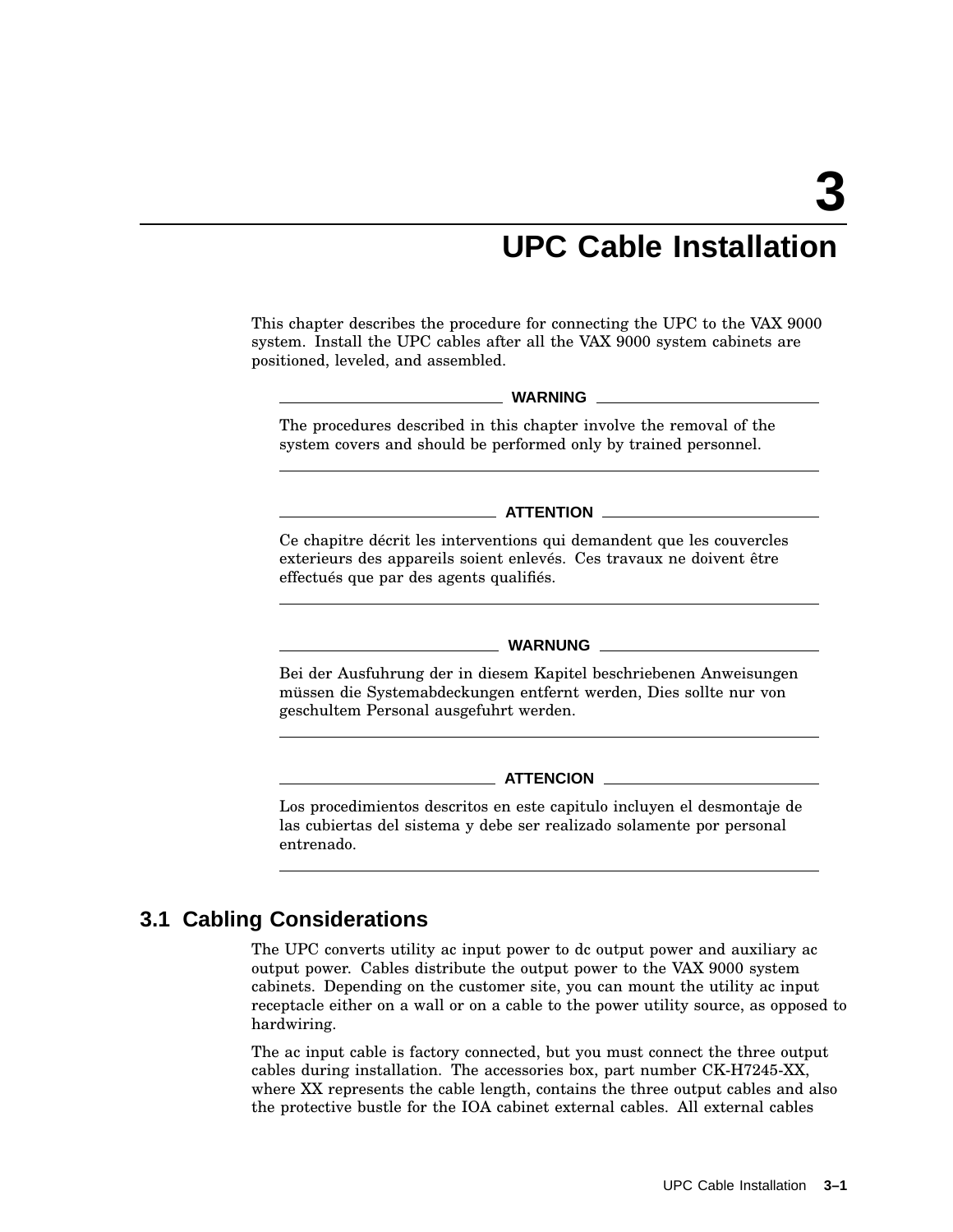### **UPC Cable Installation 3.1 Cabling Considerations**

connect between the rear connector panels of the IOA cabinet and the UPC respectively. Figure 3–1 shows the rear connector panel of the UPC.





Table 3–1 lists the UPC output and control cables, their part numbers, and the relevant VAX 9000 system model.

| Cable              | <b>Part Number</b> | VAX 9000 Model and Description                                                               |
|--------------------|--------------------|----------------------------------------------------------------------------------------------|
| ac output<br>cable | 17-02118-0X        | Model 200, Model 400<br>X represents cable length (10 ft, 20 ft, 30 ft, 40 ft or 50<br>ft)   |
| dc cable           | 17-02620-0X        | Model 200<br>X represents cable length (10 ft, 20 ft, 30 ft, 40 ft or 50<br>ft)              |
| de cable           | 17-02761-0X        | Model 400 (shielded)<br>X represents cable length (10 ft, 20 ft, 30 ft, 40 ft or 50<br>ft)   |
| Signal cable       | 17-02117-0X        | RIC Bus Model 200, 400<br>X represents cable length (10 ft, 20 ft, 30 ft, 40 ft or 50<br>ft) |

**Table 3–1 UPC Output and Control Cables**

## **3.2 Connecting the dc Cable**

The dc cable connects the dc output termination J3 in the UPC to the VAX 9000 system cabinets, and supplies the dc power input for the VAX 9000 system voltage regulators. The dc power inputs into the VAX 9000 system at the IOA cabinet. For the VAX 9000 Model 200 series the dc cable contains three color-coded wires with heavy duty terminals. For the VAX 9000 Model 400 series the dc cable contains three color-coded wires with heavy duty terminals and also two ground shield wires.

Use the following steps to install the dc cable

1. Open the rear door of the UPC.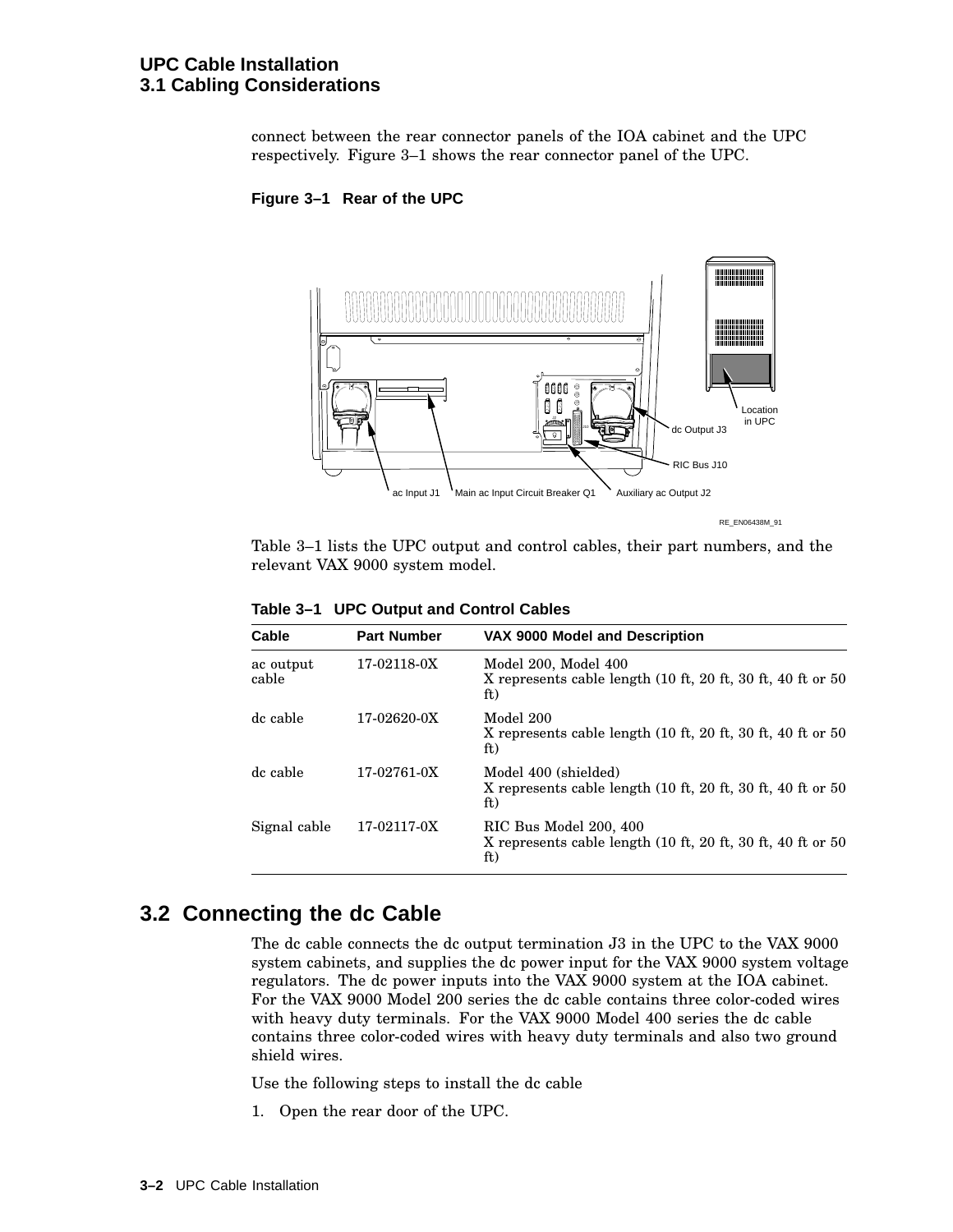- 2. Use a 5 mm socket wrench to remove the green and yellow earth wire from the side of the cabinet.
- 3. Remove the rear door by pulling up on the door hinge locking pins. Unlock the top hinge first, by pulling up and rotating the locking pin to hold the hinge open. Support the door with one hand before unlocking the bottom hinge.

**Figure 3–2 Removing the High-Voltage Chamber Rear Cover**



- 4. Remove the high-voltage chamber rear cover by first removing the two screws arrowed from the top cover, and then remove the eight screws from the rear cover as shown in Figure 3–2
- 5. Remove the J3 boot from the power output panel by removing the four screws as shown in Figure 3–2, open the cable clamp and strain relief.
- 6. Remove the dc cable, part number 17-02761-0X, from the accessories kit.
- 7. Feed the dc cable through the J3 boot as shown in Figure 3–3. Leave the boot loose, do not reconnect to the power output panel. Place the terminals (crimp side up) down on the dc output terminal block.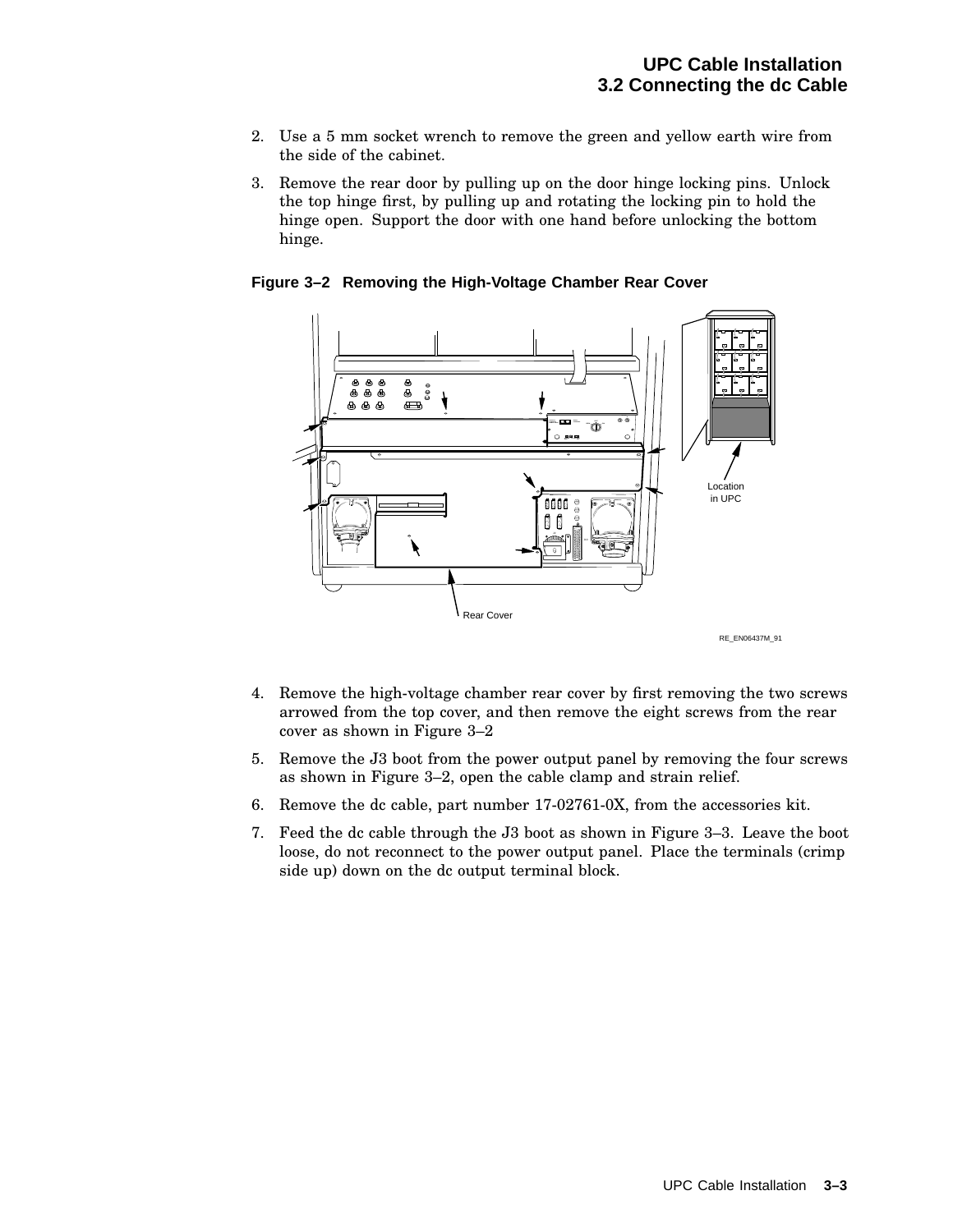



The wires on the UPC end of the cable are 150 mm (6 inches) longer than those on the IOA end. Connect the two ground shield wires to the inside of the J3 boot.

8. Use a 10 mm socket wrench to connect the terminals on the three cables to the terminals in the UPC, as indicated in Table 3–2 or Table 3–3. Tighten the terminal nuts to a torque of 5.0 Nm to 6.2 Nm (43 lbf in to 54 lbf in).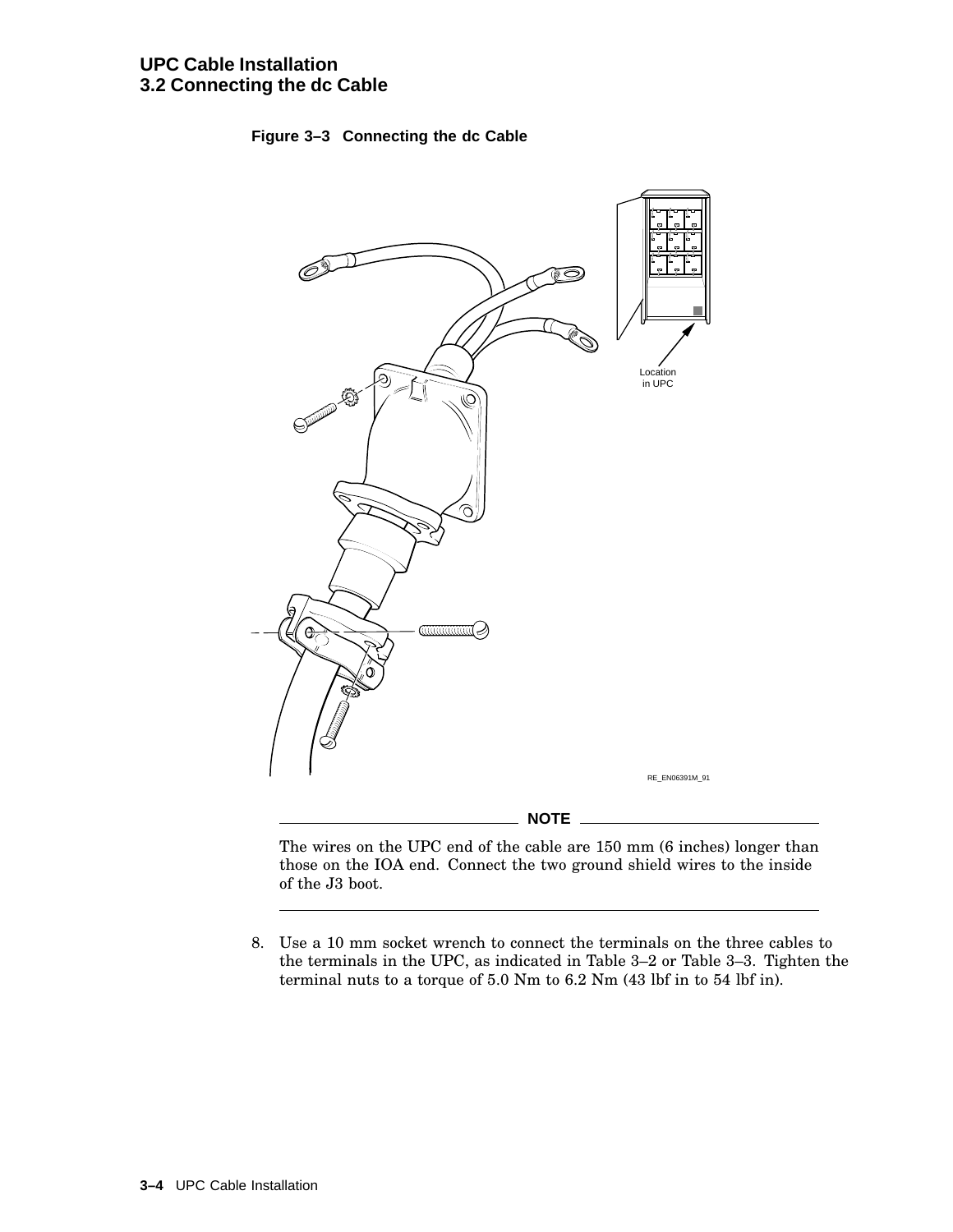### **UPC Cable Installation 3.2 Connecting the dc Cable**

| <b>Wire Color</b> | <b>UPC Marking</b><br>Wire | dc Output<br><b>Terminal</b> | <b>IOA Marking</b><br>Wire | Terminal |
|-------------------|----------------------------|------------------------------|----------------------------|----------|
| Red               | UPCJ1-01                   | $+$                          | FETB-01                    | $+140$   |
| Black             | $UPCJ1-02$                 | ٠                            | FETB-02                    | $-140$   |
| Green/yellow      | UPCJ1-03                   | PE                           | FETB-03                    | GND      |

### **Table 3–2 VAX 9000 Model 200 dc Cable Connections**

### **Table 3–3 VAX 9000 Model 400 dc Cable Connections**

| <b>Wire Color</b> | <b>UPC Marking</b><br>Wire | dc Output<br><b>Terminal</b> | <b>IOA Marking</b><br>Wire | <b>Terminal</b> |
|-------------------|----------------------------|------------------------------|----------------------------|-----------------|
| $_{\rm Red}$      | UPC POS                    | $\div$                       | <b>POS</b>                 | <b>POS</b>      |
| Black             | UPC NEG                    | $\overline{\phantom{a}}$     | <b>NEG</b>                 | <b>NEG</b>      |
| Green/yellow      | UPC GND                    | РE                           | GND                        | GND             |

9. Reconnect the J3 boot as shown in Figure 3–4. Push up the tubing into the boot, connect the cable clamp to the boot with two screws, and connect and tighten the strain relief with two screws.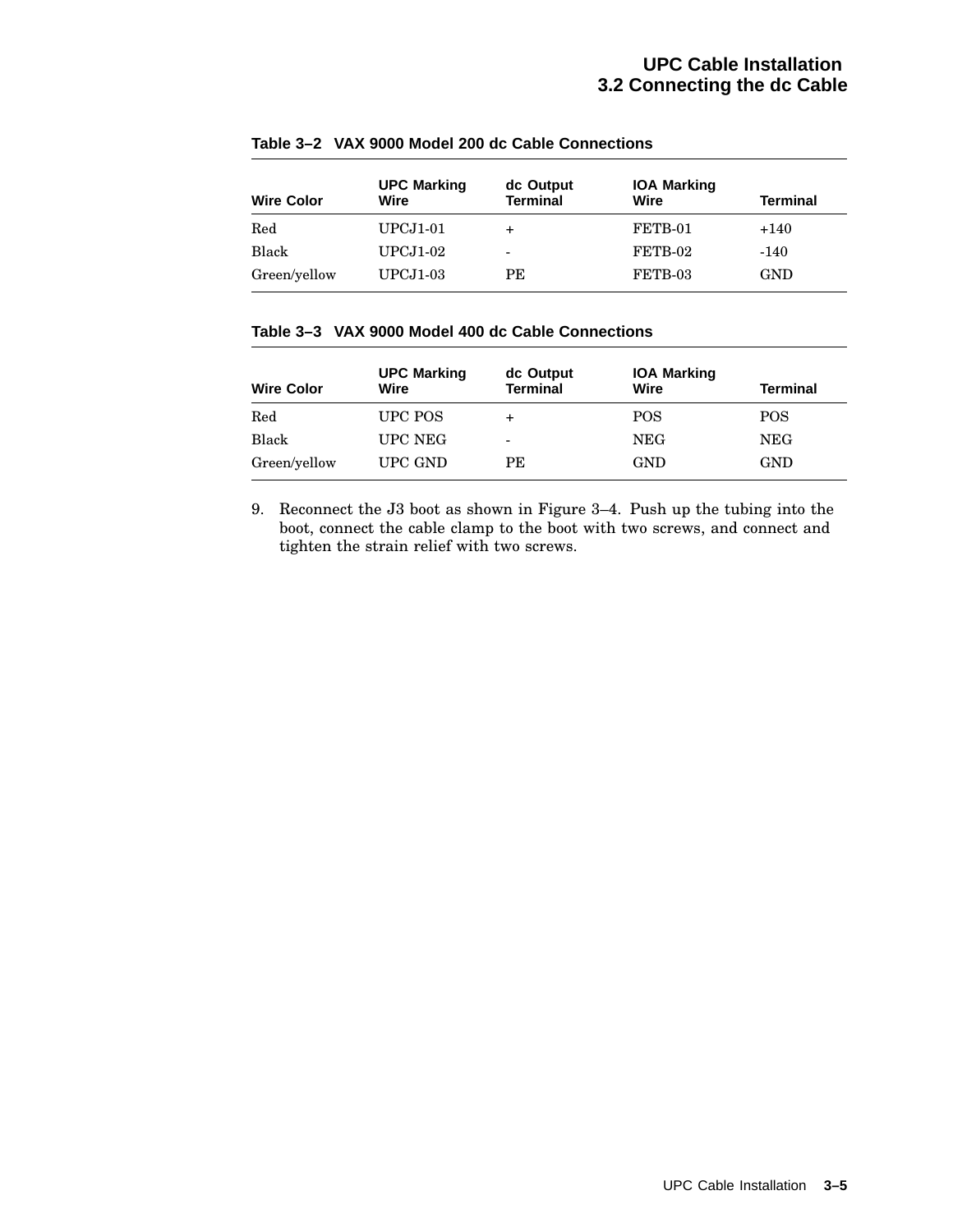

### **Figure 3–4 Installing UPC Cables**

- 10. Replace the high-voltage chamber rear cover.
- 11. Connect the other end of the dc cable to J1 in the VAX 9000 IOA cabinet as described in the following sections.

### **3.2.1 Connecting the dc Output Cable to VAX 9000 Model 200 Configurations**

Carry out the following steps to connect the cable:

- 1. Remove the top access cover from the dc input filter.
- 2. Feed the three cable lines through the J1 boot. The connections are made within the dc input filter.
- 3. Use a 9/16 inch socket wrench to connect the three cables to the dc input filter terminals.
- 4. See Table 3–2 for the correct connections.
- 5. When you have completed connecting the cables, replace the top access cover.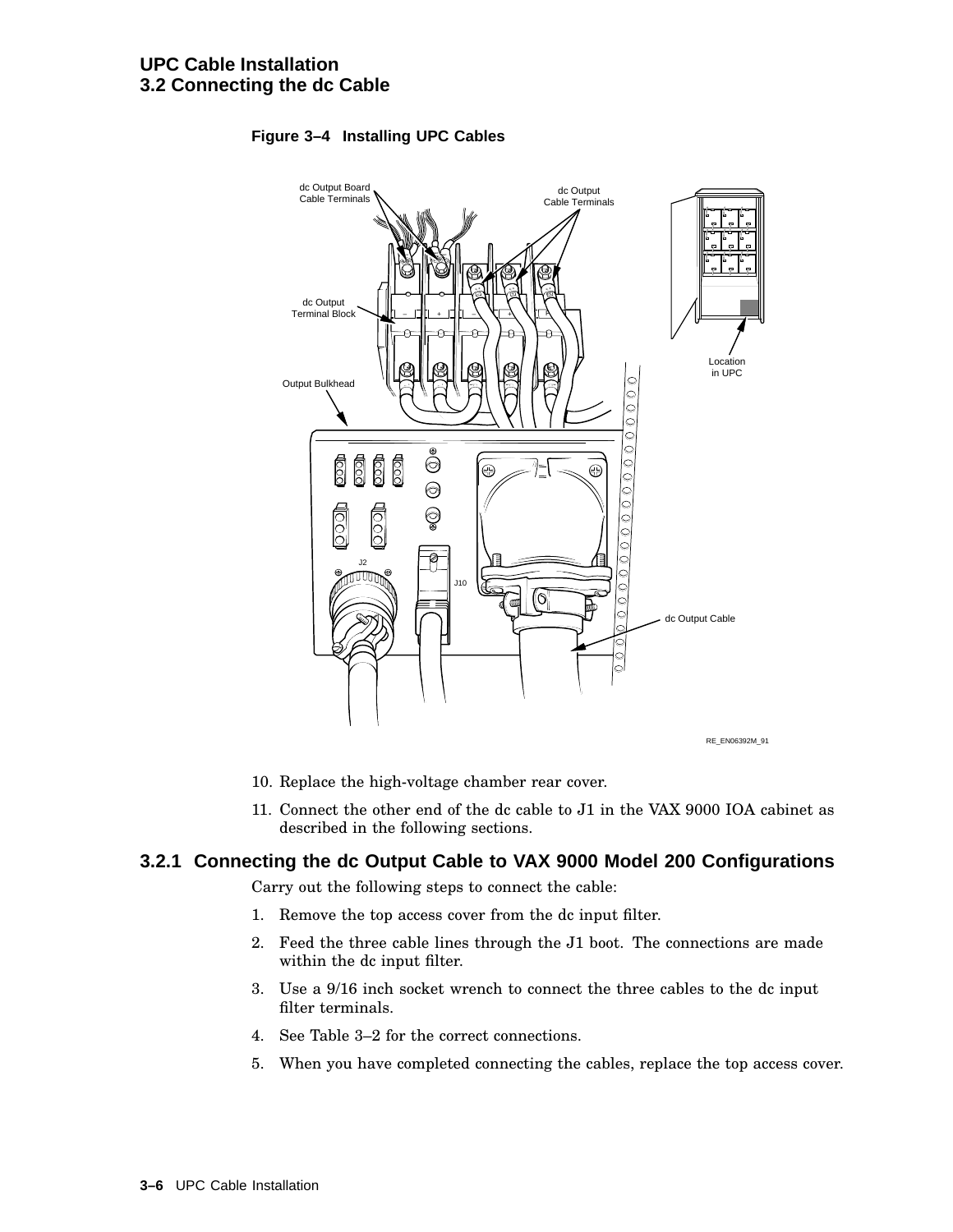### **3.2.2 Connecting the dc Output Cable to VAX 9000 Model 400 Configurations**

The wires on the IOA end of the cable are shorter by six inches than those on the UPC end. Carry out the following steps to connect the cable:

- 1. Remove the side access cover from the dc input filter.
- 2. Feed the cable through the J1 boot. The connections are made within the dc input filter.
- 3. Use a 9/16 inch socket wrench to connect the three cables to the dc input filter terminals.
- 4. See Table 3–3 for the correct connections.
- 5. When you have completed connecting the cables, replace the side access cover.

# **3.3 Connecting the ac Output Cable**

The ac cable connects 208 V unswitched ac power from the UPC to the IOA system cabinets. The unswitched ac power supplies the BBUs in the VAX 9000 system. Carry out the following steps to connect the cable:

- 1. Remove the ac cable (part number 17-02118-0X) from the accessories box.
- 2. Remove the safety clamp from the J2 connector, and unscrew the connector cover.
- 3. Connect the male end of the ac cable to the J2 ac output connector as shown in Figure 3–4.
- 4. Replace the safety clamp.
- 5. Connect the female end of the ac cable to the J1 ac power in connector on the IOA cabinet.

# **3.4 Connecting the Signal Cable**

Carry out the following steps to connect the signal cable from the UPC to the IOA cabinets:

- 1. Remove the signal cable (part number 17-02117-0X) from the accessories box.
- 2. Connect the B-END of the cable to J10 on the UPC as shown in Figure 3–4.
- 3. Connect the A-END of the cable to the connector marked UPC on the IOA cabinet

Replace the rear door on the UPC. Install the protective bustle over the external cabling in the rear of the IOA cabinet with the attaching screws.

The UPC installation and cabling is now complete.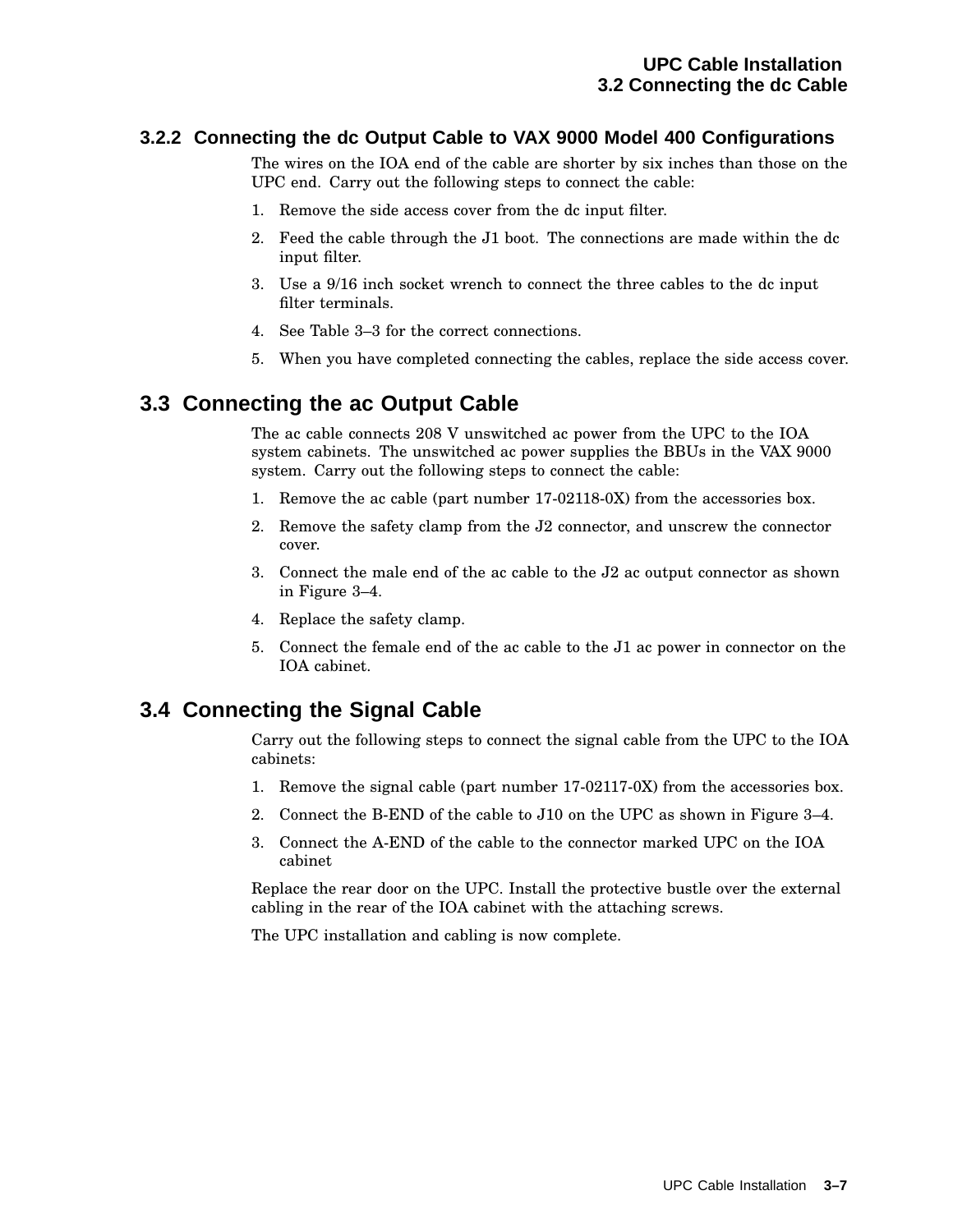# **Powering Up the UPC**

This chapter describes the Safety Guidelines that you must observe, and the checklist that you must perform before powering up the UPC.

### **WARNING**

The procedures described in this chapter should be performed only by trained personnel.

**ATTENTION**

Les interventions décrites dans cet ouvrage ne doivent être effectueés que par des agents qualifiés.

### **WARNUNG**

Die in diesem Buch beschriebenen Anweisungen sollte nur von geschultem Personal ausgefuhrt werden.

### **ATTENCION**

Los procedimientos descritos en este libro debe ser realizado solamente por personal entrenado.

# **4.1 Safety Guidelines**

The following guidelines are essential for your personal safety:

- All Digital Services personnel must complete an H7245 UPC training course, and also complete power safety training, before performing the following power up procedure.
- A single individual must never work alone on the UPC.
- Observe all customer safety procedures.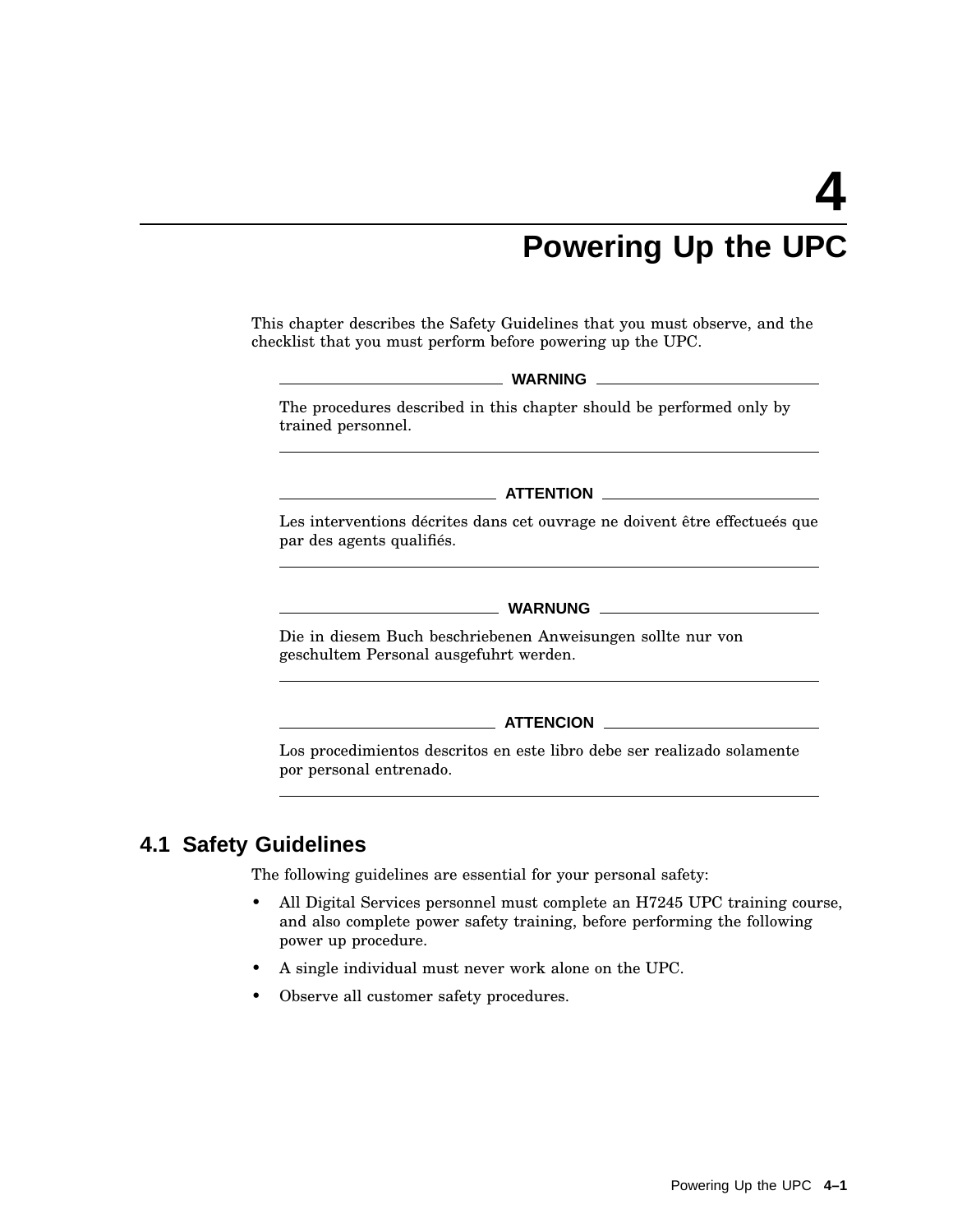# **4.2 Before Applying Power to the UPC**

Before energizing the UPC ensure the system is set up in the following manner:

- 1. Ensure that the utility power supply is LOCKED OUT. See Appendix B for details.
- 2. Ensure that the ac input breaker Q1 on the UPC is LOCKED OUT. See Appendix B for details on lockout and tagout procedures.
- 3. Set the operator control panel switch in the IOA cabinet to OFF.
- 4. Set the REMOTE/OFF/ON switch on the UPC power control module to remote.
- 5. Figure 4–1 shows the circuit breaker panel. You must set the circuit breakers as follows:
	- Q5 through Q13 are set to OFF.
	- The ac output circuit breaker Q3 is set to OFF.
	- The auxiliary transformer circuit breaker Q2 is set to OFF.
	- The blower circuit breaker Q4 is set to OFF.
- 6. Set the operator control panel as described in Section 4.2.1
- 7. Ensure that the local console terminal is plugged in, turned on, and connected to the IOA cabinet.
- 8. Ensure that the local printer is loaded with paper, turned on, powered up, and connected to the IOA cabinet (optional).
- 9. Ensure that the local console terminal/local printer are set to keep a hardcopy log of the installation.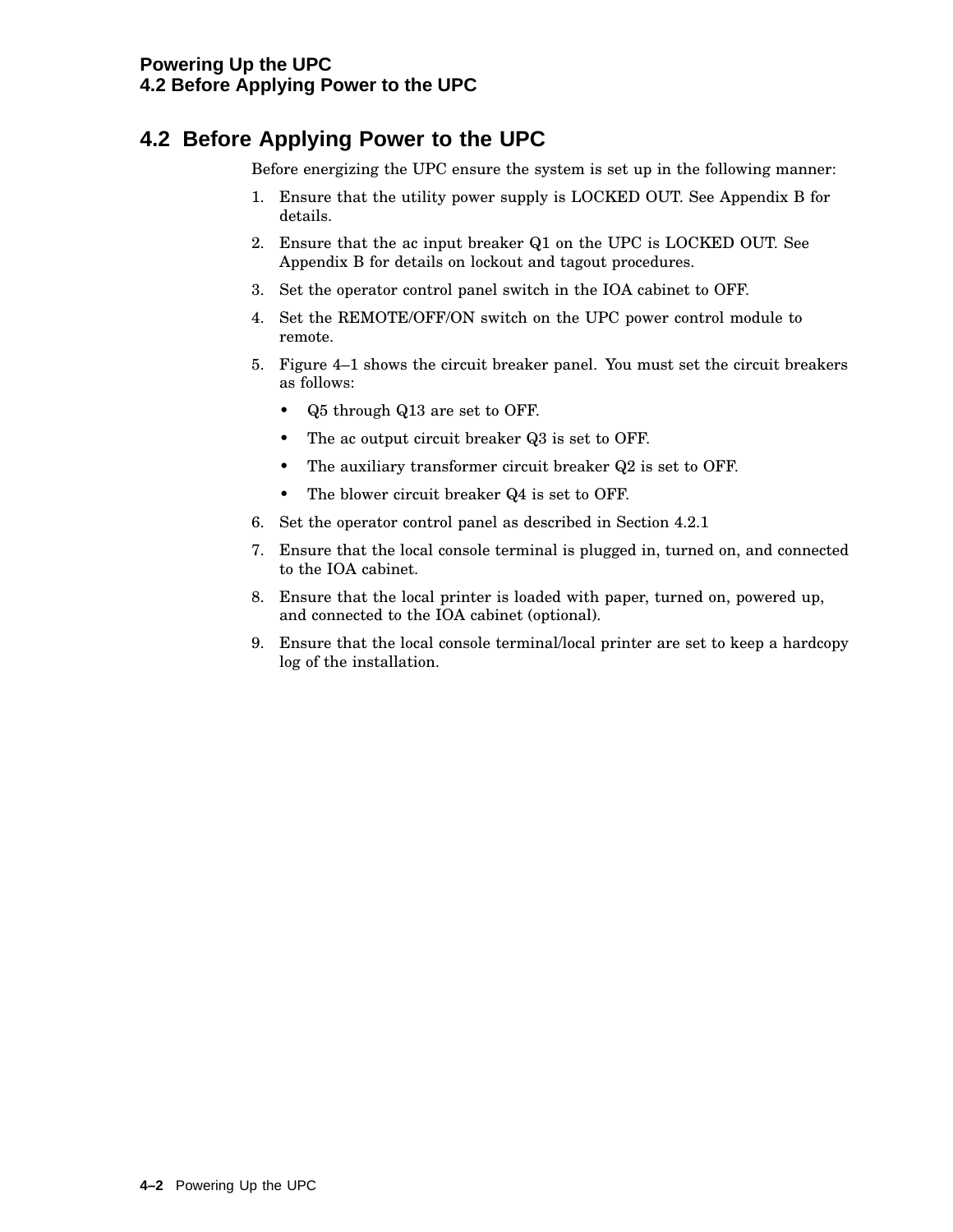



RE\_EN06469M\_91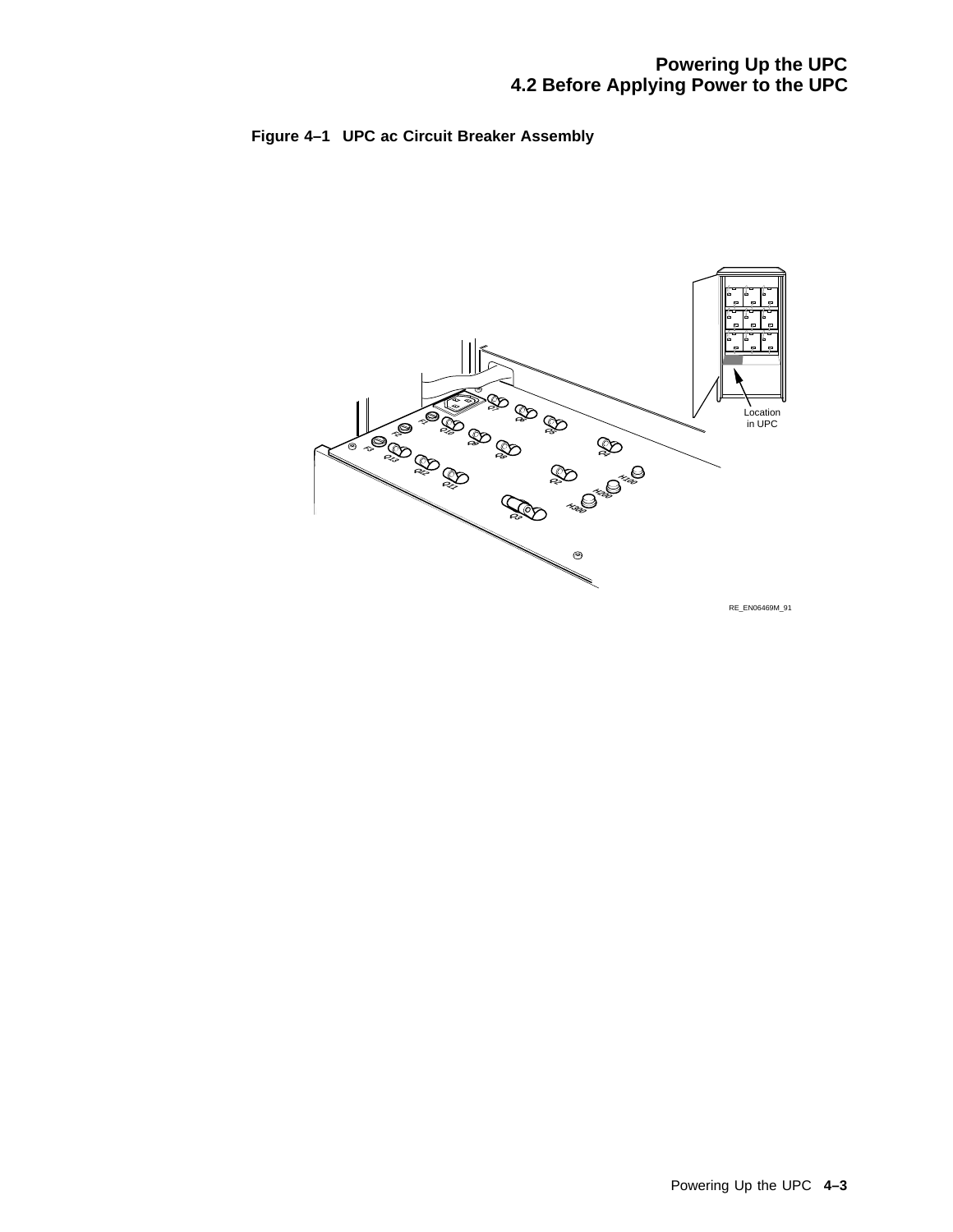### **Powering Up the UPC 4.2 Before Applying Power to the UPC**

**Figure 4–2 UPC Indicators**



## **4.2.1 Operator Control Panel Setup**

During the initial installation, you must set the operator control panel located in the IOA cabinet in the following way

- Power: OFF
- Startup: Halt
- Service Processor Access: Local/SPU

The pre-power up checks are now complete. You are now ready to power up the UPC.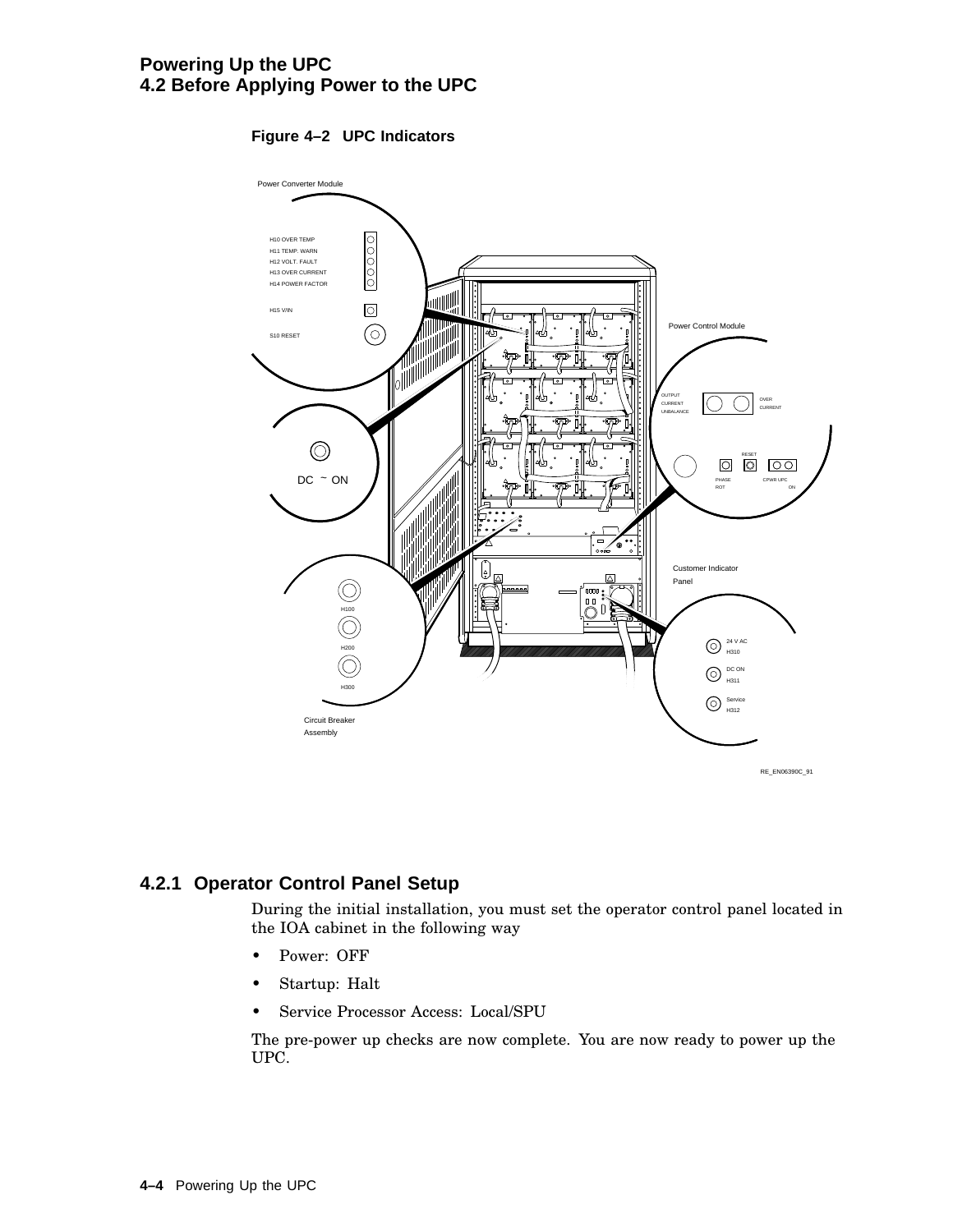# **4.3 The Power Up Sequence**

This section lists the power up sequence for the UPC and also lists the indicators that are illuminated in the UPC cabinet if you complete the power up procedure successfully. Figure 4–2 shows the location of the indicators on the UPC.

**NOTE**

When a dual UPC configuration is used, a dc output switch is fitted to the rear of each UPC. This switch is located on the high-voltage chamber top cover between the UPC ac circuit breaker assembly and the power control module.

 $\_$  NOTE  $\_$ 

Check that all system covers are in place before applying power to the UPC.

The last cable you connect prior to system power up is the ac input power cable. Review the cabling procedure to check that you have installed all system cables before plugging in the ac input power cable to the utility power receptacle.

- 1. Plug the ac input power cable plug into the power receptacle.
- 2. Unlock and untag the utility service power switch and set the service to ON.
- 3. Untag Q1.
- 4. Ensure that the dc output switch is ON. This switch must not be operated under load.
- 5. Set Q1, Q2 and Q4, in that order, to ON.
- 6. Check the following UPC LEDs:
	- Phase indicator LEDs H1, H2, H3 are illuminated
	- On the power control module, the phase rotation LED, labeled PHASE ROT, is not illuminated.
	- On each of the nine power converter modules the VOLT FAULT LEDs are illuminated.
	- On the power control module, the control power LED, labeled CPWR, is illuminated.
	- On the customer indicator panel, the  $24$  V ac and the service indicator are illuminated.
- 7. Set Q3 to ON and Q5 through Q13 to ON.
- 8. Check that the power factor LED on each of the nine power converter modules are illuminated.
- 9. Check that air is exhausting out of the top rear of the UPC.
- 10. If the phase rotation LED is illuminated, or if air is not exhausting out of the top rear of the cabinet, switch Q1 OFF and refer to the fault isolation flowcharts in the *H7245 Utility Port Conditioner Maintenance Information.*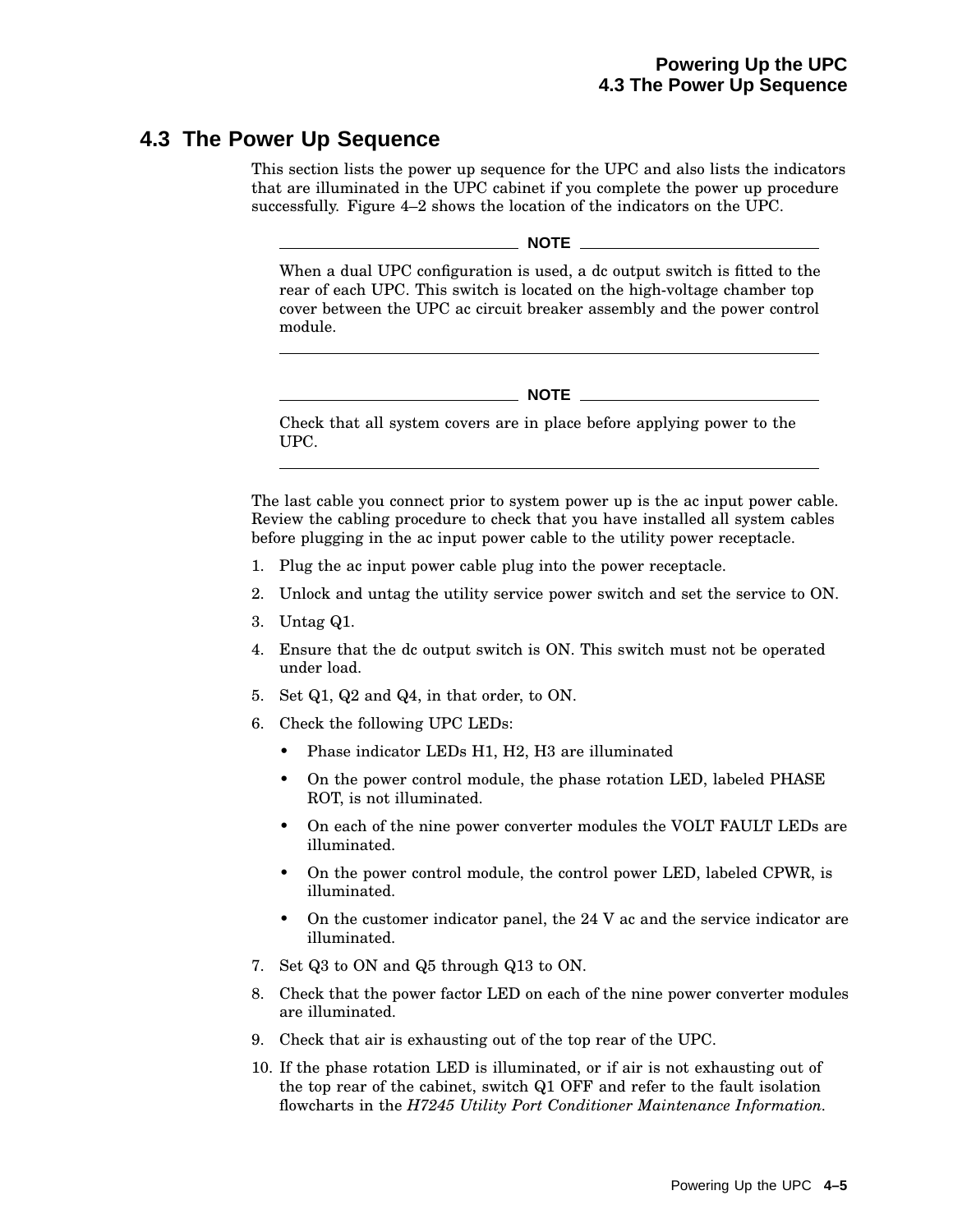- 11. Recheck the REMOTE/OFF/ON switch on the back of the UPC to ensure it is set to REMOTE.
- 12. Turn the power key switch on the operator control panel to ON.

After 12 seconds the blowers in the VAX 9000 system cabinets engage, this indicates that the VAX 9000 system is now receiving power. In the UPC cabinet, ensure that:

- The LEDs shown in Table 4–1 are illuminated.
- All other LEDs are not illuminated.
- The overcurrent and ground current electromagnetic indicators on the power control module show black.

| LED                                                    | Color  |
|--------------------------------------------------------|--------|
| DC ON                                                  | Red    |
| $H15$ V/IN                                             | Green  |
| UPC ON                                                 | Green  |
| <b>CPWR</b>                                            | Green  |
| H <sub>100</sub> , H <sub>200</sub> , H <sub>300</sub> | Yellow |
| 24 V AC                                                | Green  |
| DC ON                                                  | Green  |
|                                                        |        |

**Table 4–1 Power Up LEDs**

If all the LEDs and electromagnetic indicators satisfy the above conditions, then the UPC is now powered up. Test that all of the LEDs and electromagnetic indicators are functioning correctly by carrying out the following steps:

- Push the lamp test/reset button on the UPC power control module to verify that all of the LEDs and electromagnetic indicators are working. The LEDs and electromagnetic indicators are reset to the normal condition when you release the button.
- Push the lamp test/reset button on each of the nine UPC power converter modules to verify that all of the LEDs are working. The LEDs are reset to the normal condition when you release the button.

If you have not already done so, now switch on the VAX 9000 system console terminal. If the UPC does not power up, then see the *H7245 Utility Port Conditioner Maintenance Information* for fault isolation.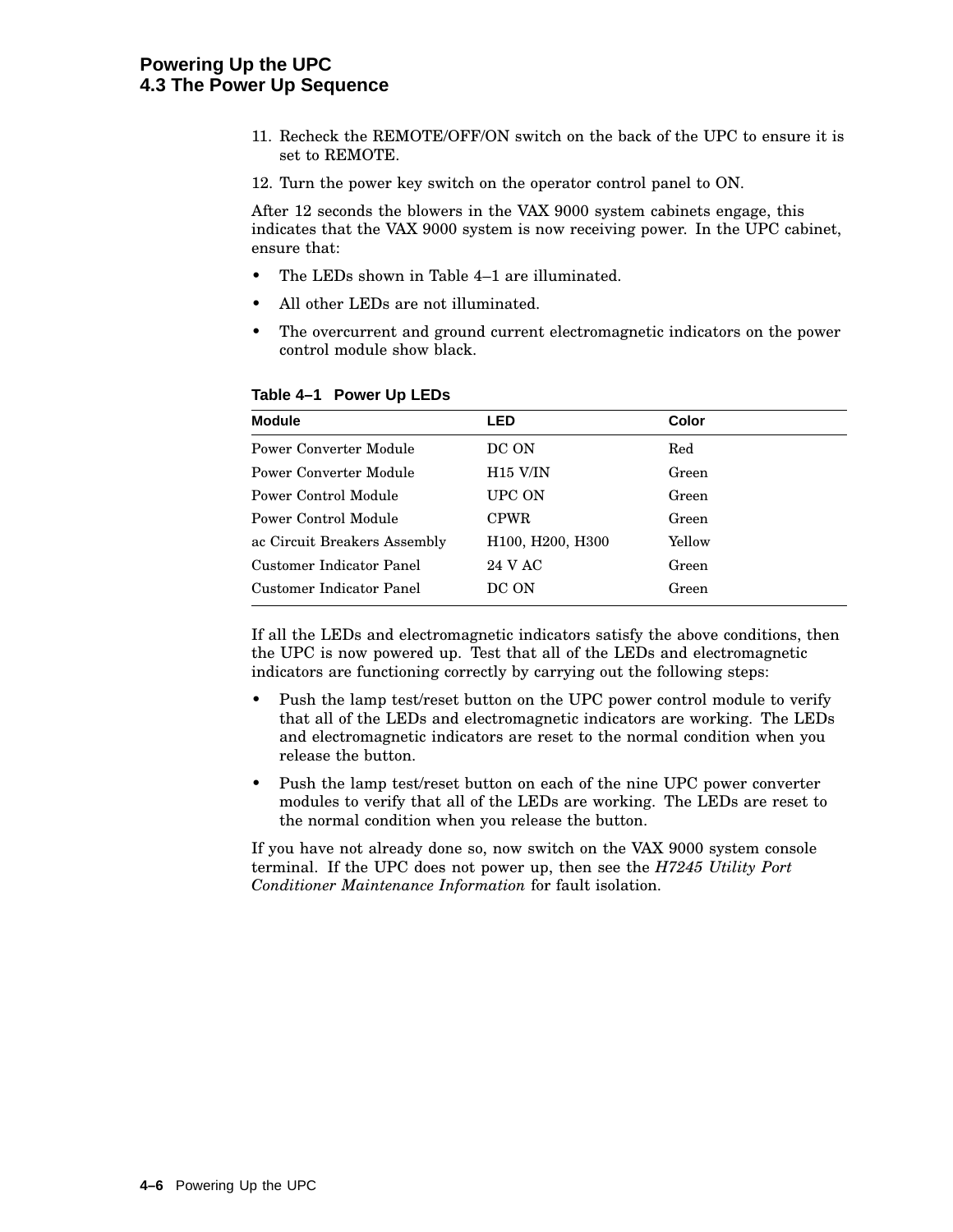**A**

# **Recommended Precautions Against Electrical Accidents**

This appendix highlights the causes of major electrical accidents and the recommended precautions to avoid these accidents. The most important aspect of safety involves the protection of personnel. Most electrical accidents are a result of electrical shock or burns. In addition, careless operation of equipment contributes to a large number of the accidents. Electrical accidents can be avoided by observing the following recommended precautions:

- Follow correct safety procedures.
- Turn off equipment prior to inspecting or servicing.
- Exercise extreme care near energized components.
- Use tools and equipment for their correct purpose.
- Do not wear jewelry that could come in contact with energized components.

# **A.1 Body Damage Caused by Electrical Current**

Increasing levels of current have increasingly devastating effects on the human body. Table A–1 summarizes the physiological sensations felt by the body when 50/60 Hz alternating current passes over the hand, through the body, to the opposite hand.

| <b>Current (RMS Value)</b>       | <b>Effect on Body</b>                                                                       |
|----------------------------------|---------------------------------------------------------------------------------------------|
| $0 \text{ to } 0.5 \text{ mA}$   | Little or no sensation                                                                      |
| $0.5$ to $1.0$ mA                | Tingling sensation                                                                          |
| $1.0 \text{ to } 8.0 \text{ mA}$ | Sensation of shock; not painful, victim<br>can let go of the energized component<br>at will |
| 8.0 to 15 mA                     | Painful shock, victim can let go at will                                                    |
| $15 \text{ to } 20 \text{ mA}$   | Painful shock, victim loses muscular<br>control and CAN NOT let go at will                  |
| $20 \text{ to } 50 \text{ mA}$   | Severe muscular contractions,<br>breathing difficult                                        |
| 60 to 200 mA                     | Ventricular fibrillation, breathing<br>stops                                                |
|                                  | (continued on next page)                                                                    |

**Table A–1 Effects of Current on the Human Body**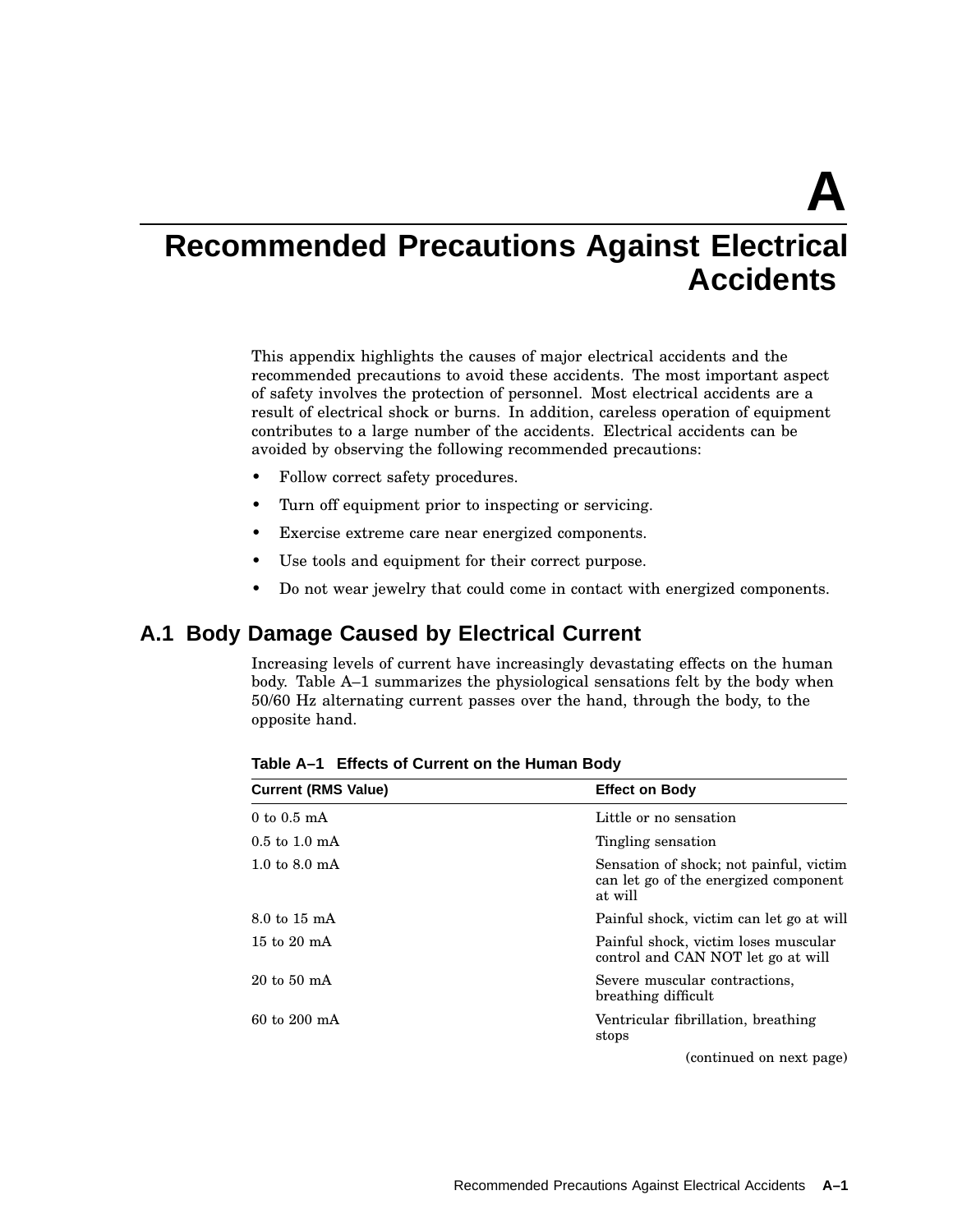## **Recommended Precautions Against Electrical Accidents A.1 Body Damage Caused by Electrical Current**

| <b>Current (RMS Value)</b> | <b>Effect on Body</b>                                                          |
|----------------------------|--------------------------------------------------------------------------------|
| 200 mA upwards             | Severe burns, severe muscular<br>contractions, heart stops, breathing<br>stops |

## **Table A–1 (Cont.) Effects of Current on the Human Body**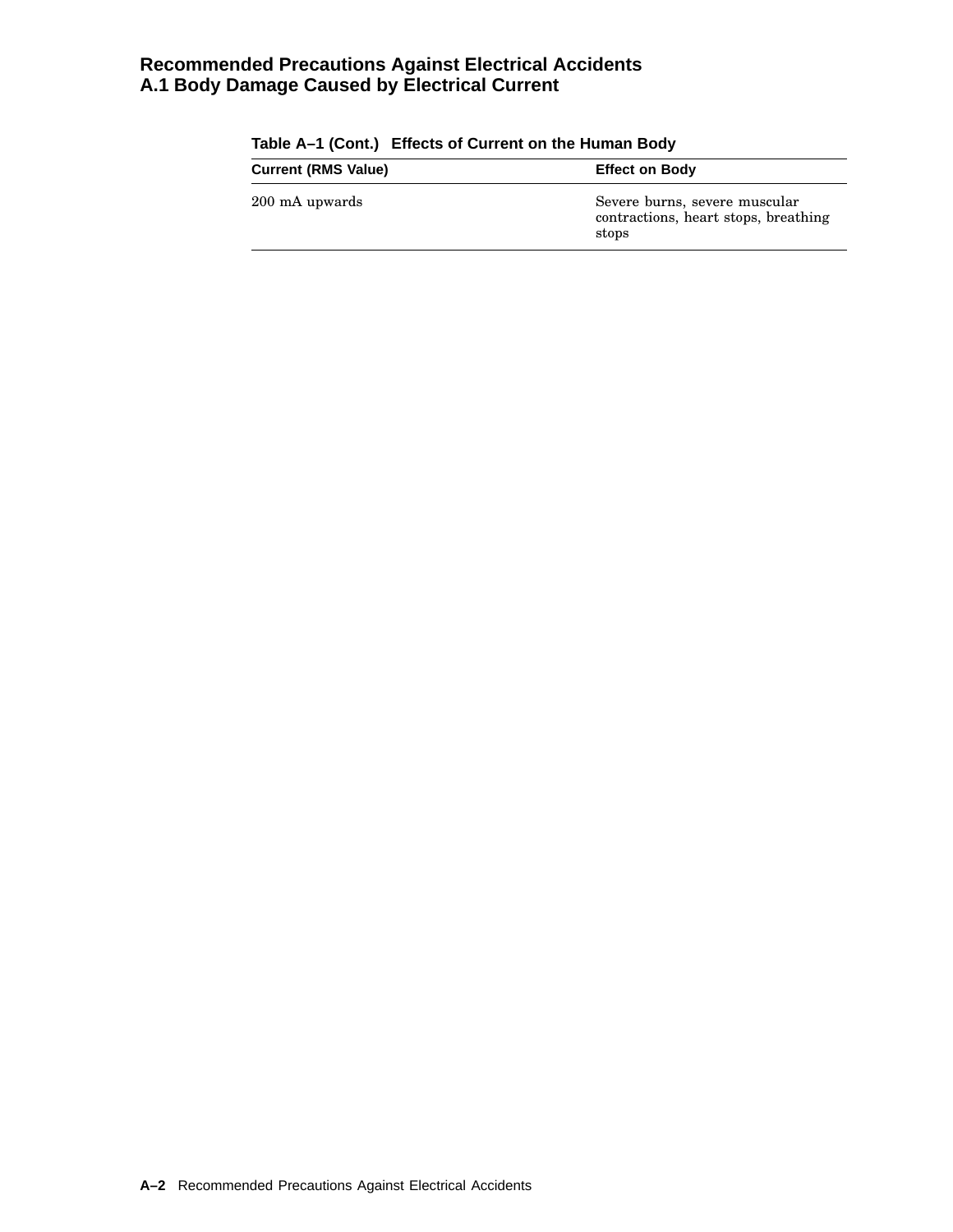**B**

# **Lockout and Tagout Procedures**

The Power and Safety Tool Kit contains locks and tags, a lockout device is a device that uses a lock to hold an energy isolating device in the safe position.

A tagout device is a prominent warning tag capable of being securely attached to an energy isolating device. The tagout device identifies the applier or authority having control of the energy control procedure, and contains information and/or instructions to prevent the operation of an energy isolating device. A tag is always used in conjunction with a lock to explain the purpose of the lock.

The following procedure describes how to lockout and tagout the utility supply.

- 1. Set the ac utility switch disconnector or circuit breaker to the off position, and perform a LOCKOUT.
- 2. Tag the ac utility switch or circuit breaker.

The following procedure describes how to lockout and tagout the main ac input circuit breaker Q1:

- Set Q1 to the OFF position and perform a LOCKOUT with a lock from the power and safety tool kit.
- Tag Q1.

Figure B–1 shows the main ac input circuit breaker Q1 locked out with a locking clip. You must attach a padlock to the ring of the locking clip.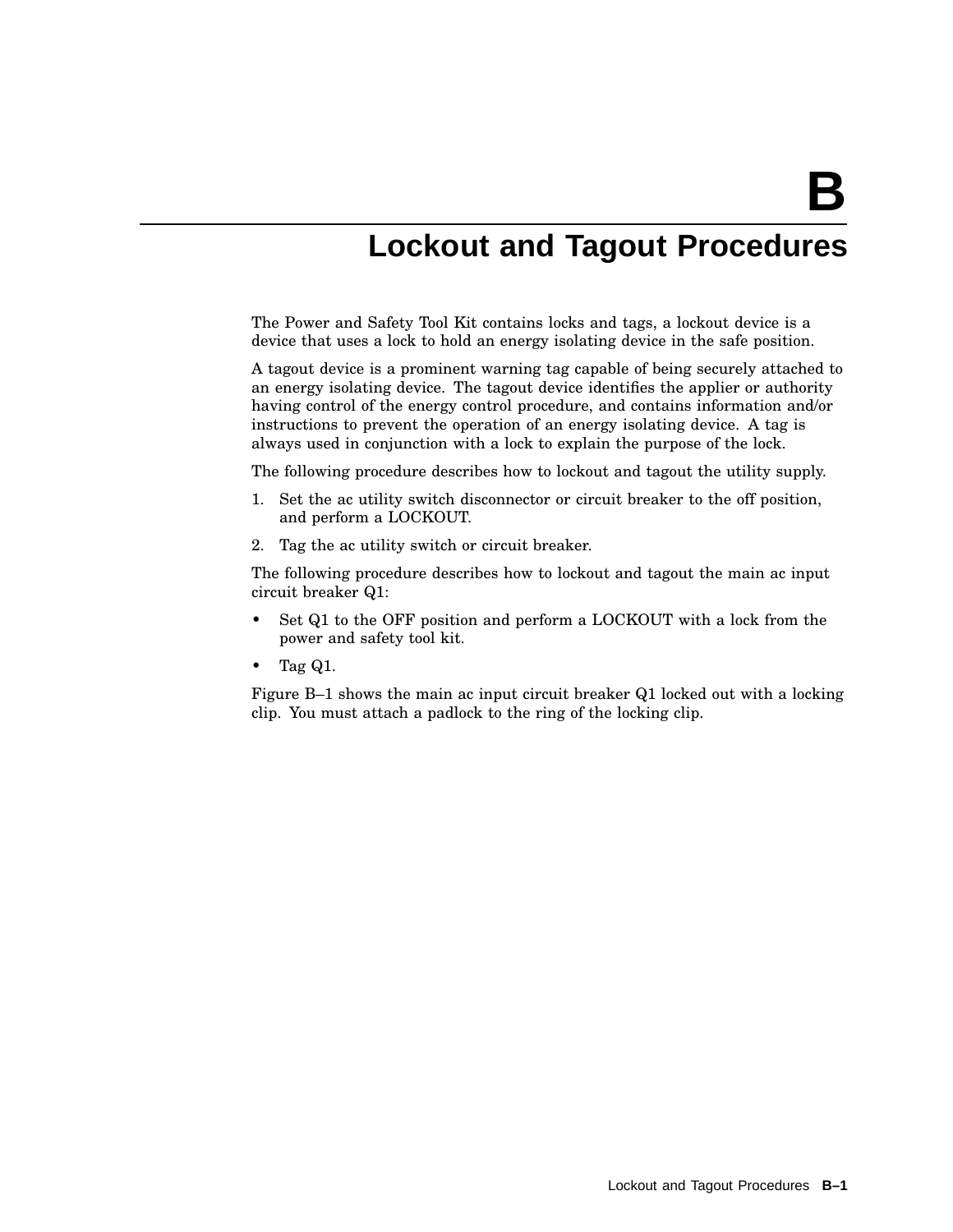

**Figure B–1 Locking Clip Fitted to Main ac Input Circuit Breaker Q1.**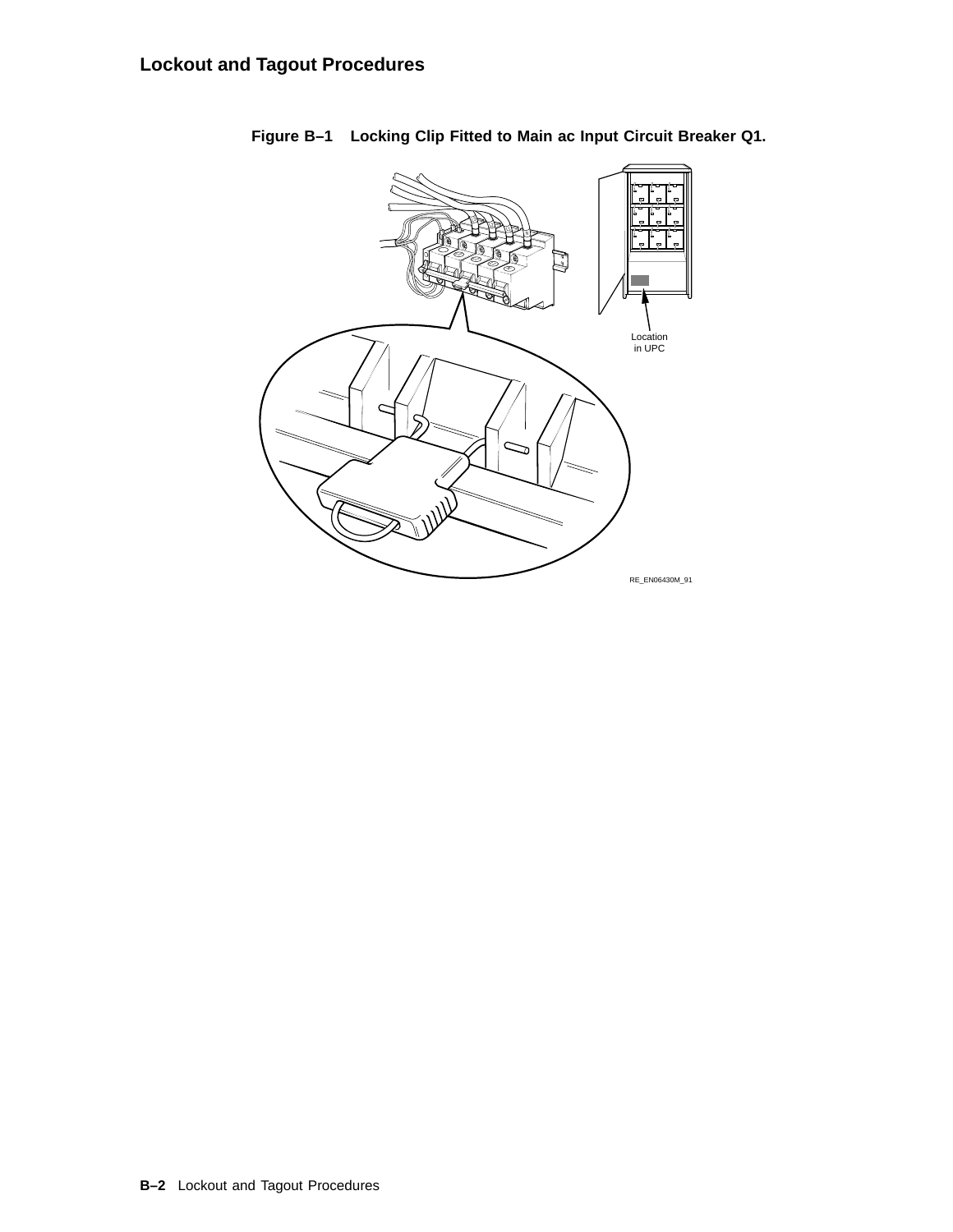# **Glossary**

### **IOA cabinet**

Input Output A cabinet. A term used within Digital to identify a particular type of system cabinet

#### **IOB cabinet**

Input Output B cabinet. See IOA cabinet.

### **Modular hardware redundancy**

A modular design concept that allows for a certain level of hardware failure in a piece of equipment, without affecting the performance.

### **Utility port conditioner**

A piece of equipment that converts utility power to provide a regulated power supply.

### **Utility power**

The mains electricity supply.

### **Y-connected**

A method of connecting three-phase, five-wire utility power cables. Also known as WYE-connected.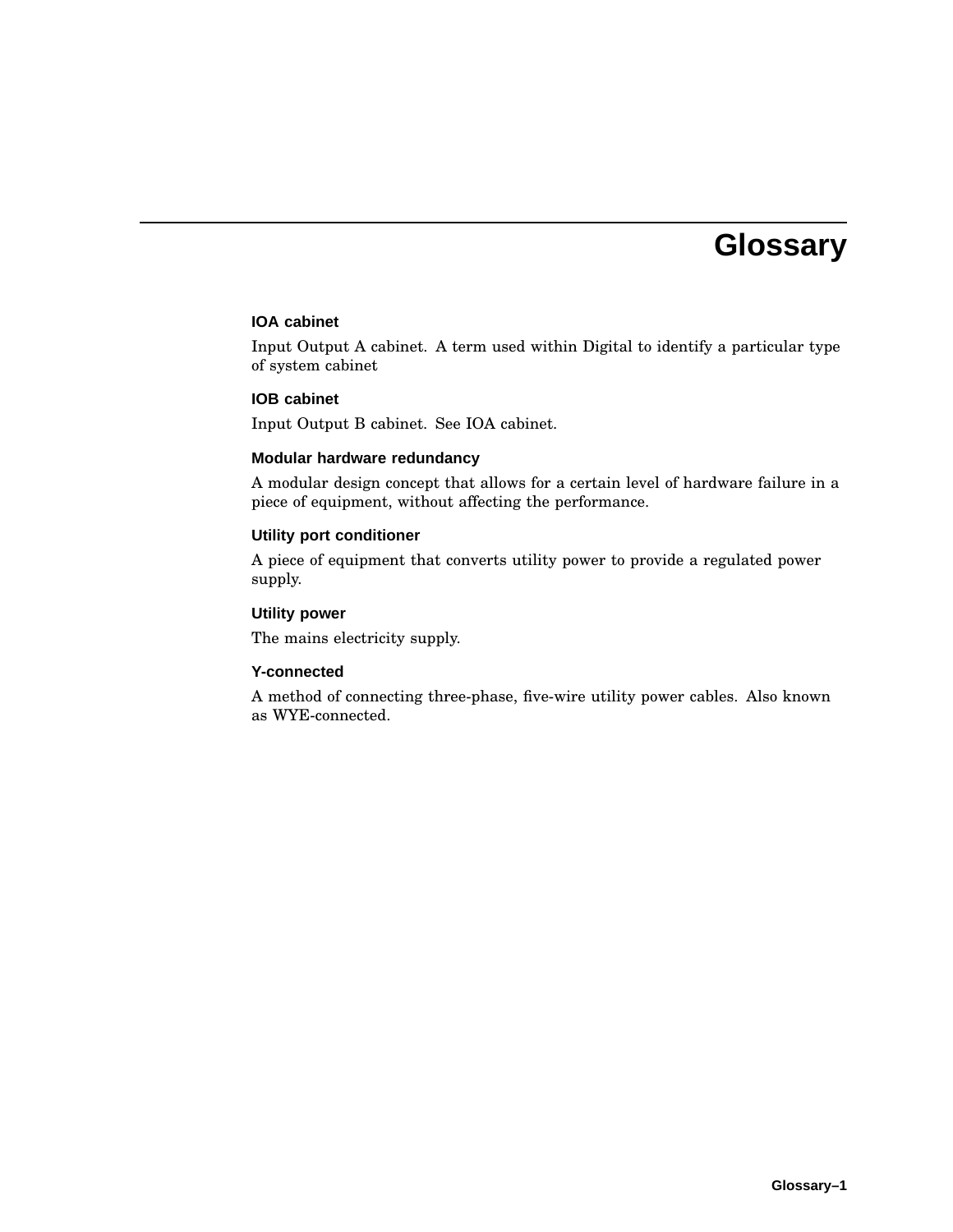# **Index**

## **A**

ac cable Connecting the, 3–7 ac input power receptacle, 3–1 ac input power requirements Model 210 and Model 210VP, 1–7 Model 310 and Model 310VP, 1–8 Model 320 and Model 320VP, 1–9 Model 330 and Model 330VP, 1–10 Model 330 and Model 330VP with UPC B, 1–11 Model 340 and Model 340VP with UPC A, 1–13 Model 340 and Model 340VP with UPC B, 1–13 Model 410 and Model 410VP, 1–14 Model 420 and Model 420VP, 1–15 Model 430 and Model 430VP with UPC A, 1–16 Model 430 and Model 430VP with UPC B, 1–17 Model 440 and Model 440VP with UPC A, 1–19 Model 440 and Model 440VP with UPC B, 1–19 Models 110, 110VP, 1–6 Accidents, electrical Common causes of, A–1 Consequences of, A–1 Precautions against, A–1 Associated documents, viii Audience, intended, vii Auxiliary ac source For BBUs, 1–1

### **B**

BBUs, 1–1

# **C**

Cables, external Connection of, 3–2 Circuit breaker panel, 4–2 Console terminal, 4–2 Conventions, viii CPWR, 4–5

# **D**

dc cable Connecting the, 3–2 Connecting to model 200, 3–4, 3–6 Connecting to model 400, 3–5, 3–6 dc output cable Connecting to Model 400, 3–7

## **F**

Fault isolation flowcharts, reference to, 4–5 FCC compliance, 2–1

# **G**

Grounding conductor Description of,, 1–20

# **H**

H7392 UPC, differences from H7245 UPC, vii Harmonic distortion, 1–1 High-voltage chamber Cover removal from, 3–3

## **I**

Inspection procedure, 2–3 IOA cabinet, 1–2

## **L**

Lamp test/reset button, 4–6 LARS form, 2–4 Leveling feet, 2–5, 2–6 Lockout procedures, B–1

### **M**

Modular hardware redundancy, 1–2 Muscular contractions, A–1